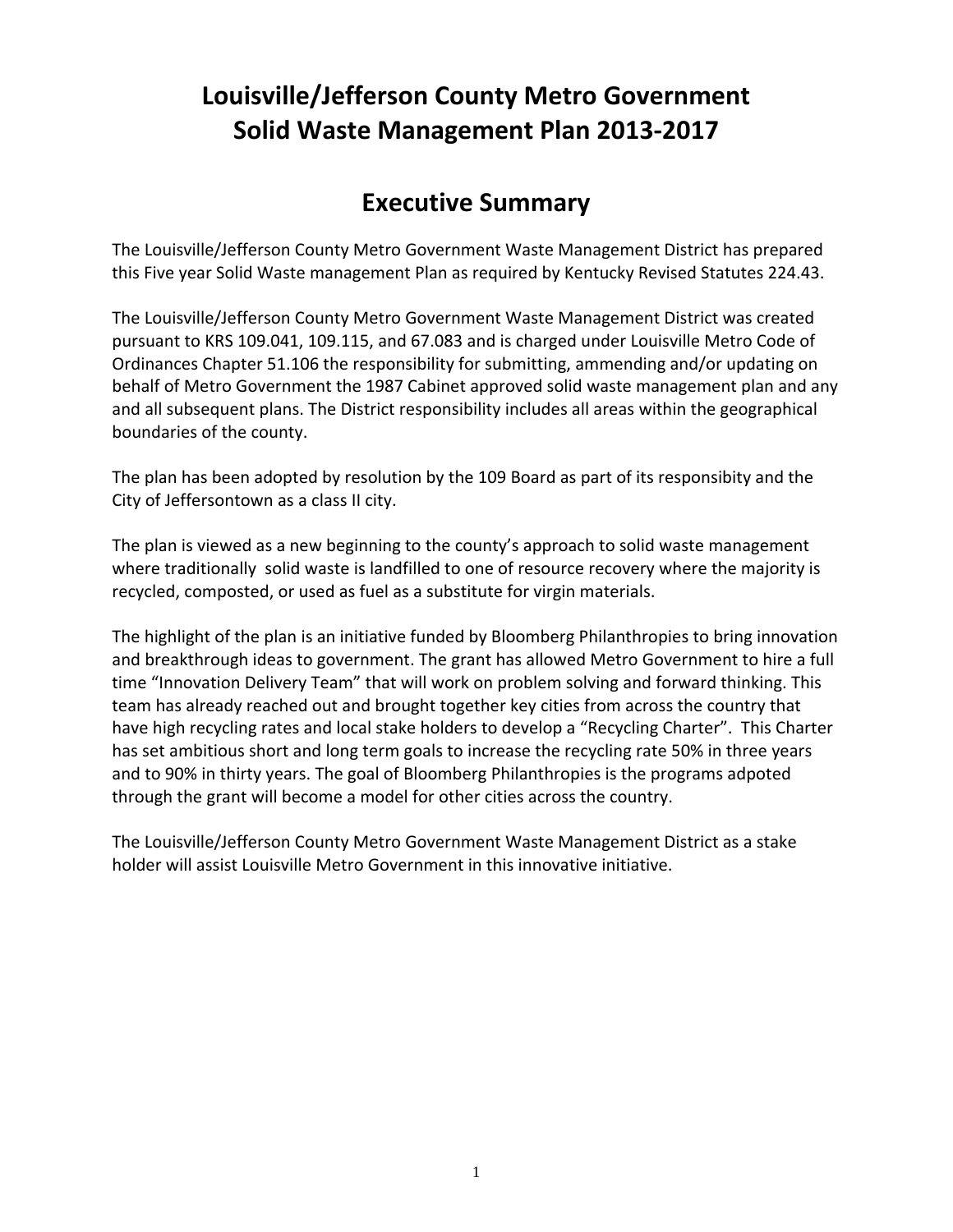# **LOUISVILLE/JEFFERSON COUNTY SOLID WASTE MANAGEMENT PLAN 2013-2017**

**Prepared by: The Jefferson County Waste Management District**

#### **TABLE OF CONTENTS**

| Chapter 1        | <b>Background Information</b>         | . 3  |
|------------------|---------------------------------------|------|
| <b>Chapter 2</b> | <b>Collection</b>                     | . 8  |
| <b>Chapter 3</b> | <b>Disposal</b>                       | . 11 |
| <b>Chapter 4</b> | <b>Recycling/Reduction</b>            | . 16 |
| <b>Chapter 5</b> | <b>Open Dumps and Litter</b>          | . 24 |
| Chapter 6        | <b>Siting</b>                         | . 32 |
| <b>Chapter 7</b> | <b>Enforcement</b>                    | . 34 |
| <b>Chapter 8</b> | <b>Public Participation/Education</b> | . 37 |
| <b>Chapter 9</b> | <b>Financial Mechanisms</b>           | 41   |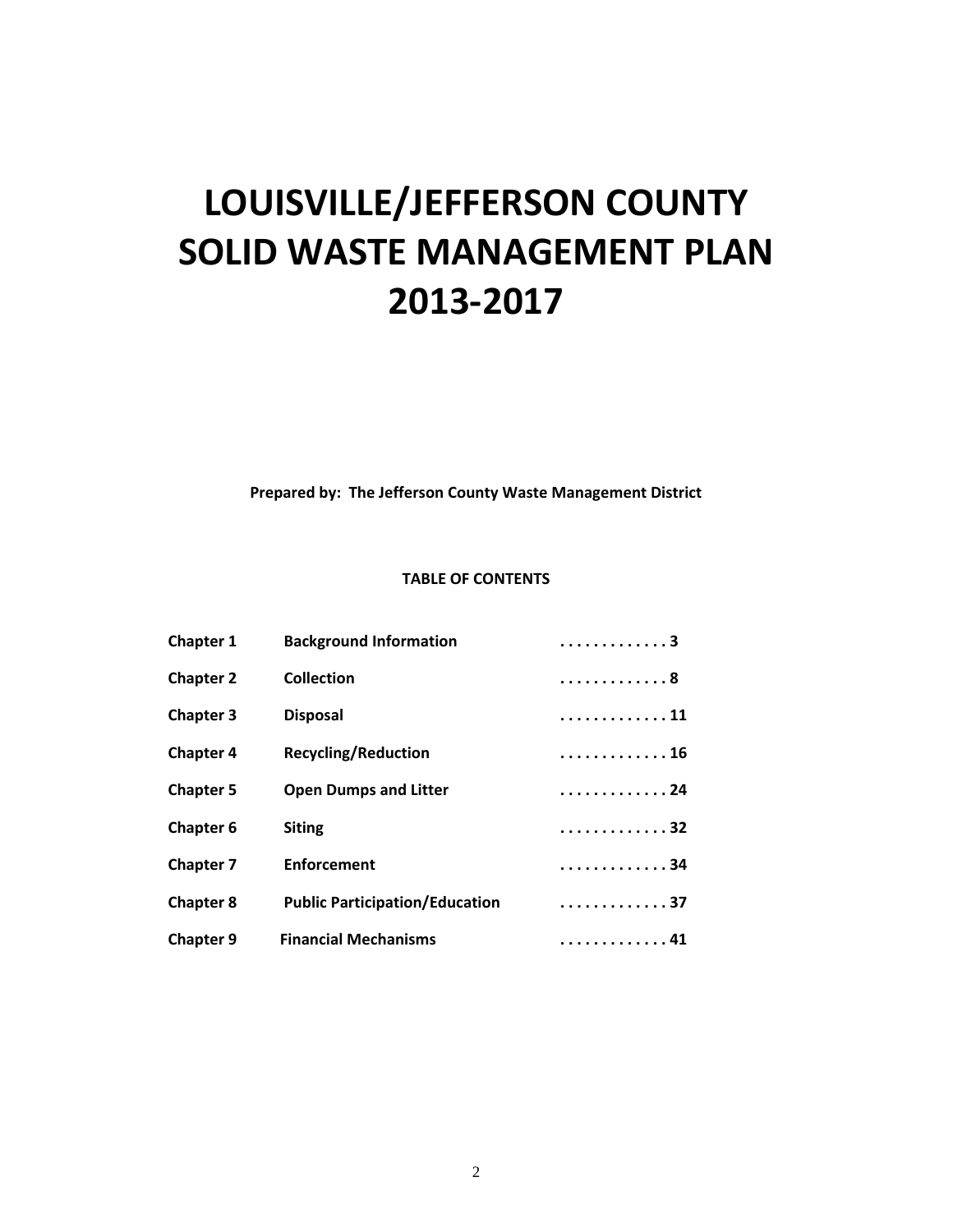## **CHAPTER 1**

#### **BACKGROUND INFORMATION**

#### **A. Area Designation**

Name of County: Louisville/Jefferson County Metro

Check One: Single County  $\boxtimes$  Regional Solid Waste Management Area  $\Box$ 

List Counties of Regional Area: Jefferson

List all incorporated cities within the solid waste management area and the population of each.

| Anchorage               | 2511 |
|-------------------------|------|
| Audubon Park            | 1473 |
| Bancroft                | 494  |
| Barbourmeade            | 1178 |
| Beechwood Village       | 1324 |
| Bellemeade              | 865  |
| Bellewood               | 321  |
| <b>Blue Ridge Manor</b> | 767  |
| Briarwood               | 454  |
| <b>Broeck Pointe</b>    | 272  |
| <b>Brownsboro Farm</b>  | 648  |
| Brownsboro Village      | 319  |
| Cambridge               | 175  |
| Coldstream              | 1100 |
| Creekside               | 743  |
| Crossgate               | 225  |
| Douglas Hills           | 5509 |
| <b>Druid Hills</b>      | 308  |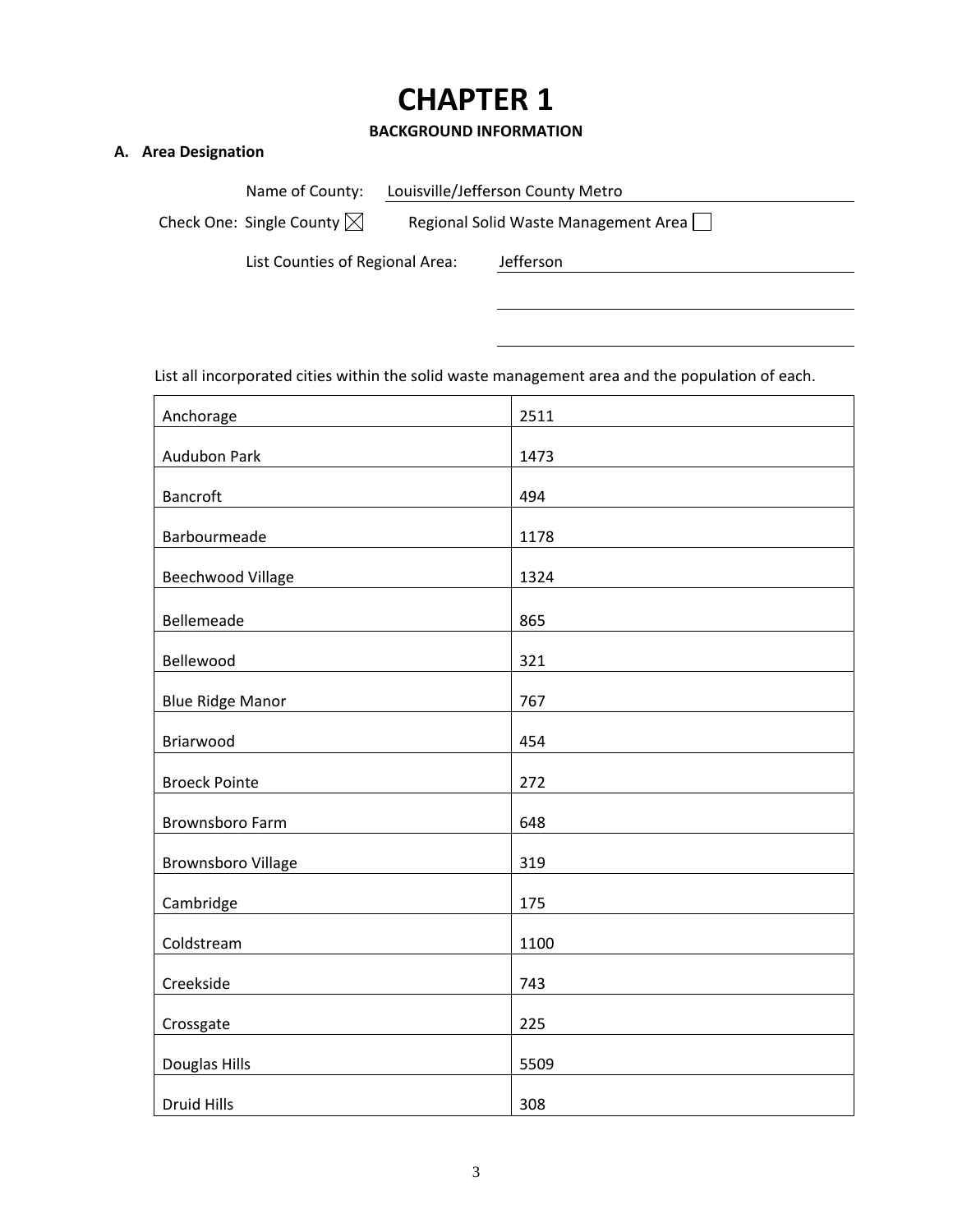| Fincastle              | 817    |
|------------------------|--------|
| <b>Forest Hills</b>    | 444    |
| Glenview               | 531    |
| <b>Glenview Hills</b>  | 316    |
| <b>Glenview Manor</b>  | 192    |
| Goose Creek            | 294    |
| Graymoor-Devondale     | 2802   |
| <b>Green Spring</b>    | 715    |
| <b>Hickory Hill</b>    | 114    |
| <b>Hills and Dales</b> | 142    |
| <b>Hollow Creek</b>    | 783    |
| Hollyvilla             | 537    |
| <b>Houston Acres</b>   | 507    |
| Hurstbourne            | 4216   |
| Hurstbourne Acres      | 1811   |
| <b>Indian Hills</b>    | 2682   |
| Jeffersontown          | 26757  |
| Kingsley               | 381    |
| Langdon Place          | 576    |
| Lincolnshire           | 148    |
| Louisville             | 243319 |
| Lyndon                 | 11000  |
| Lynnview               | 914    |
| Manor Creek            | 140    |
| Maryhill Estates       | 179    |
| Meadow Vale            | 696    |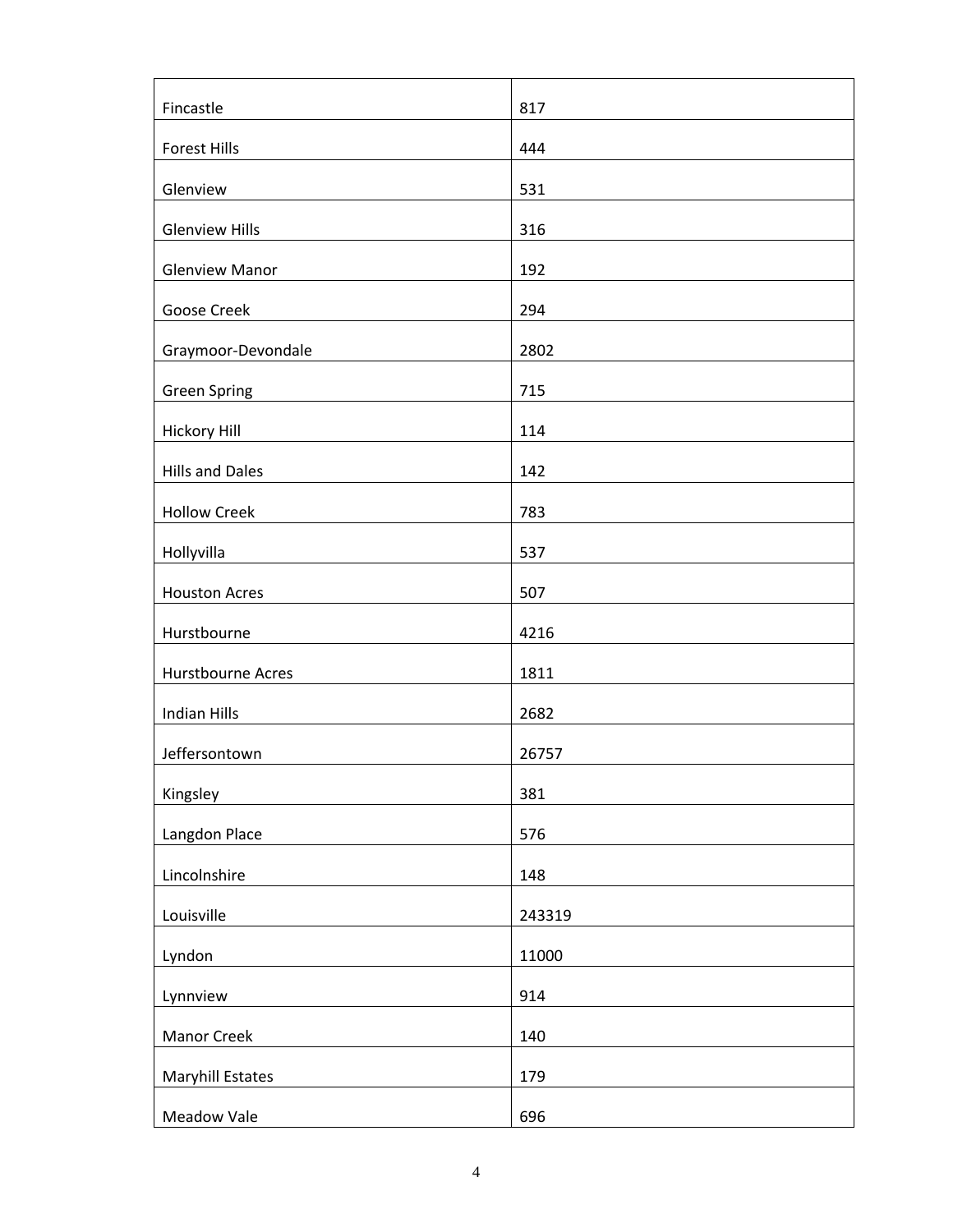| Meadowbrook Farm          | 167            |
|---------------------------|----------------|
| <b>Meadowview Estates</b> | 363            |
| Middletown                | 7161           |
| Minor Lane Heights        |                |
| Mockingbird Valley        | 167            |
| Moorland                  | 431            |
| Murray Hill               | 582            |
| Norbourne Estates         | 441            |
| Northfield                | 1020           |
| Norwood                   | 370            |
| Old Brownsboro Place      | 353            |
| Parkway Village           | 650            |
| Plantation                | 741            |
| Poplar Hills              | 362            |
| Prospect                  | 4636           |
| Richlawn                  | 405            |
| Riverwood                 | 446            |
| <b>Rolling Fields</b>     | 959            |
| <b>Rolling Hills</b>      | 646            |
| St. Matthews              | 17470          |
| St. Regis Park            | 1454           |
| Seneca Gardens            | 738            |
| Shively                   | 15264          |
| South Park View           | $\overline{7}$ |
| <b>Spring Mill</b>        | 287            |
| <b>Spring Valley</b>      | 654            |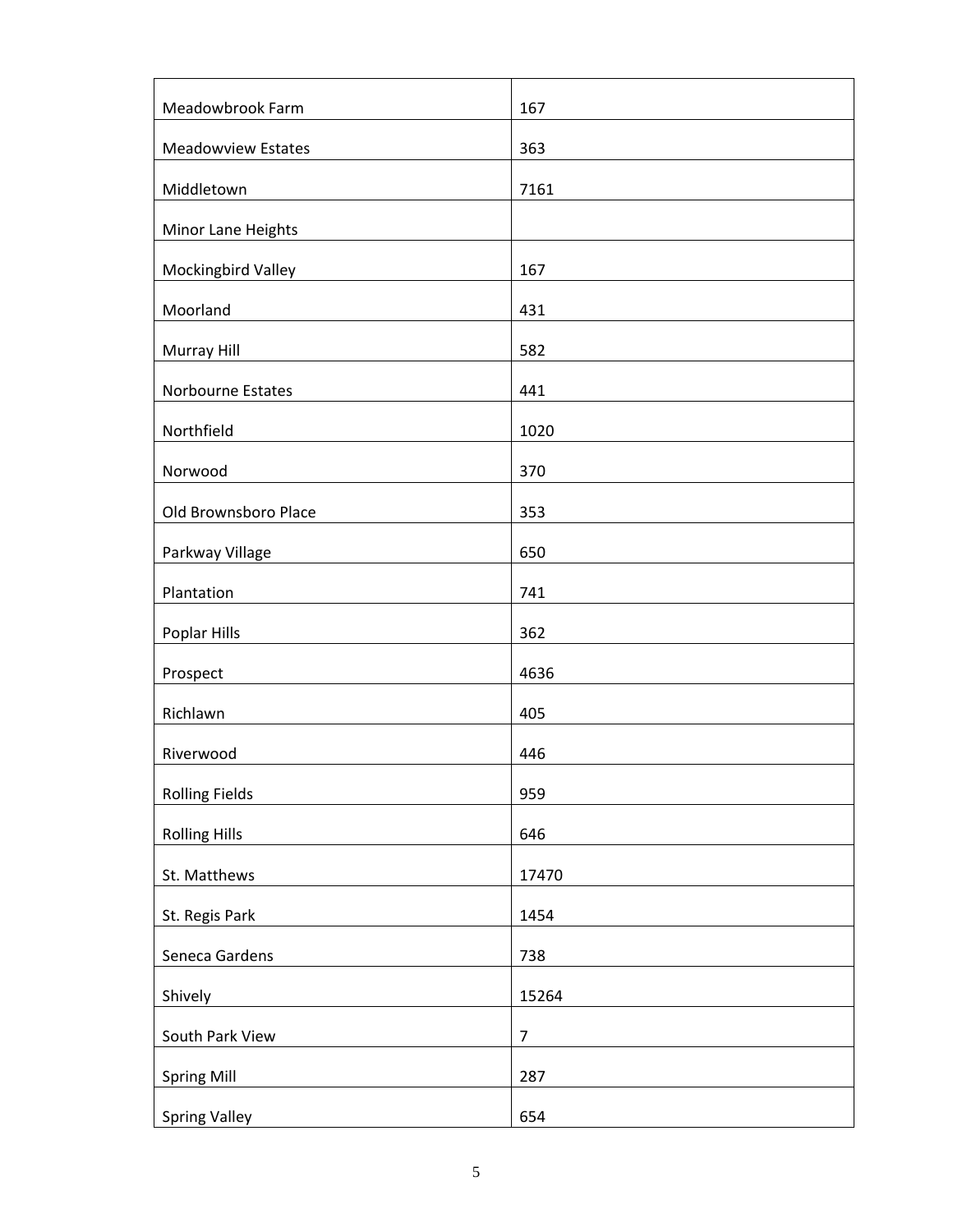| <b>Strathmoor Manor</b>       |                                  | 335         |                                                                                                   |
|-------------------------------|----------------------------------|-------------|---------------------------------------------------------------------------------------------------|
| Strathmoor Village            |                                  | 648         |                                                                                                   |
| Sycamore                      |                                  | 160         |                                                                                                   |
| <b>Ten Broeck</b>             |                                  | 103         |                                                                                                   |
| Thornhill                     |                                  | 178         |                                                                                                   |
| <b>Watterson Park</b>         |                                  | 976         |                                                                                                   |
| Wellington                    |                                  | 565         |                                                                                                   |
| <b>West Buechel</b>           |                                  | 1230        |                                                                                                   |
| Westwood                      |                                  | 634         |                                                                                                   |
| Wildwood                      |                                  | 261         |                                                                                                   |
| Windy Hills                   |                                  | 2385        |                                                                                                   |
| <b>Woodland Hills</b>         |                                  | 696         |                                                                                                   |
| Woodlawn Park                 |                                  | 942         |                                                                                                   |
| Worthington Hills             |                                  | 1446        |                                                                                                   |
| Designation of Governing Body |                                  |             |                                                                                                   |
| Check One:                    | <b>Fiscal Court</b><br>109 Board | $\boxtimes$ | Regional Area                                                                                     |
|                               |                                  |             | List the names of the chairperson and members of the governing body. Include official address and |
| telephone number.             |                                  |             |                                                                                                   |
| Chairperson:                  | Ms. Joyce St. Clair              |             |                                                                                                   |
|                               |                                  |             |                                                                                                   |
| Members:                      | Name<br>Mr. Lee Lewis            |             | Name<br>Mr. Emery Stanchin                                                                        |
|                               | Mr. Vanu Vanaparthy              |             | Mr. Darrell Rhodes                                                                                |
|                               |                                  |             |                                                                                                   |
| Address:                      | 600 Meriwether Avenue            |             |                                                                                                   |
|                               | Louisville, KY 40217             |             |                                                                                                   |
| Telephone:                    | (502) 574-3571                   |             |                                                                                                   |
| Fax:                          | (502) 574-4155                   |             |                                                                                                   |
| E-mail Address:               | pete.flood@louisvilleky.gov      |             |                                                                                                   |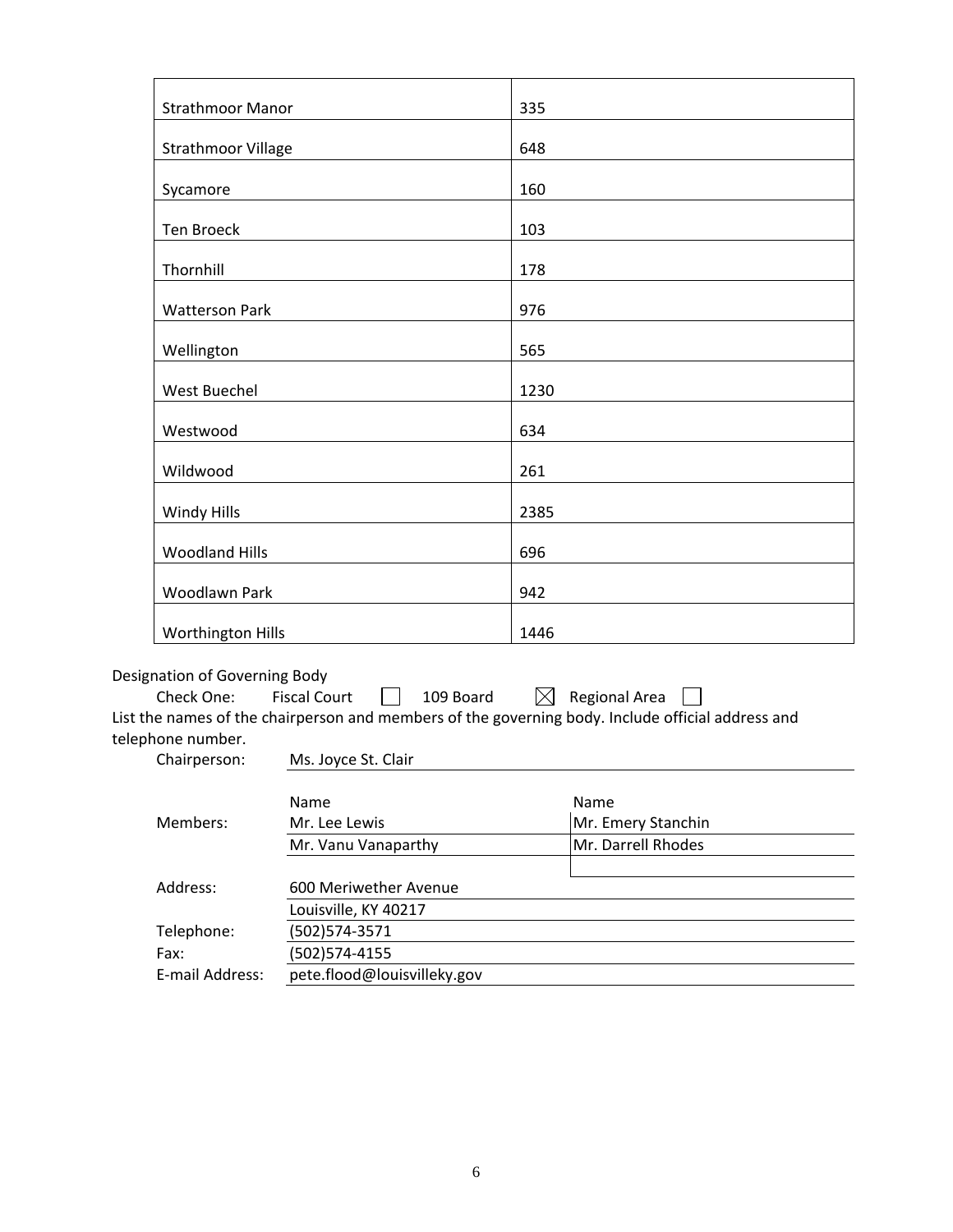| C. |                 |                | Solid Waste Coordinator Information |           |             |  |  |
|----|-----------------|----------------|-------------------------------------|-----------|-------------|--|--|
|    | Name:           |                | Keith S. Hackett                    |           |             |  |  |
|    | Address:        |                | 600 Meriwether Avenue               |           |             |  |  |
|    |                 |                | Louisville, KY 40217                |           |             |  |  |
|    | Phone:          | (502) 574-2775 |                                     |           |             |  |  |
|    | Fax:            |                | (502) 574-4155                      |           |             |  |  |
|    | E-mail Address: |                | Keith.hackett@louisvilleky.gov      |           |             |  |  |
|    |                 | Volunteer      | Full-Time                           | Part-time | (Hrs./Week) |  |  |
|    | Work Status:    |                |                                     |           |             |  |  |

#### Advisory Committee

List the names and representative bodies of the advisory committee members. If the current committee is inactive, the county is to appoint a new advisory committee.

| Pat Stallard, Chair   | Citizens At Large                   |
|-----------------------|-------------------------------------|
| Mike Keeney           | Citizens, Eastern (C) District      |
| Darrell Shelton       | Citizens, Central (B) District      |
| Robert Schindler      | Citizens, Southwestern (A) District |
| <b>Bruce Burrow</b>   | Solid Waste Hauling Industry        |
| Bob Lee               | Solid Waste Hauling Industry        |
| <b>Bruce Blue</b>     | Recycling/Composting Facility       |
| Marie Burnett         | Solid Waste Disposal Facility       |
| David Brown Kinloch   | <b>Environmental Community</b>      |
| Greg Zahradnik        | <b>Environmental Community</b>      |
| Sarah Lynn Cunningham | <b>Environmental Community</b>      |

Plan Preparation Information (if other than the solid waste coordinator)

| Name:                | Pete Flood                                  |
|----------------------|---------------------------------------------|
| Address:             | 600 Meriwether Avenue, Louisville, KY 40217 |
| <b>Phone Number:</b> | (502) 574-3290                              |

Resolution/Ordinance to Adopt Solid Waste Management Plan 5-Year Update

|            | <b>Resolution</b> |              |                           |
|------------|-------------------|--------------|---------------------------|
| Check One: |                   | Date Signed: | <b>Public Notice Date</b> |
|            | Ordinance         |              |                           |
|            |                   | Date Signed: | <b>Public Notice Date</b> |

Appendix 1.1: Attached a signed and dated copy of the resolution/ordinance adopting the 5-year update.

Appendix 1.2: Attached a dated original of the public notice, or a copy and an affidavit from the newspaper for the 5-year update.

Appendix 1.3: Update of Area Designation

Appendix 1.4: County & Cities Resolutions for area designation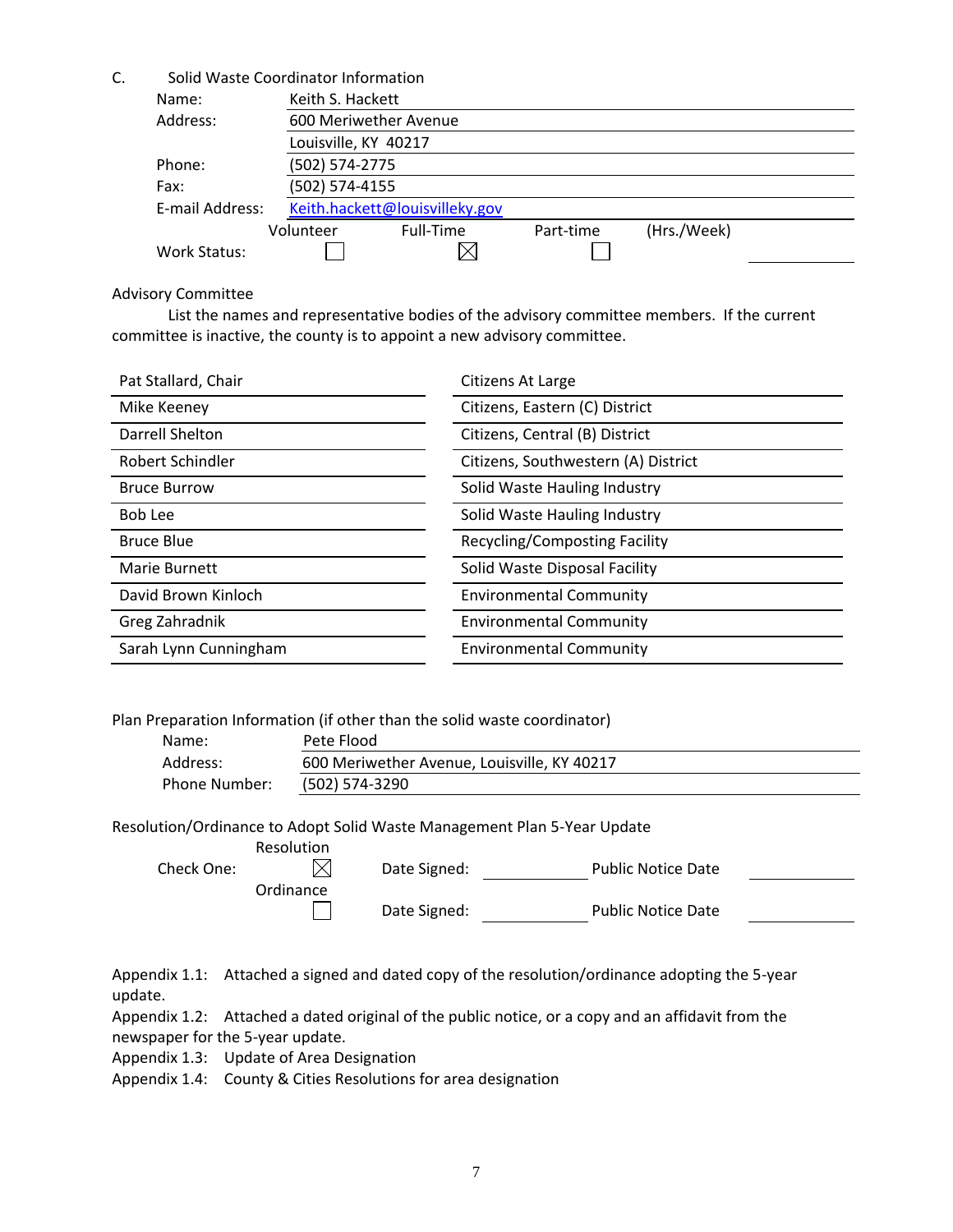## **CHAPTER TWO COLLECTION**

#### A. Collection System

|           | <b>Ordinance Type:</b> | Date Passed:  |
|-----------|------------------------|---------------|
| Mandatory |                        | $4 - 19 - 05$ |
| Universal |                        |               |

2. Provide a brief synopsis of the collection systems supported by your county solid waste ordinance. Attach a signed and dated copy of the current solid waste management ordinance including all related amendments as Appendix 2.1.

Louisville Metro Code of Ordinances Chapter 51 states that the Waste Management District Board shall provide a mandatory collection program for all municipal solid waste in the county, provided, however, the Board may assure access to the collection system through a registration program of collectors or by contracting with a person, county, or city or a combination thereof, for the entire county or portions thereof, as deemed to be in the best interest of the county. The ordinance also requires collectors operating within the county to register, obtain and maintain a Collectors License pursuant to regulations adopted by the Board

3. Check all that apply in your county (including cities).

| Door-to-Door: |                                   | County | <b>Cities</b> |  |
|---------------|-----------------------------------|--------|---------------|--|
|               | Franchise                         |        |               |  |
|               | Permit                            |        |               |  |
|               | Municipally Owned/Operated        |        |               |  |
|               | Private Hauler                    |        |               |  |
|               | Other:                            |        |               |  |
|               | <b>Staffed Transfer Station</b>   |        |               |  |
|               | <b>Staffed Convenience Center</b> |        |               |  |
|               | <b>Collection Boxes</b>           |        |               |  |
|               |                                   |        |               |  |

#### **System Types:**

4. Describe your county's annual waste hauler registration process, including the annual requirement to file reports.

Louisville/Jefferson County Metro (Metro) currently use the same collector licensing process that has been in place since 1994. Collectors must submit a detailed application to receive a license to operate in Jefferson County, and must renew the license annually. Further, haulers must also obtain stickers for each vehicle annually and must file annual reports with the District. Louisville Metro Code of Ordinances (LMCO) "Chapter 51.300 Waste Haulers" contains specific requirements for obtaining a license (51.300) (C), paying license fees (51.300) (D), and required reporting (51.300) (E), as well as vehicle requirements (51.300) (F) and prohibited activities (51.300) (G). (See Appendix 2.2, Louisville Metro Code of Ordinances). The District will register collectors annually required by KRS 224.43-315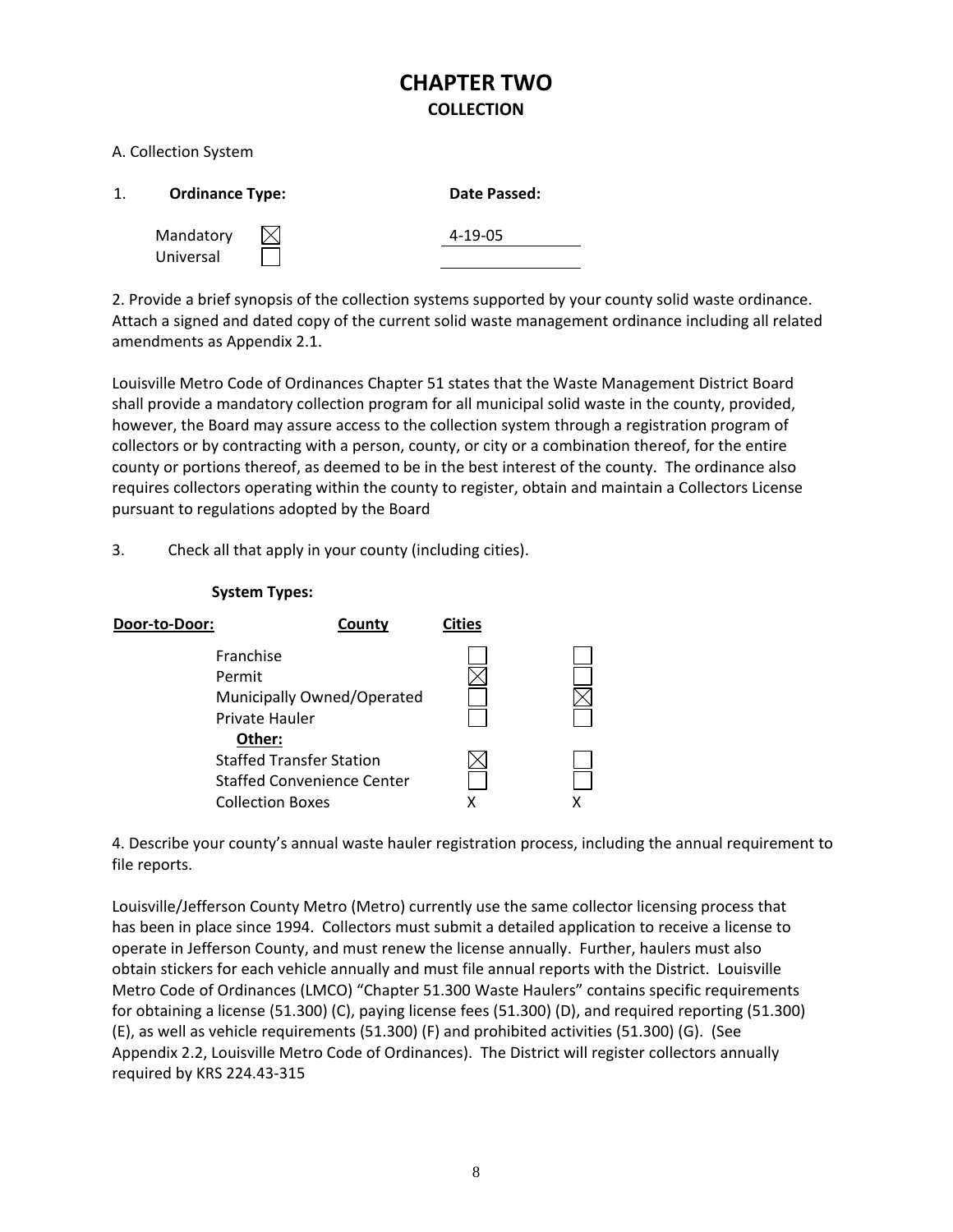#### **B. Collection System Strengths**

Describe the strengths of your existing collection system.

Given the number of waste haulers and transfer stations, waste collection is readily available to all residents and businesses in Louisville Metro. This availability creates a competitive atmosphere among the haulers when bidding for residential contracts.

According to a study called Merger 2.0 (appendix 2.2), that assessed citizen's satisfaction with waste disposal services (both garbage and recycling), an overwhelming majority indicated they were highly satisfied.

A variable rate pricing structure allows residents a menu of services from which to choose.

Trash collection is mandatory requiring all entities (residential, commercial, and industrial) to obtain collection services.

#### **C. Collection System Weaknesses**

Describe the weaknesses of your existing collection system.

Perception of inequality of services. Services for collection in Louisville Metro vary widely depending on which taxing district, large/small incorporated city, or unincorporated areas in which a person lives. This collection system leads some in the community to a false perception that some have to pay for garbage collection while others in municipal areas do not.

Duplication of services creates inefficiencies and places stress on public infrastructure. Large sections of Louisville Metro have multiple collectors servicing the same street each week. This creates street maintenance issues as well as safety issues with more large waste collection trucks travelling residential areas than is needed. The extra waste collections trucks also potentially increase (GHG) greenhouse gas emissions.

The collection of recyclable materials and yard waste is required to be "offered" as part of a basic service package by curbside municipal solid waste collectors. As these items are part of a menu that citizen's can select there are many who do not subscribe due to cost. Due to this additional cost, there is little incentive for citizens to reduce the amount of trash going to the landfill.

Tracking methods to determine if as resident or business is not participating in the mandatory collection system do not exist. The lack of accountability increases the amount of "illegal dumping" and thus causes the government to remediate dump sites at an additional cost.

Loss of data used for tracking diversion from unlicensed collectors or items not specifically requiring a license to collect.

The curbside collection of solid waste from households always contains minimal amounts of hazardous waste or unused medication. The District operates a household hazardous waste collection program for most common chemicals including solvents, solvent based paints, batteries, pesticides, fluorescent light bulbs, flammable/combustible solids, and oxidizers. However, unused medication continues to be cause for concern. Curbside solid waste collection is not considered a best management practice by the Food and Drug Administration nor is "flushing" the unused medication. At this time collection events for unused medications are held periodically. These programs have wide spread public support and appeal but at this time Louisville Metro must currently transport these medications to Indianapolis for incineration.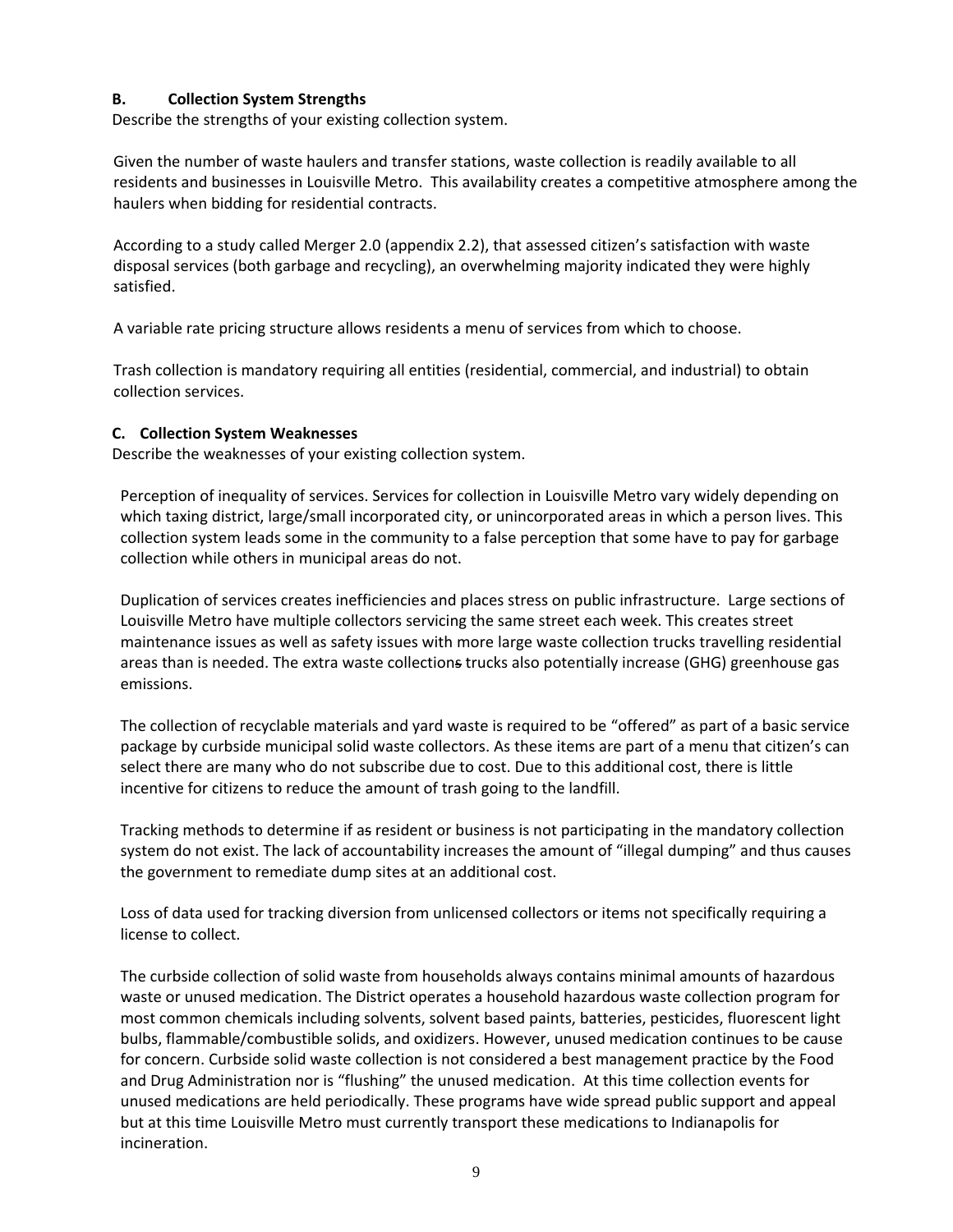Yard waste collected during residential curbside routes is often heavily contaminated with plastic and other debris. This contamination results in much of the yard waste being unsuitable for composting.

#### **D. Collection Action Plan**

Detail specific actions or projects the county will complete to maintain or improve its Collection System. The action plan should reflect the county's efforts to improve the weaknesses and maintain or improve the strengths previously identified. The action plan should also incorporate responses to each numbered item in the chapter.

#### **Action Plan**

The District is in the process of reviewing and changing the licensing of collectors and collection regulations.

The District would look favorably on more convenient and less expensive disposal options for unused medication. This would include portable incineration units, provided the incinerator has approval by the air pollution control district.

#### **Collection Implementation Schedule**

The implementation schedule should reflect an aggressive approach with all activities.

| List specific actions detailed in the Action<br>Plan and the specific time frames for the<br>action.                                                   | <b>Frequency</b> | Month/Year<br>to Begin | Month/Year to<br><b>Be Accomplished</b> |
|--------------------------------------------------------------------------------------------------------------------------------------------------------|------------------|------------------------|-----------------------------------------|
| 1. Develop an education program giving<br>citizens facts on how the collection system<br>works in Louisville Metro                                     | Continuous       | 1/1/2013               | 12/31/2017                              |
| 2. Investigate the potential for<br>"Franchising" unincorporated sections of<br>Louisville Metro to prevent duplication.                               | Once             | 1/1/2013               | 12/31/2017                              |
| 3. Investigate the potential for "Pay as you<br>Throw" to create incentives to recycle or<br>compost                                                   | Once             | 1/1/2013               | 12/31/2017                              |
| 4. Investigate a county wide tracking of<br>addresses having contracted solid waste<br>collection                                                      | Once             | 1/1/2013               | 12/31/2017                              |
| 5. Update LMCO Chapter 51 to make clear<br>licensing/tracking requirements as well as<br>defining the scope of items tracked by the<br><b>District</b> | Once             | 1/1/2013               | 12/31/2017                              |
| 6. Institute a ban on the use of plastic<br>bags in the collection of compostable<br>waste                                                             | Once             | 1/1/2013               | 12/31/2017                              |

Appendix 2.1: Attach a signed and dated copy of the current solid waste management ordinance, including all related amendments.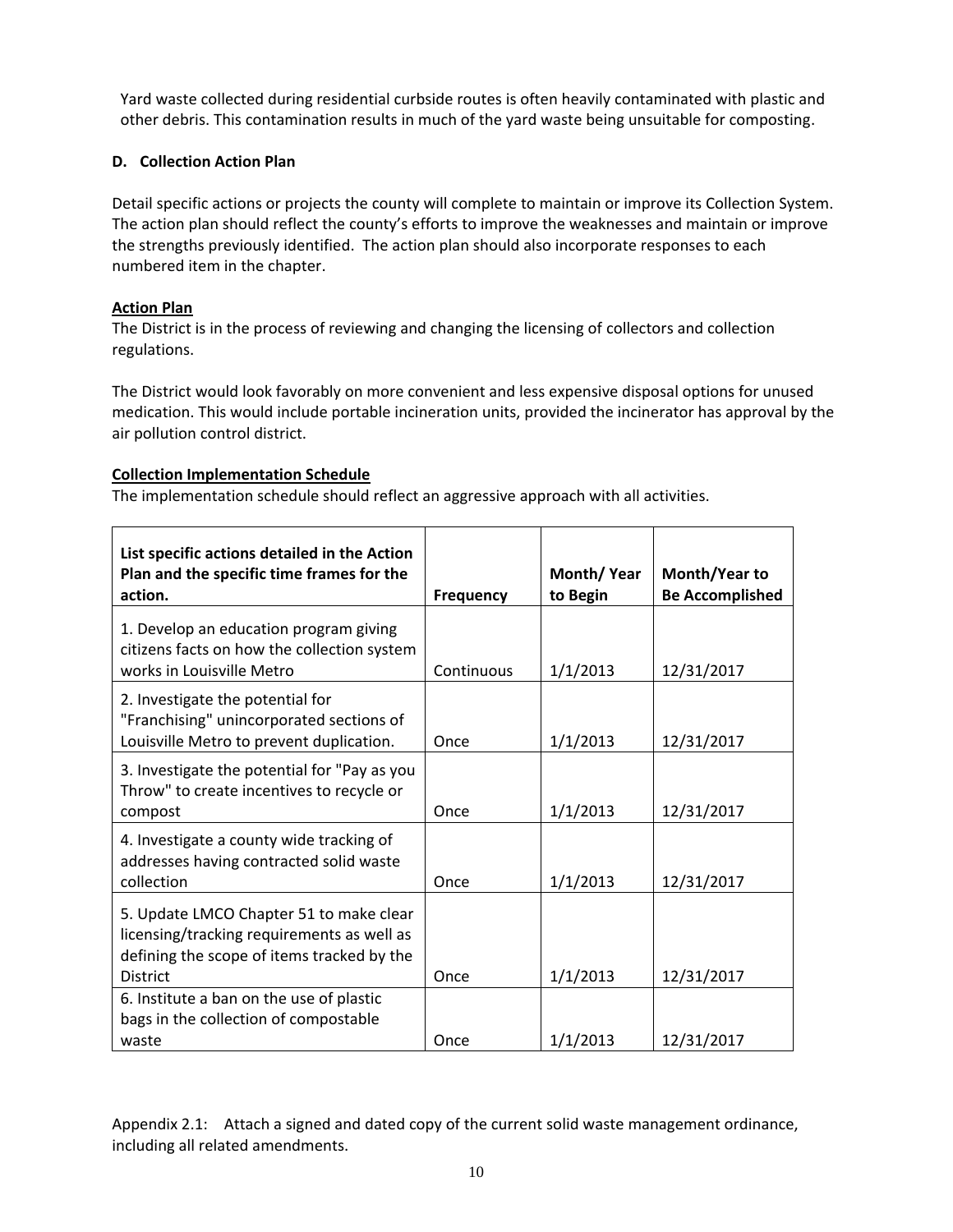## **CHAPTER THREE DISPOSAL**

1. Provide projections of population and waste generated and collected for the county, including all cities for five (5), ten (10) and twenty (20) years in the future.

| <b>COUNTY</b>       | <b>WASTE</b><br><b>GENERATION</b><br><b>IN 2010</b><br>(TONS) | <b>POPULATION</b><br>2010 | <b>TONS GENERATED</b><br>PER/PERSON/YEAR | <b>WASTE</b><br><b>GENERATION</b><br><b>PROJECTION</b><br>2013-2017 | <b>WASTE</b><br><b>GENERATION</b><br><b>PROJECTION</b><br>2018-2022 | <b>WASTE</b><br><b>GENERATION</b><br><b>PROJECTION</b><br>2023-2033 |
|---------------------|---------------------------------------------------------------|---------------------------|------------------------------------------|---------------------------------------------------------------------|---------------------------------------------------------------------|---------------------------------------------------------------------|
| JEFFERSON           | 968,038                                                       | 741,096                   | 1.3                                      | 5,015,903                                                           | 5,184,517                                                           | 10,946,856                                                          |
| POPULATION EST 2015 |                                                               | 768,000                   |                                          |                                                                     |                                                                     |                                                                     |
| POPULATION EST 2020 |                                                               | 793,817                   |                                          |                                                                     |                                                                     |                                                                     |
| POPULATION EST 2030 |                                                               | 838,053                   |                                          |                                                                     |                                                                     |                                                                     |

2. List all contained landfills, including out-of-state landfills that will be used by your county during the 5-year update period. Provide capacity assurance letters demonstrating a minimum of 10 years of capacity from the landfill(s) and copies of any contractual agreements with those disposal facilities listed in this plan as Appendix 3.1

| Landfill Name:<br>Permit #:<br>Address: | Outer Loop Recycling and Disposal<br>Facility (OLRDF)<br>5600028<br>2673 Outer Loop<br>Louisville, Kentucky |
|-----------------------------------------|-------------------------------------------------------------------------------------------------------------|
| Landfill Name:<br>Permit #:<br>Address: | Hardin County Landfill<br>047-0040<br>1620 Audubon Trace<br>Elizabethtown, KY 42701                         |
| Landfill Name:<br>Permit #:<br>Address: | Valley View Landfill<br>11200002<br>9120 Sulfur Road<br>Sulfur, KY 40070                                    |
| Landfill Name:<br>Permit #:<br>Address: | Clark-Floyd Landfill, LLC<br><b>IDEM 10-01</b><br>14303 SR 60<br>Borden, IN 47106                           |
| Landfill Name:<br>Permit #:<br>Address: | Benson Valley Area Landfill<br>37009<br>2157 Hwy. 151<br>Frankfort, KY 40601                                |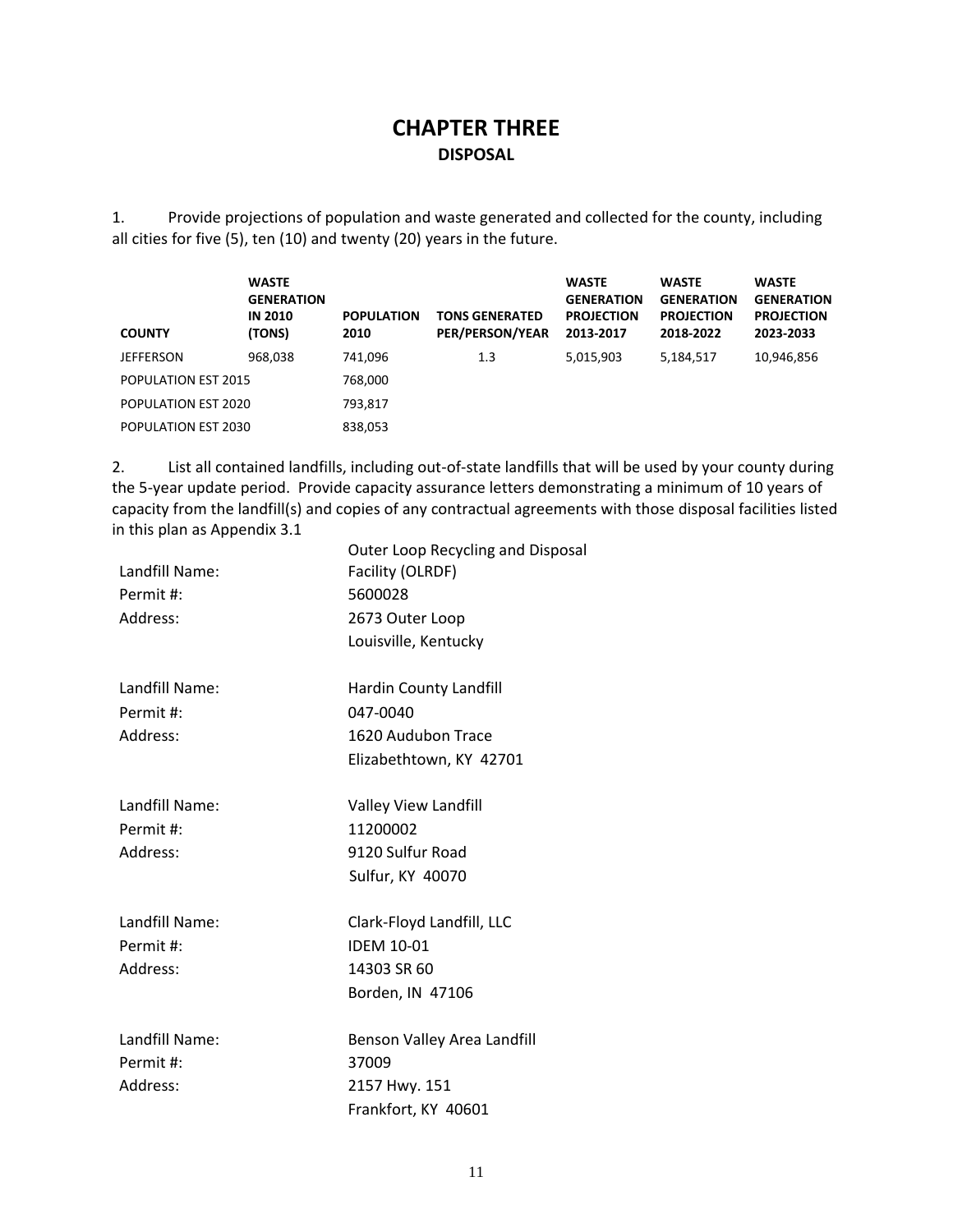3. Provide a complete inventory of all disposal facilities pursuant to KRS 224.40-310 (1) currently operating in your county. Facilities to include are: contained landfills, construction/demolition debris landfills greater than one acre, incinerators or other waste-to-energy technologies that accept municipal solid waste and medical waste incinerators that accept medical waste from other sources. (Note: Do not include on-site incinerators that accept waste only from their own facility [known as a captive site] or construction/demolition debris landfills that are less than one acre).

| a. Facility Name:                                              | Outer Loop Recycling and Disposal Facility |  |  |
|----------------------------------------------------------------|--------------------------------------------|--|--|
| Location:                                                      | 2673 Outer Loop                            |  |  |
| Ownership:                                                     | Waste Management of KY., Inc.              |  |  |
| Cost to users:                                                 | MSW: $$42.65$ per ton, plus fee (s)        |  |  |
| Life Expectancy:                                               | 49 years                                   |  |  |
| Level of compliance with state and federal laws: In Compliance |                                            |  |  |

| b. Facility Name: | <b>CEMEX Kosmos Cement Company</b> |
|-------------------|------------------------------------|
| Location:         | 15301 Dixie Highway                |
| Ownership:        | <b>CEMEX Kosmos Cement Company</b> |
|                   |                                    |

Cost to users: Does not accept waste from general public Life Expectancy: Process specific Level of compliance with state and federal laws: In Compliance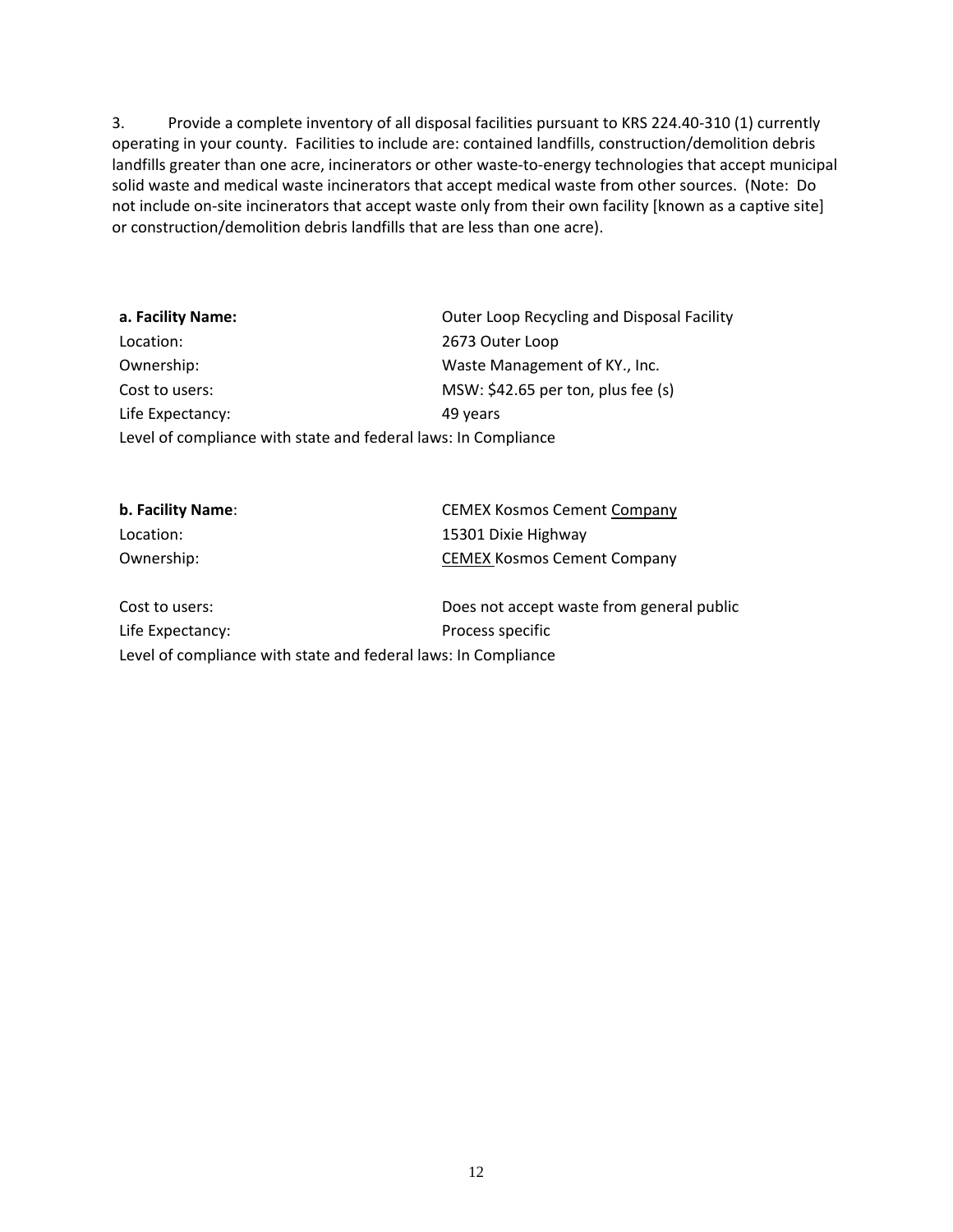#### *Counties hosting a landfill must complete question 4. All other counties can proceed to question 5.*

#### 4. **A. For the contained solid waste disposal facility you host, identify the following:**

#### **OUTER LOOP RECYCLING & DISPOSAL FACILITY**

| TOTAL CAPACITY AUTHORIZED (*2008-2017 ROLLING CAP)             | <b>Tons</b> | 16,000,000 | Year  | 10  |
|----------------------------------------------------------------|-------------|------------|-------|-----|
| <b>Additional capacity requested during this 5-year update</b> | <b>Tons</b> |            |       |     |
| Amount disposed in the landfill to date: (minus)               | <b>Tons</b> | 3,572,578  |       |     |
| Remaining capacity at landfill:                                | <b>Tons</b> | 12,427,422 | Years | 5.5 |

\*Based on Community Host Agreement's "Third Amendment" establishing time frames concurrent with the State's CAP Requirements. See appendix 3.1

#### **CEMEX WASTE TO ENERGY FACILITY**

| Capacity authorized in the 2008-2012 plan    | 365,000<br>Tons | Years<br>10 |
|----------------------------------------------|-----------------|-------------|
| <b>Additional capacity</b>                   |                 |             |
| authorized in 19                             | Tons            | Years       |
| <b>Additional capacity</b>                   |                 |             |
| authorized in 19                             | Tons            | Years       |
| <b>Additional capacity</b>                   |                 |             |
| authorized in 20                             | Tons            | Years       |
| <b>Additional capacity</b>                   |                 |             |
| authorized in 20                             | Tons            | Years       |
| TOTAL CAPACITY AUTHORIZED                    | 365,000<br>Tons | Years<br>10 |
| Additional capacity requested during this 5- |                 |             |
| year update                                  | Tons<br>0       | Years       |
| Amount disposed in the Waste to Energy       |                 |             |
| Facility to date:<br>(minus)                 | 15,000<br>Tons  |             |
| Remaining capacity at landfill:              | 350,000<br>Tons | Years<br>10 |
|                                              |                 |             |

#### **B. For the greater than one-acre construction/demolition (CD/D) landfill you host, identify the following**

|    | TOTAL CAPACITY AUTHORIZED                                                                          | Tons | N/A |
|----|----------------------------------------------------------------------------------------------------|------|-----|
| 5. | Describe any proposal(s) for new disposal facilities or expansions of existing disposal facilities |      |     |
|    | (landfill, incinerators or other approved technologies, etc.) planned during the 5-year update     |      |     |
|    | period.                                                                                            |      |     |

Louisville Metro Police Department is considering purchasing a portable 400 kg Capacity incinerator unit for unused medication and confiscated drugs disposal. The unit would be operated by LMPD Narcotics agents and would require approval by the Louisville Metro Air Pollution Control District.

6. Describe the county's emergency disaster plan to address solid waste concerns in the event of natural disasters (flooding, snow/ice storms, tornadoes, and earthquakes).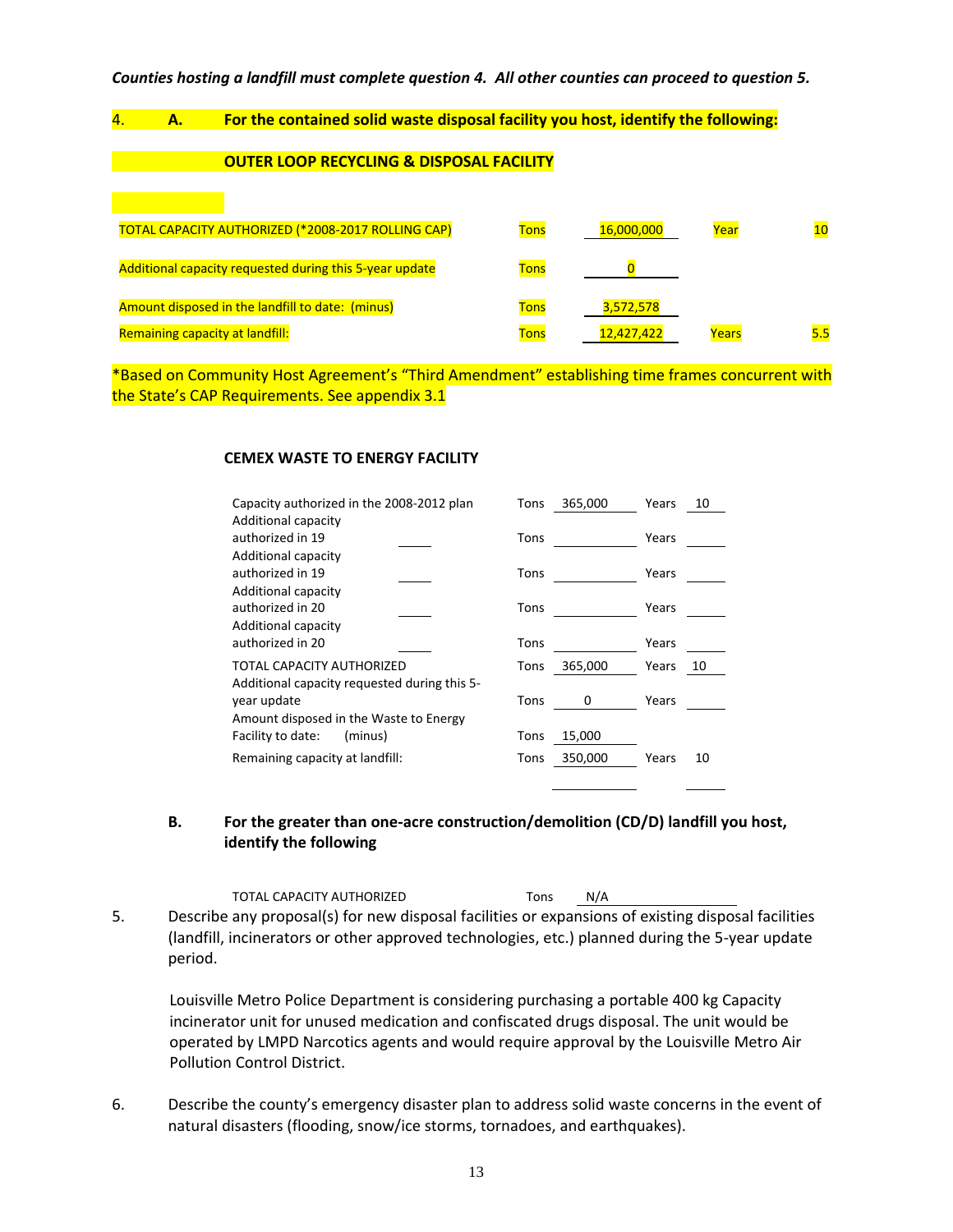Louisville Metro Public Works & Assets currently has a Disaster Response Plan (DRP) that includes specific procedures as well as chain of command information and is based on past disaster experiences (Appendix 3.2). It is supplementary to an over-all L/JCM Disaster and Emergency Response Plan.

7. Describe plans to research alternative approaches to solid waste management.

Waste to Energy Facilities for Waste Tires, RDF, TDF and other additional fuels, as approved by the District Construction & Demolition Recycling/Reuse Facilities Pay As you Throw Recycling Charter

#### **B. Disposal Practices Strengths**

Describe the strengths of your existing disposal practices. Metro currently hosts a state-of-the-art permitted landfill with significant capacity, and has easy access to several other permitted landfills.

#### **C. Disposal Practices Weaknesses**

Describe the weaknesses of your existing disposal practices.

Easy access and significant capacity do not create a sense of need to reduce waste disposal on the part of local residents and businesses.

#### **E. Disposal Action Plan**

Detail specific actions or projects the county will complete to maintain or improve its disposal practices. The action plan should reflect the county's efforts to improve the weaknesses and maintain or improve the strengths previously identified. The action plan should also incorporate responses to each numbered item in the chapter.

#### **Action Plan**

The District will rely on the Outer Loop Landfill (OLRDF) as well as landfills in adjacent counties for its waste disposal capacity during the 2013-2017 plan period. The District recognizes the benefits to Metro of having a disposal facility located within the geographical boundaries of the county.

The Host Agreement guarantees capacity assurance for Jefferson County waste in the amount of 13,500,000 tons for each ten (10) year period beginning April 4, 1994, and extending through April 3, 2014, and renewable for another 20-year period at the District's option. Collectors serving Jefferson County that utilize out-of-area disposal facilities will be allowed to continue to export solid waste.

Per the Host Agreement, the facility receives waste from the Kentucky counties of Adair, Allen, Anderson, Barron, Boone, Bourbon, Breckinridge, Boyle, Bullitt, Butler, Caldwell, Campbell, Casey, Christian, Clark, Clinton, Crittenden, Cumberland, Daviess, Edmonson, Fayette, Franklin, Gallatin, Garrard, Grant, Grayson, Green, Hancock, Hardin, Hart, Henderson, Hopkins, Jessamine, Jefferson, Kenton, LaRue, Lincoln, Livingston, Logan, Lyon, Marion, McCreary, McLean, Meade, Mercer, Metcalfe, Monroe, Muhlenberg, Nelson, Ohio, Oldham, Owen, Pulaski, Russell, Scott, Shelby,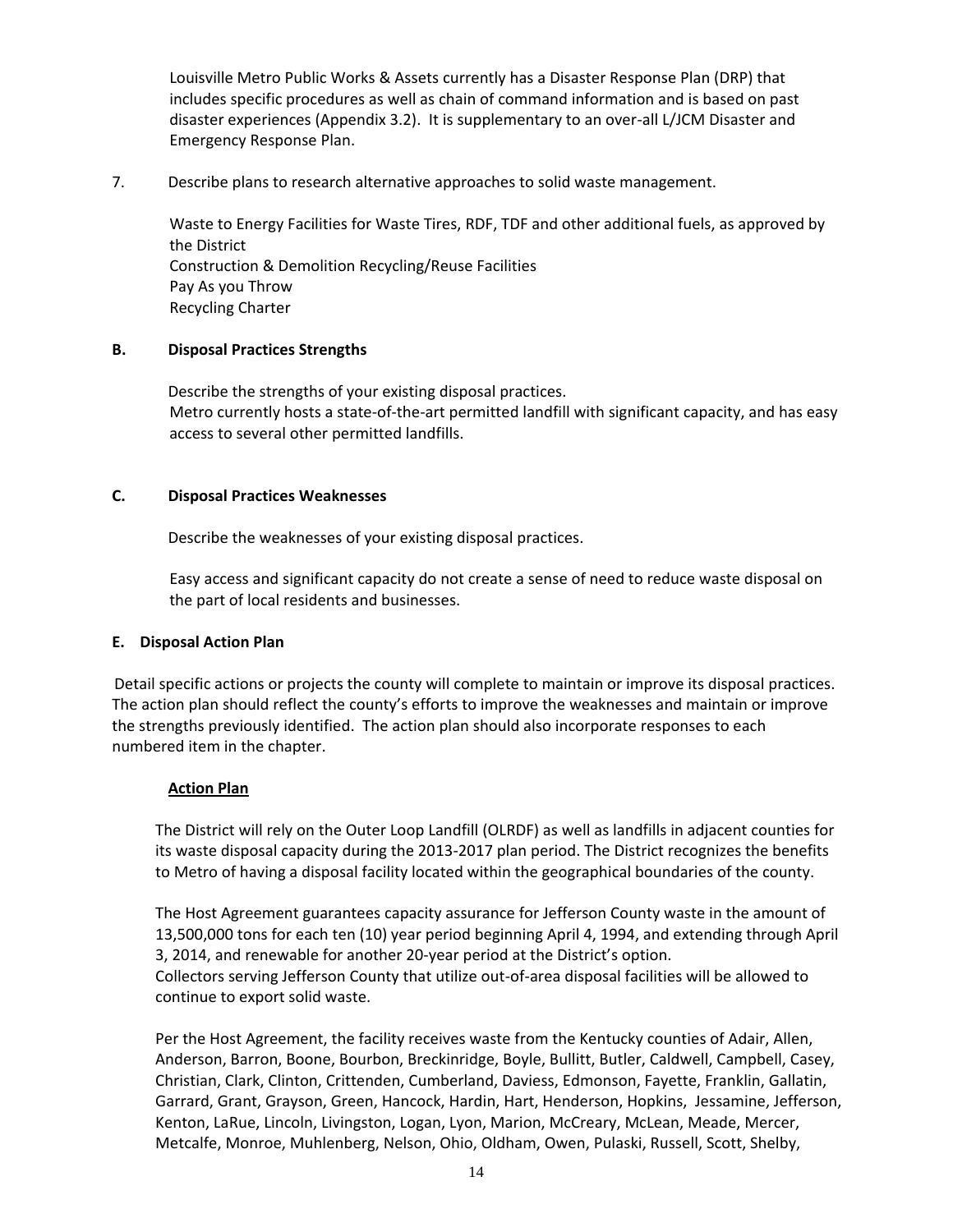Simpson, Spencer, Taylor, Todd, Trigg, Trimble, Union, Warren, Washington, Wayne, Webster, Woodford and the Indiana counties of Clark, Dearborn, Dubois, Floyd, Gibson, Harrison, Jackson and Jefferson. In addition, the facility is authorized by the District to accept, from Kentucky, Indiana, Tennessee and West Virginia counties, certain municipal solid wastes that were formerly classified as 'special waste' at the time of the signing of the Host Agreement, and were thereby not under the auspices of the District. Subsequent classification of those specific types of waste as MSW by the Kentucky Division of Waste Management brought them under the authority of the District. (See Host Agreement as Appendix 3.1)

The Host Agreement limits the OLRDF facility to accepting wastes from the "Service Area" defined in the agreement (those counties specifically mentioned). The agreement also contains a mechanism whereby the facility may petition the Waste Management District Board to add counties to the Service Area. The Board retains the right to grant or deny any additions to the Service Area. Since the Host Agreement is a legal contract any amendments to the Agreement require a public hearing and Board action.

In addition, any expansion of the permit that OLRDF holds with the Ky. DWM requires a determination of consistency by the Solid Waste Management 109 Board, which also requires a public hearing and Board action.

The District will continue to monitor Waste Management's compliance with the Host Agreement, and will also monitor its permit modification process.

#### **Disposal Implementation Schedule**

*The implementation schedule should reflect an aggressive approach with all activities.*

| List specific actions detailed in the<br>Action Plan and the specific time<br>frames for the action. |                  | Month/<br>Year to | Month/Year<br>to Be |
|------------------------------------------------------------------------------------------------------|------------------|-------------------|---------------------|
|                                                                                                      | <b>Frequency</b> | <b>Begin</b>      | Accomplished        |
| 1. Maintain current disposal system                                                                  | Annual           | 1/1/2013          | 12/31/2017          |
| 2. Update the Host Agreement                                                                         | Once             | 1/1/2013          | 12/31/2017          |

Appendix 3.1: Capacity assurance letters and copies of any contractual agreements.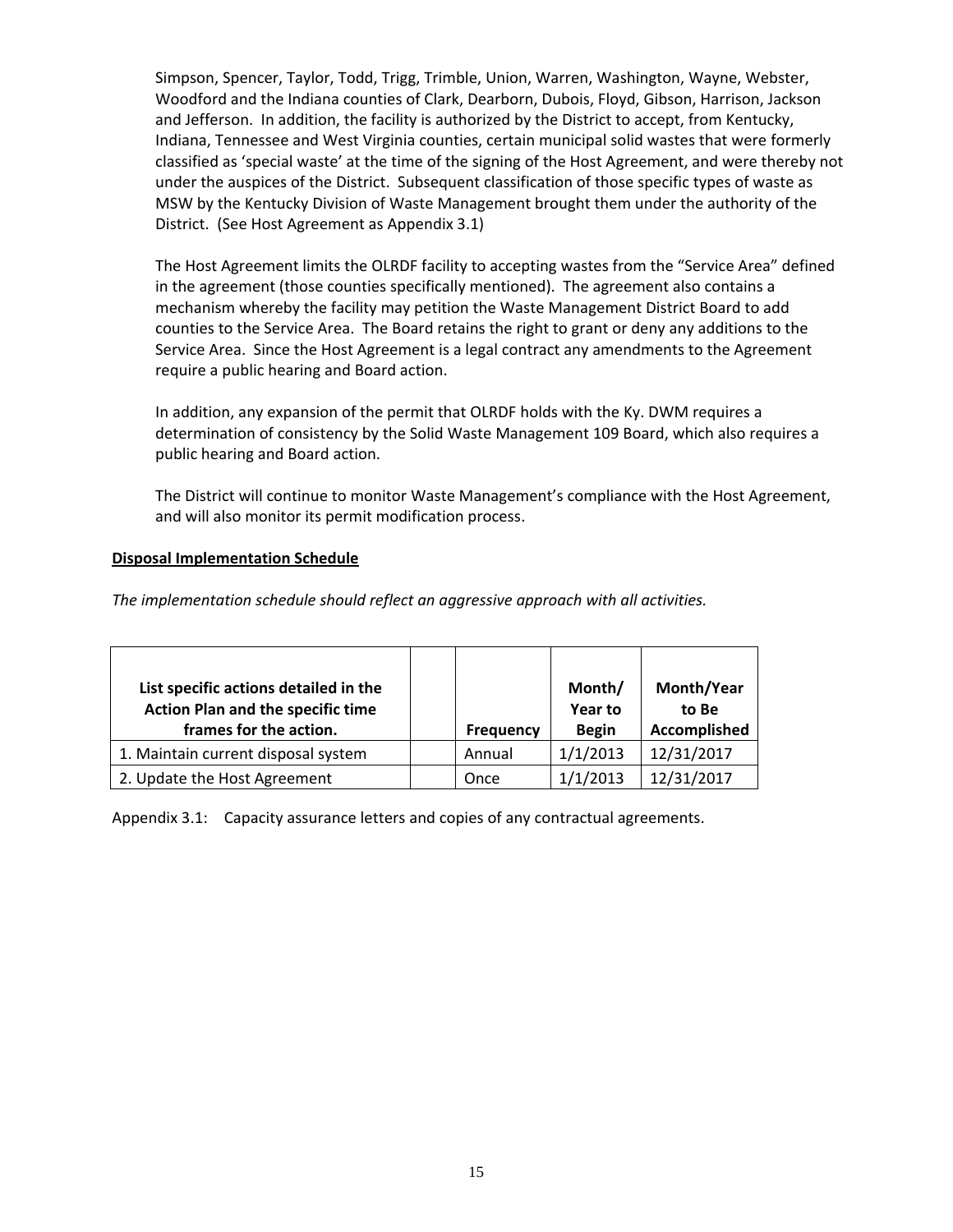## **CHAPTER FOUR**

RECYCLING/REDUCTION

#### **A. Recycling/Reduction Program**

- 1. Is recycling offered in your county? Yes  $\boxtimes$  No  $\Box$
- 2. Describe your county's annual recycler registration process, including the annual requirement to file reports.

All collectors of solid waste are required to offer residential and commercial recycling and yard waste collection as a condition of maintaining their license, and are therefore covered by registration and reporting requirements imposed by LMCO 51.300.

Recycling facilities, whether the material is considered "Recovered" or not, must submit a detailed application to receive a license to operate in Jefferson County. As part of this license each facility must maintain the license by annual renewal and reporting of its recycling activities.

It is the District's position that even if a material is considered "Recovered" and exempt in KRS 224.43-315 we must still report this activity in our annual report. KRS 224.43-310(5) (d) provides that information reported by the county in the annual report shall include but not be limited to: "Recycling and composting activities in existence." Therefore even though a company may not be required to register under KRS 224.43-315 because a material is considered "recovered" the District feels it has an obligation to report, in the annual report, information about recycling operations in the county. As we feel we have this obligation, Louisville Metro adopted an ordinance requiring facilities that recycle as their main purpose operating in our county to be licensed.

LMCO chapter 51.200 (A) states "All person involved in the business of operating an off-site waste management facility within the county shall be licensed with the District pursuant to regulations duly adopted by the Board of Directors" and 51.200 (C) (1) stating Off-site waste management facilities shall be classified and licensed in one or more of the following categories:" (d) "Recycling facility".

3. Describe your assessment of the opportunity to reduce the need for land disposal by banning yard waste.

The District has banned yard waste in the landfill since 1994, when it implemented a Solid Waste Regulation (50.0) that not only bans yard waste from the landfill but also requires that all yard waste collected in the county must be deposited at a permitted facility for recycling, composting, land farming, or some other beneficial reuse.

- 4. Does your county collect or manage yard waste for the purpose of diverting it from a landfill? Yes  $\boxtimes$  No  $\Box$
- 5. List the cities within your county that collect or manage yard waste for the purpose of diverting it from the landfill?

| а. | Due to the yard waste ban (LMCO 51.605), all cities in Jefferson County do so. |
|----|--------------------------------------------------------------------------------|
|    |                                                                                |
|    |                                                                                |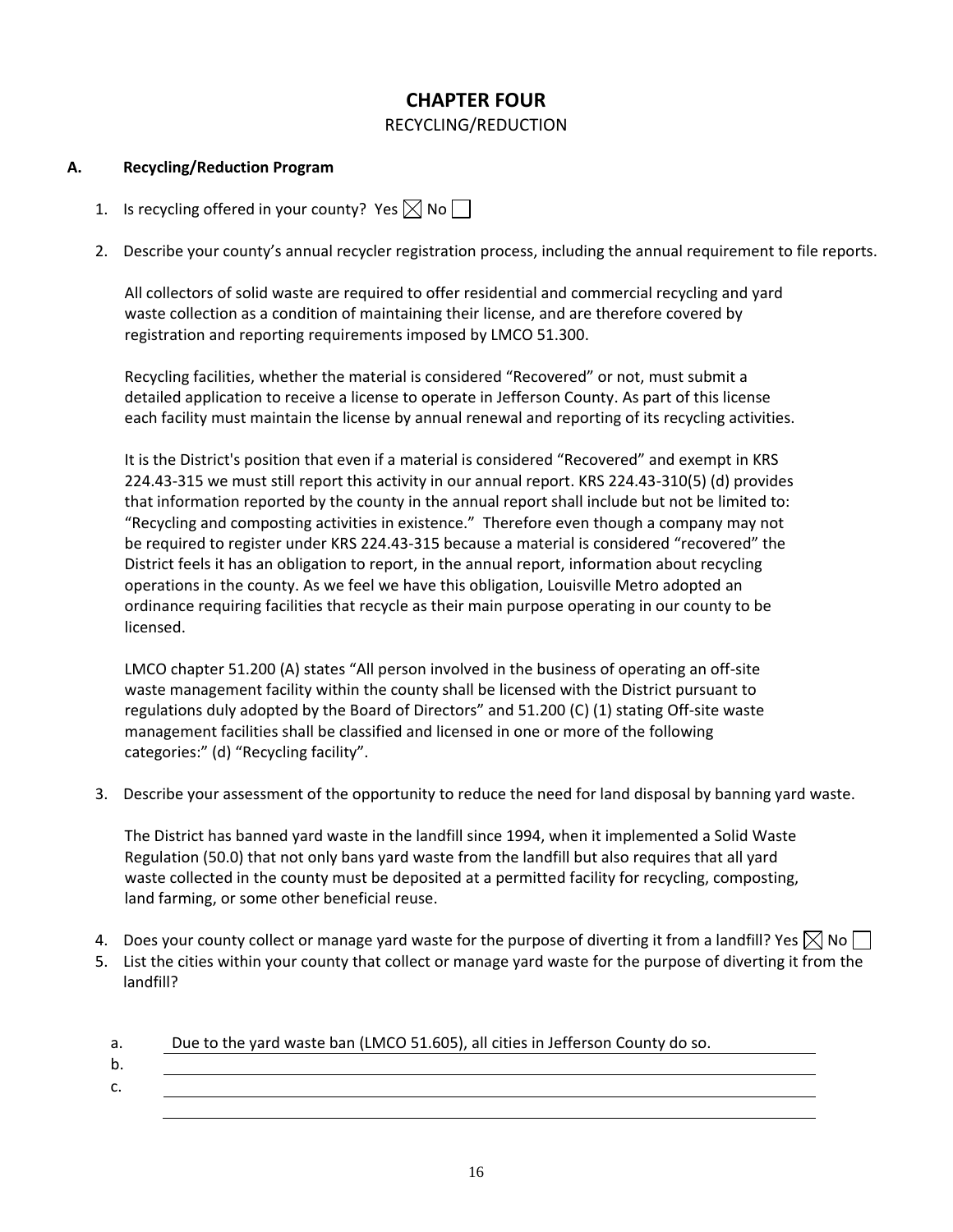6. Describe any composting operations currently operating in your county. If no composting operation exists, detail any actions the county plans to take to initiate the composting of grass clippings, leaves and other yard waste.

The OLRDF currently contracts with a commercial composting operation where waste haulers deposit yard waste. In addition, the District, with the assistance of Metro Public Works, traditionally offers Christmas tree recycling, and operates a seasonal leaf drop-off program where the leaves are land-farmed. When there are significant storms, the Solid Waste Management Division accepts woody debris which is shredded into chips.

7. Describe the plan implemented by your county to reduce the need for land disposal though waste reduction and recycling, materials recovery, and energy recovery and the provision of opportunities for recycling that may include, but are not limited to, drop-off centers or door-to-door collection.

The goal contained in the Solid Waste Management Plan has always been to divert through reduction and recycling activities 25% of the municipal solid waste stream, measured annually, and exclusive of yard waste. Louisville Metro tracked its diversion rate in 1996 and uses 16.82% as the baseline for the community to measure its success. By December 2006, a reduction of 22% had been achieved against the 25% recycling goal. In 2011 Louisville Metro exceeded the goal with a rate of 25.1%.

This approach will continue to be used as a barometer of the community's success in recycling and the new goal for this measurement is now 35%.

Louisville Metro Diversion Rate Computation Method: The annual recycling diversion rate has been calculated by measuring specified waste streams within a given calendar year and applying a formula defined below. The diversion rate measures the municipal waste stream and bioremediated contaminated soils. Yard waste is not included in the diversion rate.

The diversion rate is calculated according to a model used by a variety of jurisdictions across the country to calculate recycling rates. The model is:

Recycling Rate (%) = total amount of recycled materials (current year) x 100 total waste generation (current year)

The "total amount of recycled materials" includes all materials from Jefferson County that are diverted from the municipal waste stream for recycling or reuse. The "total waste generation" is the sum of recycled materials plus disposal amounts, and includes all waste produced in Jefferson County, whether it went to the Outer Loop Landfill or to other landfills outside Jefferson County.

In the case of contaminated soils, "the amount of recycled materials" will be considered to be the amount of soil that has been bioremediated, and "total waste generation" will consist of the total of bioremediated soil plus contaminated soil that has been landfilled. See attachment 4.1

Recycling Rate P/Recycling Charter Computation Method: This rate will be calculated in the same method as the Diversion Rate except that it will include construction & demolition materials (except road construction waste) and organic compostable waste (yard waste). In the case of construction and demolition debris, "the amount of recycled materials" will be considered to be the amount of debris which has actually been reused or recycled. "Total waste generation" will consist of material recycled or reused, plus material which has been landfilled, and material which has been diverted, but not recycled or reused. See the "Recycling Charter" for more details on this initiative. See attachment 4.2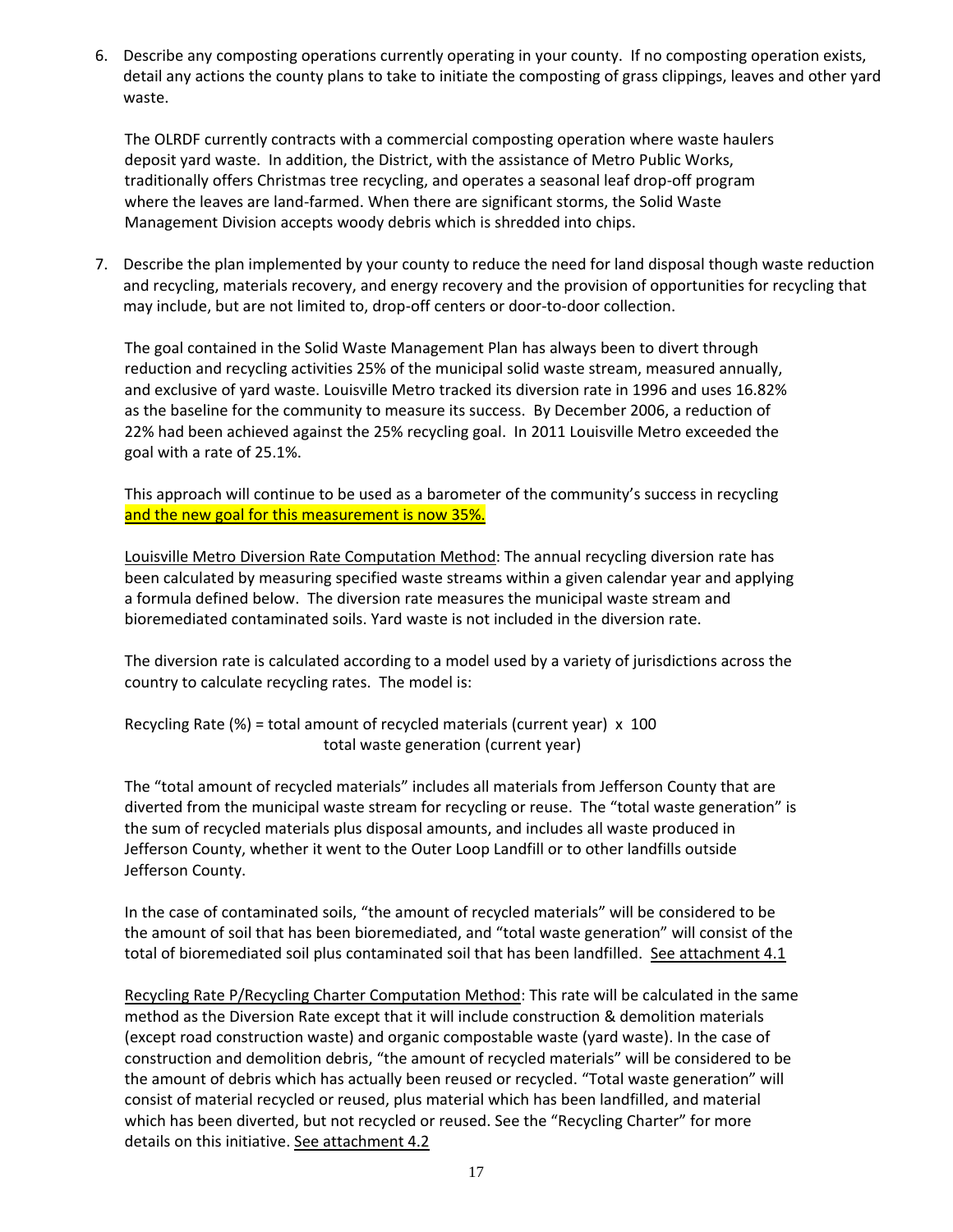#### **Reduction/Recycling Programs**

The District and Louisville Metro Government will continue the following recycling and reduction activities.

Operate five attended drop-off Recycling Centers. In 2011 these staffed centers collected and recycled 1, 080,000 pounds of cardboard, 368,000 pounds of paper, 818,000 pounds of containers, and 15,832 gallons of used motor oil and anti-freeze.

Haz Bin, the Household Hazardous Materials Collection Center located at 7501 Grade Lane. This location is currently under contract due to the technical expertise of collection and managing HHW.

Thirteen unattended drop-off recycling centers are provided within Jefferson County. These sites are all single stream. In 2011 these sites collected 4,540,000 pounds of recycled materials.

The CyberCycle program is used to collect E-Waste and was started in 2000. The program is free to residents but businesses must pay a nominal fee per ton. The program accepts processors, monitors, laptops, keyboards, fax machines, printers, and other peripherals, as well as modems and cables and televisions. In 2011 Cybercycle collected over 695,698 pounds of computerrelated equipment and recycled.

Annual Community Shredding Event. This event is held once a year in sponsorship with Shred-It. Items taken include documents, discs, hard drives and credit card. All paper materials are shredded on site and recycled. The 2011 event recycled 60,000 pounds of documents.

Junk/Recycling Drop-off: This event is held in the spring and fall with Waste Management of Kentucky as a sponsor. Last year 32,400 pounds of metal were collected and recycled.

Annual Drug Toss in partnership with AARP, KIPDA, TRIAD – Law enforcement and Seniors Working Together, and the L/JCM Police Department. This event gives residents the opportunity to properly dispose of expired or unused pharmaceuticals at no charge. Louisville Metro Police narcotics officers take immediate possession of the medications for proper disposal. Solid Waste Management Personnel recycle the containers.

#### **Regulations**

LMCO Chapter 51 currently requires that all curbside solid waste collectors make available recycling to residential, business, and industrial customers. It specifies a minimum list of recyclables to be accepted (# 1-7 plastics, newspaper; aluminum and steel cans; clear, green and brown container glass; HDPE and PETE plastic bottles and jugs).

#### **Waste Tires/ Additional Energy Recovery Fuels**

The District encourages new and different approaches to managing waste tires and materials that can be used as additional energy recovery fuels and particularly favors approaches that recycle or reuse the tires or materials in the tires. Further, the District supports businesses that offer such services by selecting them to handle waste tires collected during junk drop-offs, dump clean-ups and tire amnesty collections.

The District reserves the right to review any proposals to burn as supplemental fuel in addition to TDF and RDF, dispose or process, additional energy recovery fuels, on a case-by-case basis, for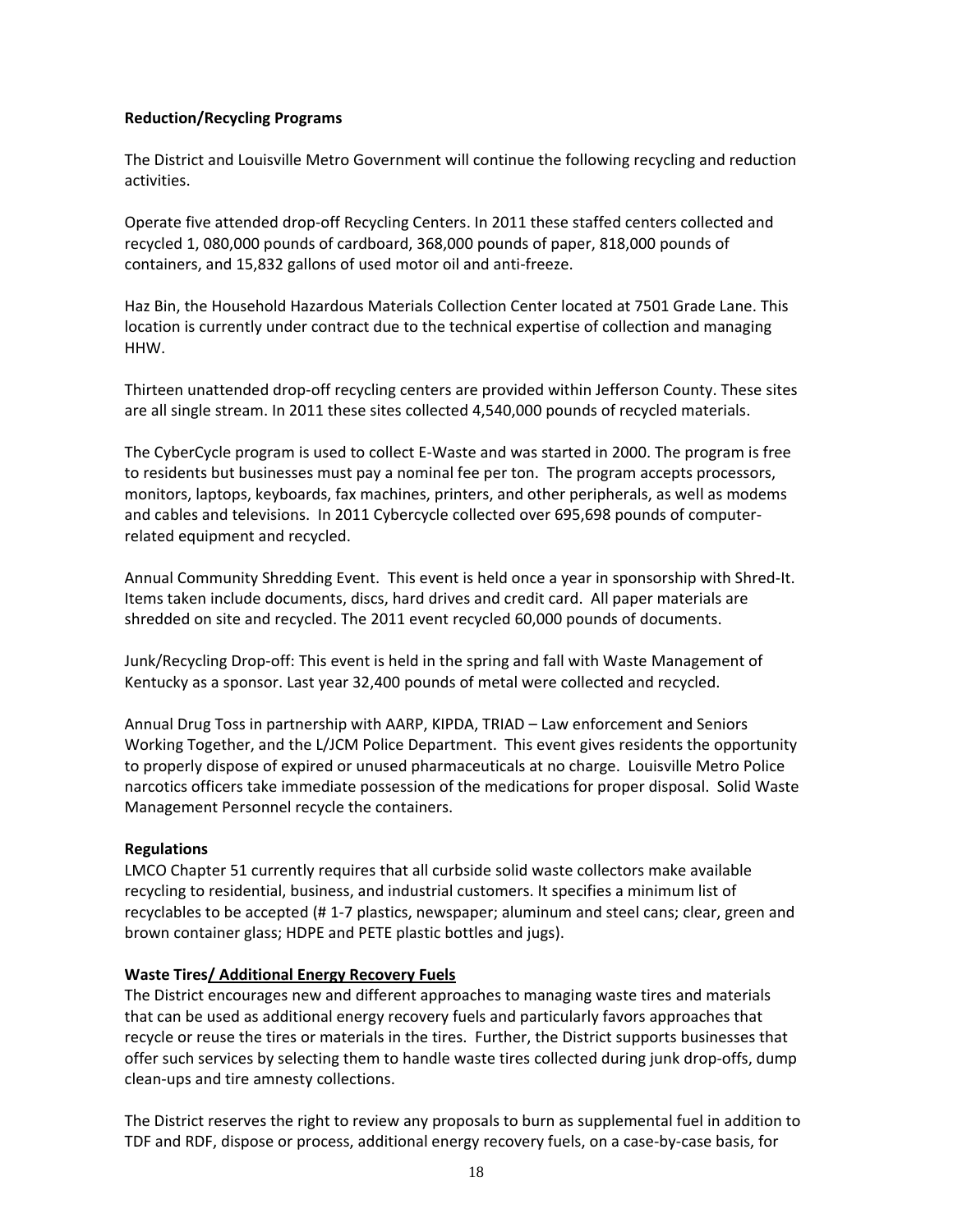consistency with this plan. The approval or denial of any proposals will be based on the factors of compliance with applicable regulations, protection of public health, and compatibility with the overall solid waste management plan.

In this review process the District has ruled as "consistent" a total ten year capacity of 365,000 – tons for the burning of waste tires, RDF and TDF by CEMEX (Kosmos Cement Co) as a Waste to Energy facility, which is regulated by permit and a Determination of Consistency approved by the Louisville/Jefferson County Metro Government Waste Management District 109 Board. CEMEX has agreed to make consideration, in its process of negotiating contracts for collection and delivery of appropriate tires to its premises, the following elements:

- 1. "Tire amnesty" days within Metro Louisville
- 2. The regular collection of waste tires that were derived from community clean-up and illegal dump sites from the Louisville Metro Waste Reduction Center

#### **Composting/Mulching**

In 1994 the District enacted a landfill ban on yard waste. The purpose was to permanently divert the yard waste stream from the landfill saving valuable space. The District continues to support private sector composting activities and has continued to offer public composting and mulching opportunities.

Composting or mulching opportunities supported by the District include the Metro Public Works Department's Fall leaf drop-off and the Tree-cycling Christmas tree/greenery mulching program

8. If either recycling or material recovery are deemed not feasible, provide specific factual analysis supporting that decision.

The District has included recycling and material recovery in the waste reduction and recycling plan.

9. Describe how used motor oil, batteries and antifreeze are handled in your county.

Motor oil, auto batteries and antifreeze are currently accepted at all five Metro staffed Recycling Centers. Those materials, plus other automotive fluids, are also accepted at Haz Bin, Metro Household Hazardous Materials Collection Center. In addition, an extensive list of commercial operations also accepts these materials.

10. Describe how household hazardous waste is handled in your county.

MSWMD operates Haz Bin, a Household Hazardous Materials Collection Center that is open to Metro residents (no businesses) two days a week, year-round. Currently, no appointment is needed to drop off materials.

11. Are electronics/computers recycled in your county? Yes  $\boxtimes$  No  $\Box$ If yes, describe your electronics/computer (e-scrap) recycling program.

> The District initiated an annual computer/electronics program entitled CyberCycle in 2000. The program has grown dramatically to the point that, since merged government began in 2003; it is now implemented year round. The program accepted processors, monitors, laptops, keyboards, fax machines, printers, and other peripherals, as well as modems and cables and televisions. CyberCycle is located at the Metro Waste Reduction Center, 636 Meriwether Avenue.

If no, discuss the possibility of your county starting an electronics/computer (e-scrap) recycling program.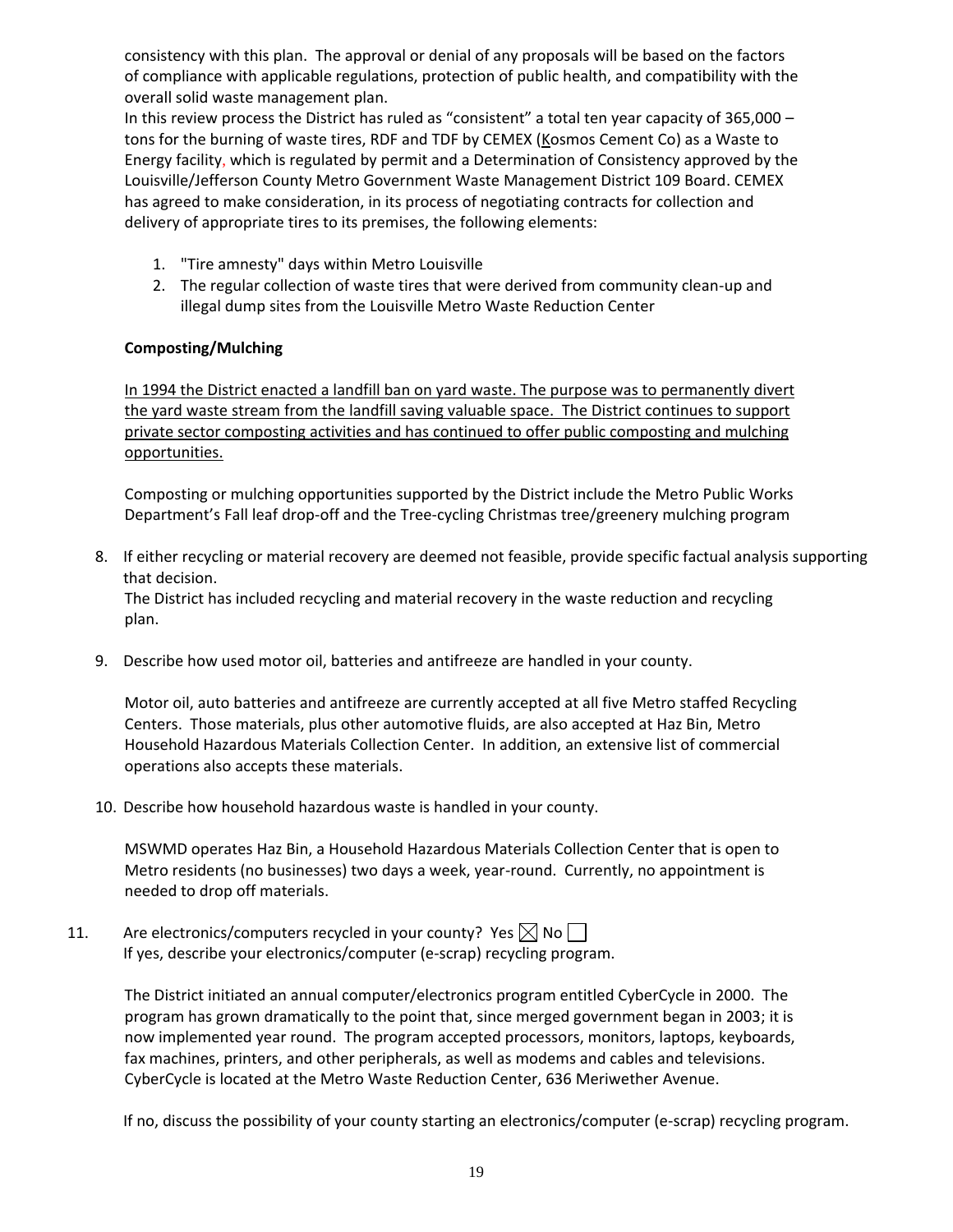12. Is office paper recycled in your county? Yes  $\boxtimes$  No  $\Box$ If yes, what businesses or agencies recycle office paper?

> There are too many to list but many agencies and businesses currently recycle office paper through the urban services district municipal collection system or by private contractors. However, it is evident many businesses either do not understand the benefits to recycling office paper or just do not want to bother with recycling for various other reasons. Efforts to increase this aspect of recycling are listed in the action plan.

If no, explain why office paper is not recycled in your county.

N/A

13. What efforts has your county made to assist the local school boards in recycling white paper and cardboard to meet the statutory requirements of KRS 160.294?

Louisville Metro has entered into a partnership with educational entities located within the county named "Partnership for a Green city". The partners in the Partnership for a Green City (Louisville Metro Government, Jefferson Community & Technical College, Jefferson County Public Schools, and the University of Louisville) collectively dispose of thousands of tons of waste annually. It is the partnership's intention to move toward "zero waste". Many corporations and communities are moving to zero waste goals, which suggest that the entire concept of waste should be eliminated. Instead, waste should be thought of as a "residual product" or simply a "potential resource" to counter our basic acceptance of waste as a normal course of events. Opportunities, such as reduced costs, increased profits, and reduced environmental impacts, are found when returning these "residual products" or "resources" as feed stock to either natural and/or industrial systems. Zero waste focuses on investing in green businesses and infrastructure rather than in landfills. Corporations in our area that have adopted this concept include Toyota and Lexmark. Cities that have adopted Zero Waste Goals include Boulder (CO), Seattle (WA), Berkley and San Francisco (CA), Bellefontaine (OH), Carrboro (NC), and the Central Vermont Waste Management District. This goal involves physical plants, waste, recycling, economic development, purchasing, and education.

Working together, the partner organizations already all participate in single-stream recycling, electronics recycling, fluorescent lamp recycling, ballast recycling, battery recycling, used oil recycling and antifreeze recycling. We have just entered into a joint Hazardous Waste disposal contract. Goals include adding recycling options for polystyrene trays at JCPS, increasing composting - including methane gas generation to fuel UofL's Steam & Chill plant, and other innovative source reduction and recycling options. Future initiatives could include intranet listings of office equipment and other items that are no longer needed in one office being made available for pick up by other offices or departments; metal recycling; carpet recycling; and other new innovative initiatives that develop.

Additionally, we are working together with our Partnership Purchasing Consortium (including the Louisville Water Company, the Metropolitan Sewer District, Transit Authority of River City and the Louisville Regional Airport Authority) to address waste on the front end of our operations. With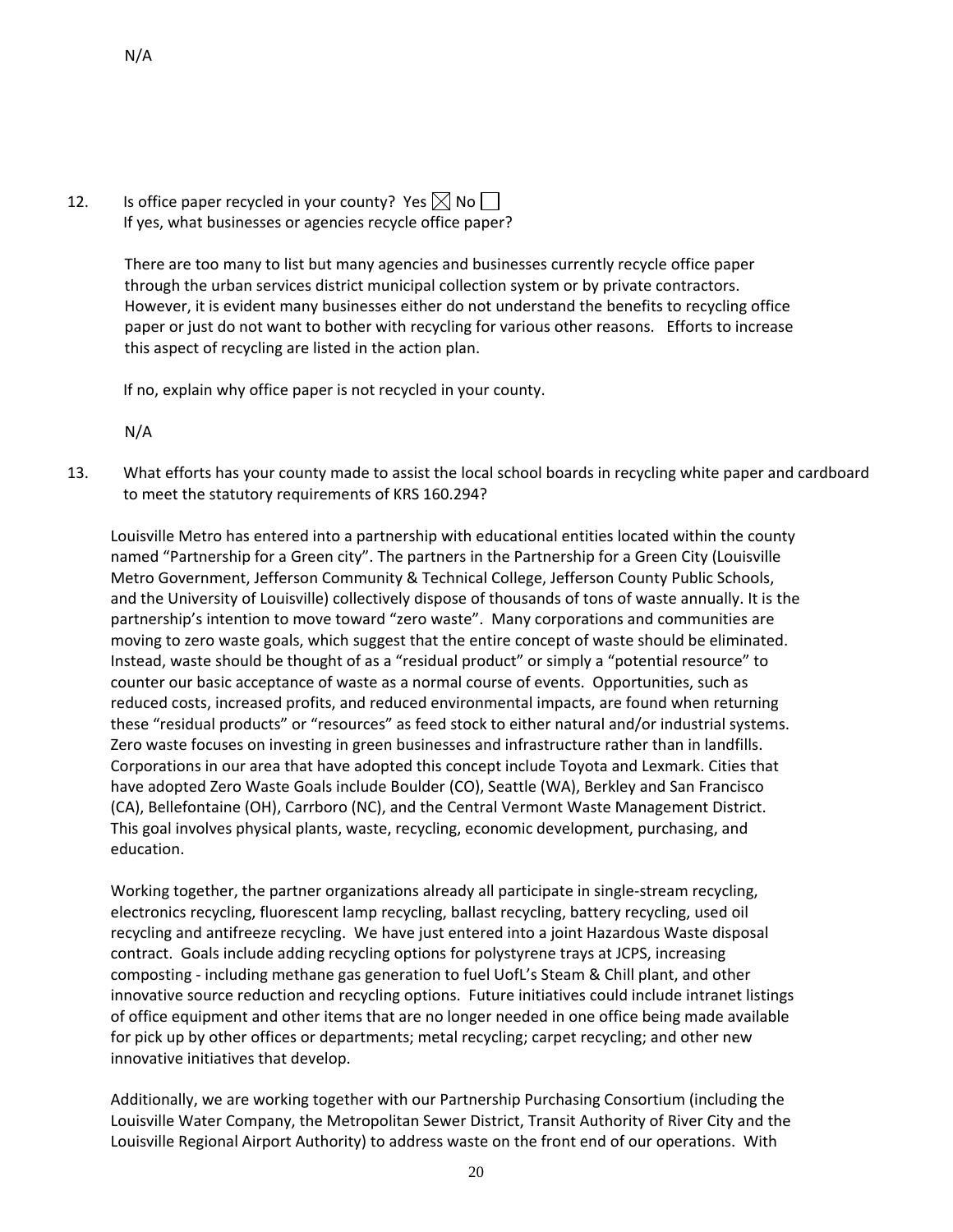Green Purchasing Policies, how do we better request less packaging waste as we seek to buy in bulk when possible, purchase paper that is not wrapped in paper and promote synergies within the partner organizations? We focus on sustainability leadership by example, not only being good stewards of our environment, but also good stewards of taxpayer dollars.

#### **B. Recycling Program Strengths**

Describe the strengths of your existing recycling program.

Louisville Metro homeowners and business have access to curbside collection of recyclable materials either through municipal taxes, through homeowners associations, or by choosing to obtain curbside collection directly. For others who choose not to obtain curbside services, 13 unstaffed centers accept fiber products and containers and 5 staffed centers accept the same materials as the unstaffed centers, including used motor oil, anti-freeze, and batteries.

Electronics recycling is also provided through a program called CyberCycle. This program allows residents to drop off electronics, including televisions, free of charge. Businesses must pay a nominal fee to drop off electronics (E-scrap).

#### **C. Recycling Program Weaknesses**

Describe the weaknesses of your existing recycling program.

Many Louisville Metro homeowners and business do not recycle due to the cost for the service; therefore, do not aggressively reduce, reuse and recycle.

Easy access and significant capacity for disposal through landfilling do not create a sense of need to reduce waste disposal on the part of local residents and businesses.

Very little education is performed to give the community information on the economic value, environmental impact through reduced GHG emission (reference "Partnership for a Green City Climate Action Report), and sustainability benefits of recycling and composting.

Businesses do not understand how waste reduction, recycling or reuse of production waste can actually reduce solid waste disposal cost.

Recycling programs for residential apartment building having nine or more units within the Urban Services District are not available through the municipal collection system.

The use of small capacity open top recycling bins limits the amount of recyclable materials placed out for collection. These bins also contribute to litter issues in the community by wind blowing lighter materials out of the container.

Information does not exist on the potential amount of recyclable items being landfilled from various sources.

Yard waste collected during residential curbside routes is often heavily contaminated with plastic and other debris. Much of the contaminated yard waste is unsuitable for composting and is used for daily cover at the municipal solid waste landfill. The result is contaminated (with plastic bags/paper) yard waste is ending up in the landfill, defeating the purpose of the ban.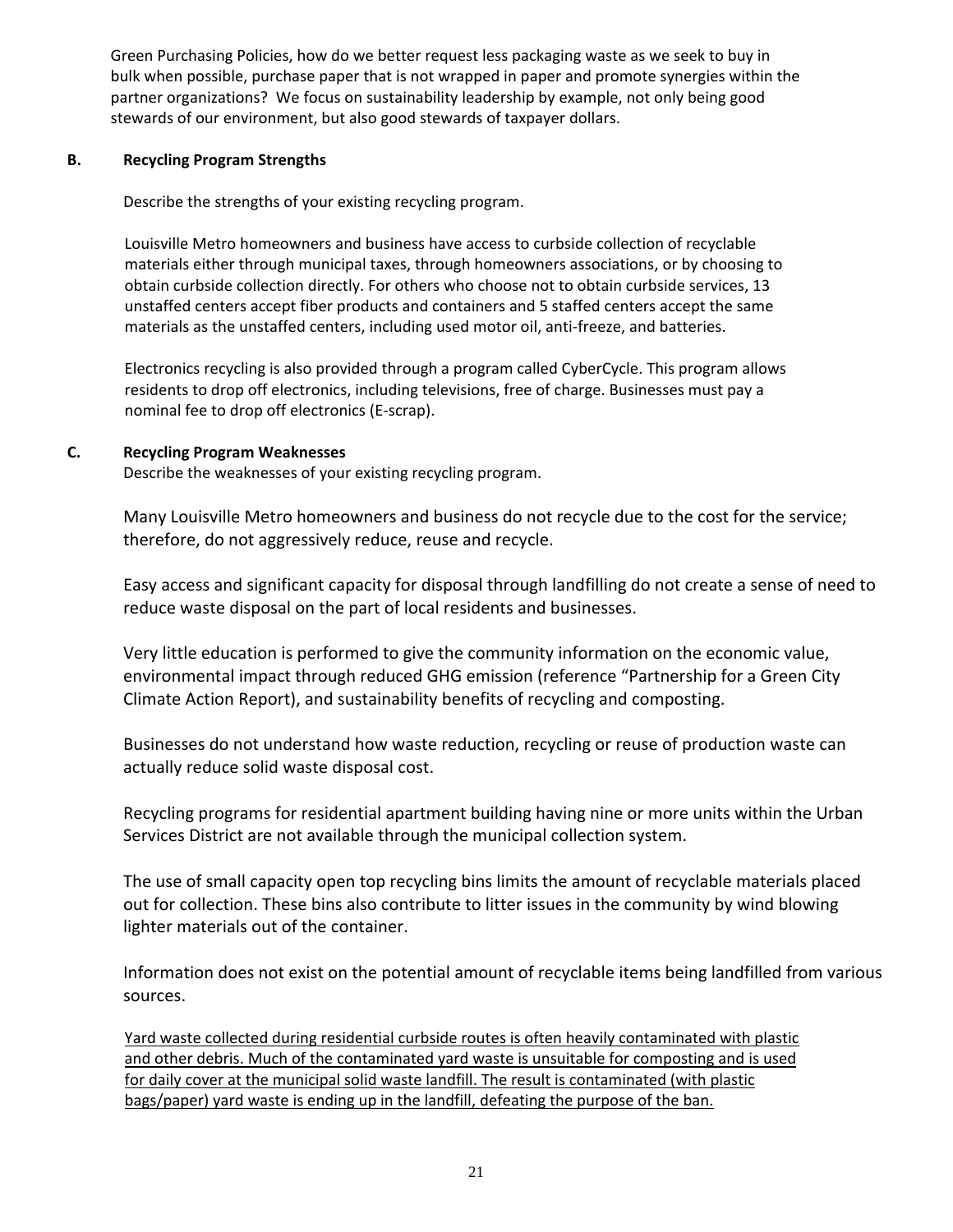#### **D. Recycling/Reduction Action Plan**

Detail specific actions or projects the county will complete to maintain or improve its recycling system. The action plan should reflect the county's efforts to improve the weaknesses and maintain or improve the strengths previously identified. The action plan should also incorporate responses to each numbered item in the chapter.

#### **Action Plan**

The District and Louisville Metro Government will continue to offer current programs and services that emphasize the US EPA hierarchy: Reduction, Reuse, Recycling, and other diversion.

The District will work to help Louisville Metro Government in the implementation of the "Recycling Charter". This will include:

Instituting a Recycling Policy for LMG employees mandating participation by all LMG offices. This program will establish one centralized waste container per floor for non-recyclable items. All "office" trash bins will be converted to recycling containers. Custodial staff will only empty the recycle containers in each office…individuals will need to take non-recyclable materials to the central location.

Increase the number of privately owned office building that recycle by conducting pilot programs in the Central Business District (CBD) with the intention of extending to all offices in Jefferson County. An educational "Best Management Practices" packet will be developed addressing common methods or commodities associated with this entity type. Community groups and organizations will be contacted to help identify this type of entity to be targeted for door to door visits.

Increase the number of privately owned retail entities that recycle by conducting pilot programs at a shopping mall and strip mall in cooperation with private waste haulers. The program will then expand to all Jefferson County. An educational "Best Management Practices" packet will be developed addressing common methods or commodities associated with this entity type. Community groups and organizations will be contacted to help identify this type of entity to be targeted for door to door visits.

Expand recycling services to multi-unit apartments having 9 or more units by working to provide either curbside services or recycling dumpster service through private waste haulers. An educational "Best Management Practices" packet will be developed addressing common methods or commodities associated with this entity type. Community groups and organizations will be contacted to help identify this type of entity to be targeted for door to door visits.

Expand restaurant recycling programs. An educational "Best Management Practices" packet will be developed addressing common methods or commodities associated with this entity type. Community groups and organizations will be contacted to help identify this type of entity to be targeted for door to door visits.

Increasing visibility of recycling within the Central Business District (CBD) by installing recognizable recycling bins in high foot traffic areas the expanding outwards from the center.

Implement food scrap collection programs in all Jefferson County schools / colleges / community & technical schools. The program would then be expanded to correctional facilities, company/corporate cafeterias, and the restaurant sector. An educational "Best Management Practices" packet will be developed addressing common methods or commodities associated with this entity type. Community groups and organizations will be contacted to help identify this type of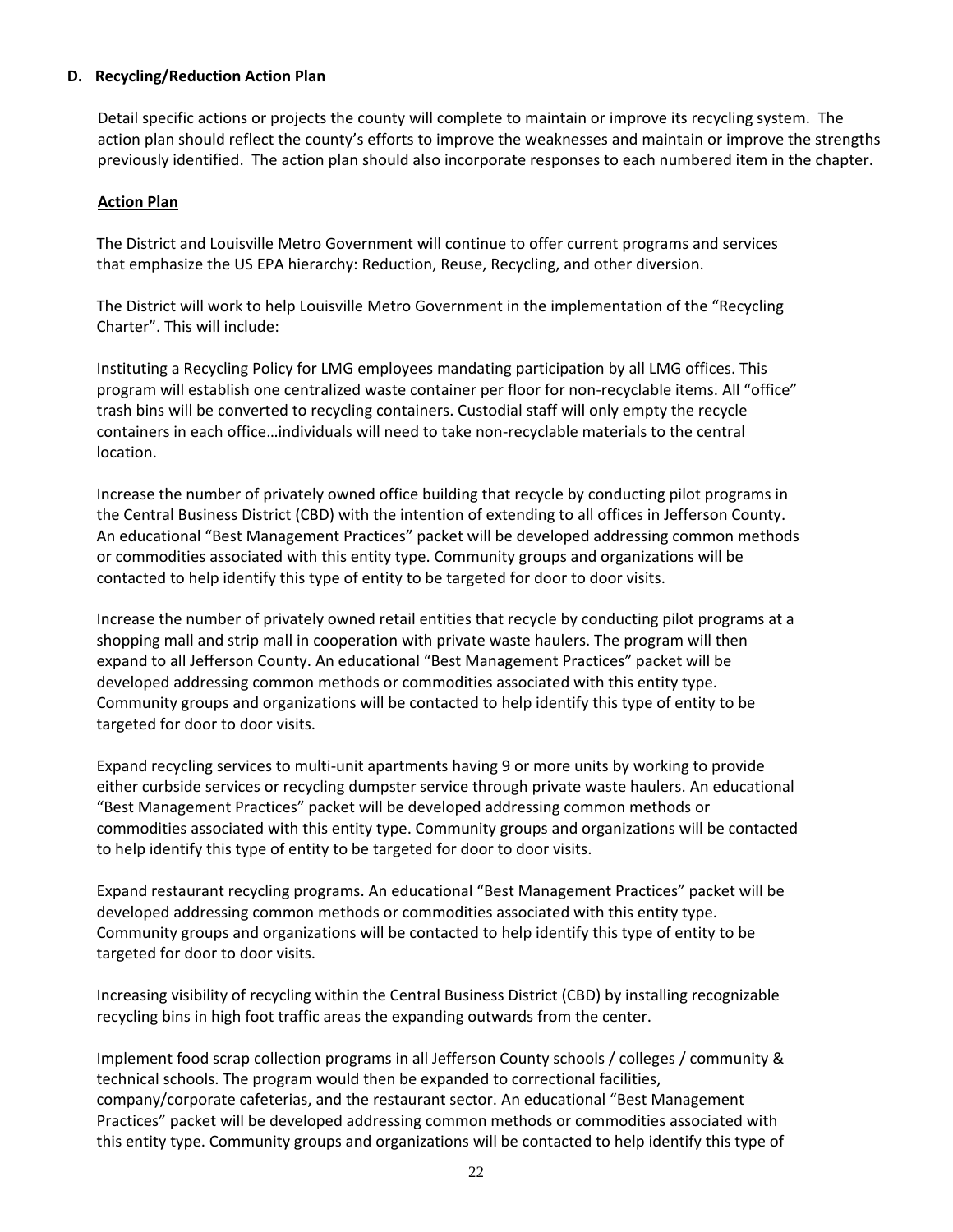entity to be targeted for door to door visits.

Institute a program where citizens can purchase large 95 gallon recycling carts within the Urban Services District (USD). Conduct a pilot program giving free for 95 gallon recycling carts for two collection routes (one with a high and one low projected participation rates) to gauge the increase in recycling. Success would lead to a roll out of recycling carts to all USD residents over the next four years.

Re-introduce an ordinance to ban plastics bags in yard waste collection to improve the quality of organic compost.

Implement a 'pay as you throw' (PAYT) 'access waste fee' ordinance to encourage recycling participation in both USD & Non-USD districts.

Implement a 'compostable waste' program – food scraps & yard waste (combined) collected at curbside. Will require: separate carts and/or bins

Initiate targeted education / marketing / awareness campaigns for new recycling programs

Create an educational zero-waste website to increase awareness of recycling benefits

Conduct Door-to-Door campaigns (with interns) to increase recycling participants

Conduct a waste characterization study every 5 years (per sector, per season) to determine progress within Master Business Plan

Launch a Master Plan that supports city's long-term commitment of achieving a 90% diversion rate by 2042

Revise the current solid waste ordinance to increase consistency in reporting by license solid waste, recycling, and composting industry.

Create an award program to recognize entities that are high performing recyclers (e.g., WeRecycle Brand)

Investigate contamination removal equipment, methods, and education programs for the removal of plastic bags and other non-compostable debris in the yard waste stream.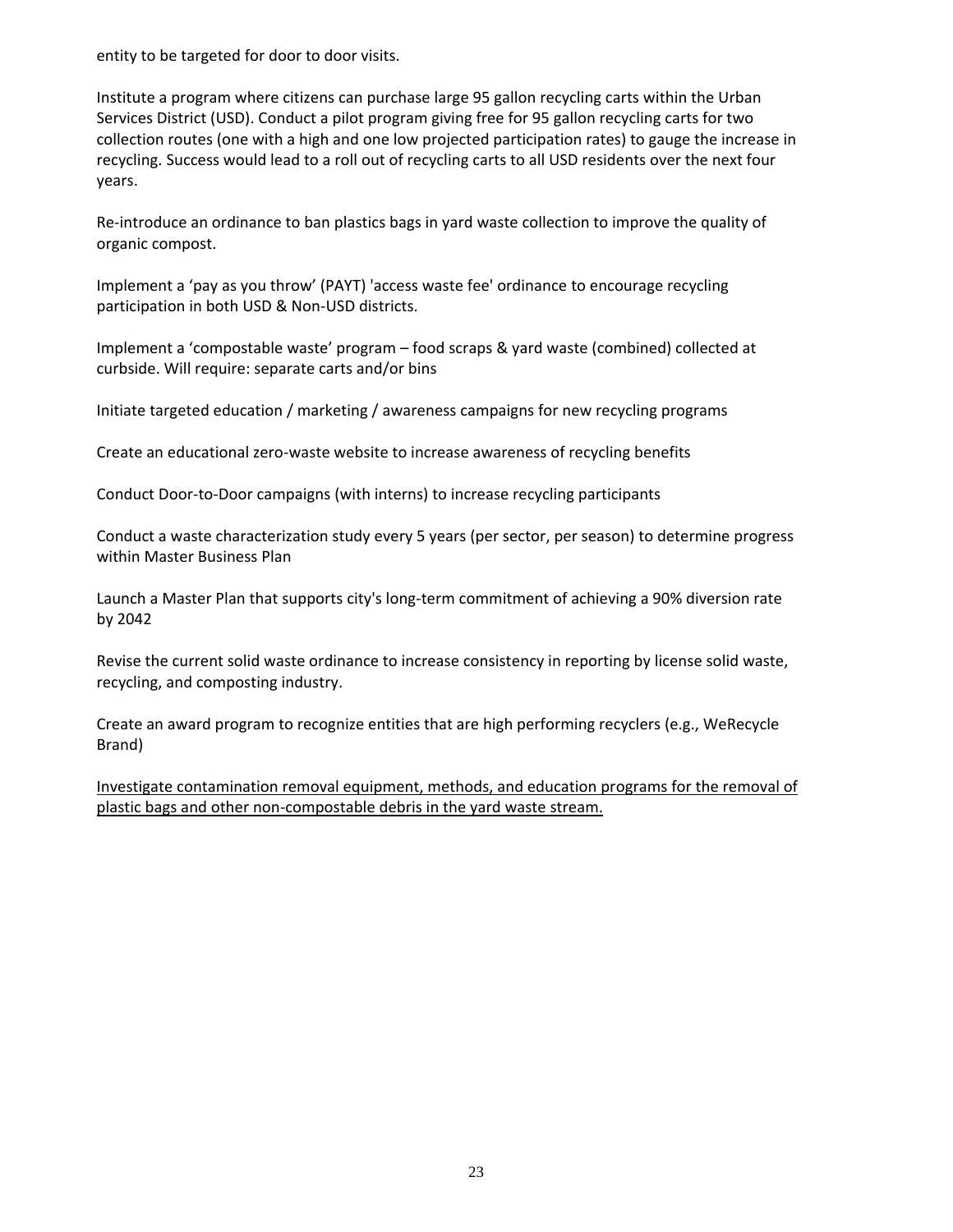### **Recycling/Reduction Implementation Schedule**

| List specific actions detailed in the                                |           |            |                  |
|----------------------------------------------------------------------|-----------|------------|------------------|
| Action Plan and the specific time frames                             |           | Month/Year | Month/Year to Be |
| for the action.                                                      | Frequency | to Begin   | Accomplished     |
|                                                                      |           |            |                  |
| 1. Continue Cyber Cycle, Staffed Centers                             | On-going  | 1/1/2013   | 12/31/2017       |
| 2. Un-Staffed Centers                                                | On-going  | 1/1/2013   | 12/31/2017       |
| 3. Household Hazardous Materials                                     |           |            |                  |
| Center                                                               | On-going  | 1/1/2013   | 12/31/2017       |
|                                                                      |           |            |                  |
| 4. Continue Events: Junk Drop-off, Doc                               |           |            |                  |
| Shredding, Drug Toss, Tire Amnesty                                   | On-going  | 1/1/2013   | 12/31/2017       |
|                                                                      |           |            |                  |
| 5. Initiate Office Pilot and Rollout                                 | Once      | 1/1/2013   | 12/31/2017       |
|                                                                      |           |            |                  |
| 6. Initiate Retail Pilot and Rollout                                 | Once      | 1/1/2013   | 12/31/2017       |
| 7. Initiate Program for recycling at multi-                          |           |            |                  |
| unit apartments                                                      | Once      | 1/1/2013   | 12/31/2017       |
|                                                                      |           |            |                  |
| 8. Expand Restaurant Recycling Program                               | On-going  | 1/1/2013   | 12/31/2017       |
| 9. Implement of food scrap composting                                |           |            |                  |
| program at all schools and universities                              | Once      | 1/1/2013   | 12/31/2017       |
| 10. Institute a program where residents                              |           |            |                  |
| in the USD can purchase 95 gallon                                    |           |            |                  |
| recycling carts                                                      | Once      | 1/1/2013   | 12/31/2017       |
| 11. Conduct a pilot program on two                                   |           |            |                  |
| recycling routes where everyone is<br>provided a 95 gallon recycling |           |            |                  |
| cartmeasure successes                                                | Once      | 1/1/2013   | 12/31/2017       |
|                                                                      |           |            |                  |
| 12. Reintroduce a ordinance to ban on                                |           |            |                  |
| plastic bags                                                         | Once      | 1/1/2013   | 12/31/2017       |
| 13. Introduce a 'pay as you throw'                                   |           |            |                  |
| (PAYT)                                                               | Once      | 1/1/2013   | 12/31/2017       |
| 14. Implement a compostable waste                                    |           |            |                  |
| collection program for food waste and                                |           |            |                  |
| yard waste combined                                                  | Once      | 1/1/2013   | 12/31/2017       |
| 15. investigate the event permitting                                 |           |            |                  |
| process to include more recycling                                    |           |            |                  |
| requirements                                                         | Once      | 1/1/2013   | 12/31/2017       |
|                                                                      |           |            |                  |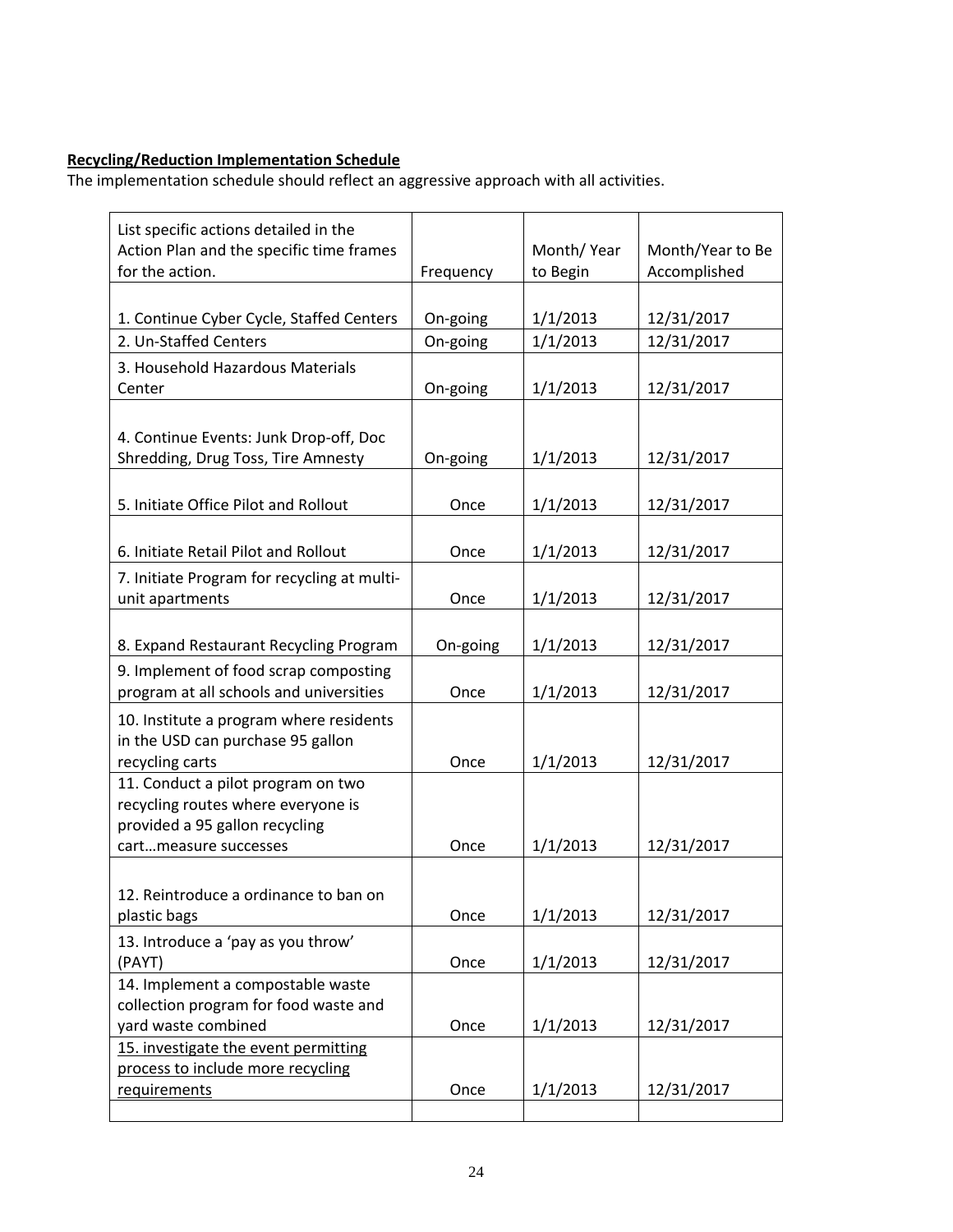## **CHAPTER FIVE OPEN DUMPS AND LITTER**

#### **A. Open Dumps and Litter**

1. Describe the contents of the Ordinance with respect to open dumping. Provide a copy of the section of the Ordinance pertaining to Open Dumping as Appendix 5.1.

LMCO Chapter 51.501 (A) No person shall deposit, dump, discharge, place or cause to be placed any solid waste upon any road, highway or alley or upon any public or private land other than a solid waste management facility permitted by the cabinet that meets all applicable L/JCM Zoning Regulations.

2. During what time frames will the annual survey to discover new open dumps be conducted by the county?

Dump Survey is ongoing.

3. Describe the procedures to identify and record open dumps found during the annual survey.

Citizens can report dumping through MetroCall and Enforcement Officers inspect such complaints.

4. What criteria are used by the county to prioritize the cleanup of illegal dumps?

All dumps are cleaned based on the impact to human health and the environment by Louisville Metro Solid Waste Open Dump Crew. The dumps are cleaned on a daily basis.

5. Describe the procedures to prevent the recurrence of illegal dumping at sites that have been cleaned.

Currently, MSWMD installs surveillance cameras at problem areas.

6. Describe any assistance the county offers to private property owners to clean up open dumps.

At present, no assistance is offered to private landowners.

7. Describe the planned programs for the control and clean up of litter, including the requirement to clean up litter along public roads three (3) times per year and city streets two (2) times per year.

Brightside operates the Green Mile road adoption litter awareness and clean-up program. Brightside will continue its litter prevention and beautification programs, as well as its environmental school curriculum. MSWMD will continue street-sweeping operations in urban and suburban districts.

Solid Waste Management and Brightside are teaming together to establish a program called "Litter - Free Events." Before an event receives a permit, the sponsoring organization must agree to:

- 1. Have trash baskets available at the event.
- 2. Have recycling baskets available at the event.
- 3. Recruit volunteers or hire staff specifically to monitor and clean up litter at the event.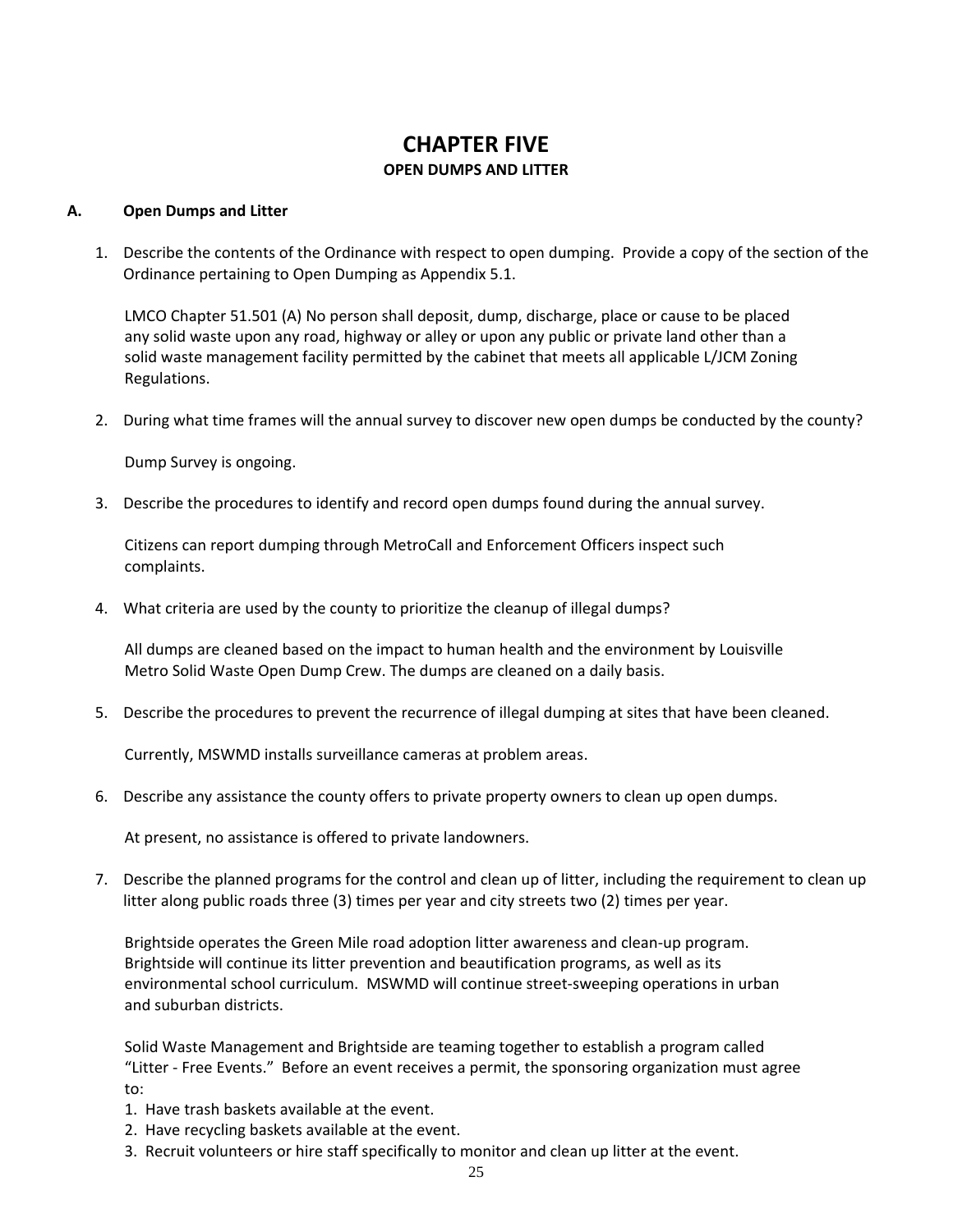- 4. Make litter-free event announcements on the public address if applicable.
- 5. Outline a clean-up plan in the application, including a drawing or site map of the festival,
- showing the types and locations of dumpsters and individual trash and recycling receptacles.

To comply with the requirement in HB 174 that directs counties to conduct clean-ups on county roads three times per year, the District will rely on the following annual activities at a minimum. The District will continue to sponsor litter clean-up activities in conjunction with Commonwealth Clean-up Week. Louisville Metro Government will continue its street-sweeping/litter clean-up program on streets within the urban service area a minimum of two times per year; the night sweeping program will continue to clean all main arterial roadways on a monthly schedule; and Brightside will continue its litter prevention and beautification programs.

8. Describe the coordination efforts that exist between county government and local, county and state law enforcement. If your county has a litter ordinance, provide a copy of the ordinance or the portion of the solid waste ordinance pertaining to litter as Appendix 5.2.

Presently, "Report-A-Litterer" is the program in place to combat littering. The public may call Metro Call (311) if they witness someone littering. The complainant gives the information including the license plate number, which is then forwarded to MSWMD. Owner information is obtained from the Department of Motor Vehicles, and a courtesy letter is generated and sent to the owner of the vehicle. An anti-litter trash bag is enclosed to help prevent future littering.

Louisville Metro government has revised LMCO Chapter 51.404 to include the following language:

*IMPOUNDMENT. Metro Government may impound a motor vehicle used in violation of the provisions of §51.404 as follows:*

*A motor vehicle used for illegal dumping, in violation of §51.404(A), may be impounded for a period of not more than twelve months.* 

*A motor vehicle used in violation of §51.404(B)-(F) may be impounded for a period of not more than six months.*

*In determining the impoundment period imposed pursuant this subdivision, the following factors will be considered:*

*The size and nature of the waste dumped.* 

*Whether the dumping occurred for a business purpose.* 

#### *AUTHORITY TO ENFORCE*

*LMPD police officers, Code Enforcement Officers, and any other city official authorized to enforce any provision of the Louisville Metro Code shall have the authority to enforce any provision of this section.*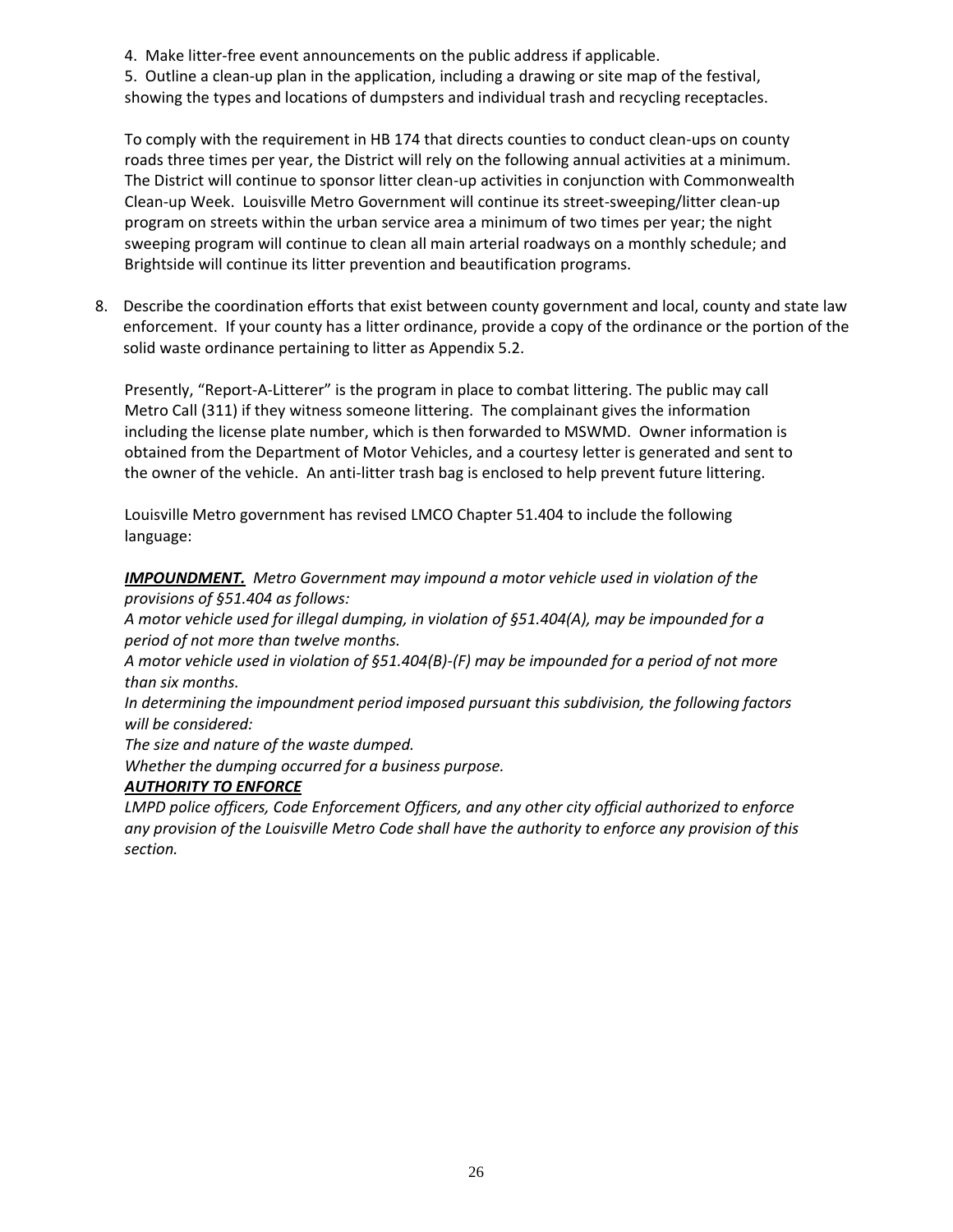| 9.<br>Location/Name:                          | Complete the following page for each open dump in existence in your county.<br>N/A                                                                                                                                       |
|-----------------------------------------------|--------------------------------------------------------------------------------------------------------------------------------------------------------------------------------------------------------------------------|
| TEMPO Number (If applicable):                 |                                                                                                                                                                                                                          |
| Directions from County Courthouse:            |                                                                                                                                                                                                                          |
| Latitude:                                     | $\pmb{\mathcal{H}}$<br>$^{\prime\prime}$<br>$\circ$ /<br>$\circ$ /<br>Longitude:                                                                                                                                         |
| Dump Size:<br>Contents:                       | (f <sub>t</sub> )<br>Width x<br>(f <sup>t</sup> )<br>(f <sup>t</sup> )<br>Depth<br>Volume<br>Length x<br>$=$ (ft3)<br>How many single axle dump truck loads?<br>Household                                                |
| (check all that<br>apply)                     | CD/D Building Material<br>CD/D Concrete<br>Brush or landscape<br>Appliances<br>How many?<br><b>Tires</b><br>How many?<br>Describe:<br>Any Hazardous Material<br>Other<br>List:                                           |
| Accessibility:<br>(check all that<br>apply)   | Paved<br>Steep Slope<br>Trees surrounding site<br>Gravel/Dirt Road<br><b>Water Surrounding Site</b><br>Other<br>List:                                                                                                    |
| Type of Setting:<br>(check all that<br>apply) | <b>Public Property</b><br>Residential Area<br><b>Private Property</b><br>Woods<br>Floodplain/Floodway<br>Open Field<br>Creek/River Bank<br>Sinkhole<br>Old Quarry Pit<br>Cliff<br>Roadside<br>Hillside<br>Other<br>List: |
| Date Dumpsite Identified:<br>Date to Clean:   | Is there a well within 500 ft. of an open dump? $\Box$ Yes $\Box$ No<br>How Far?<br>List any local (schools, historic sites, etc.) factors and environmental issues of concern:                                          |
| persons.                                      | Responsible Party Known? $\vert \vert$ Yes $\vert \vert$ No List names and describe evidence that identifies responsible                                                                                                 |
|                                               | Enforcement Actions Underway?   Yes No                                                                                                                                                                                   |
|                                               | Provide Digital Photos When Available                                                                                                                                                                                    |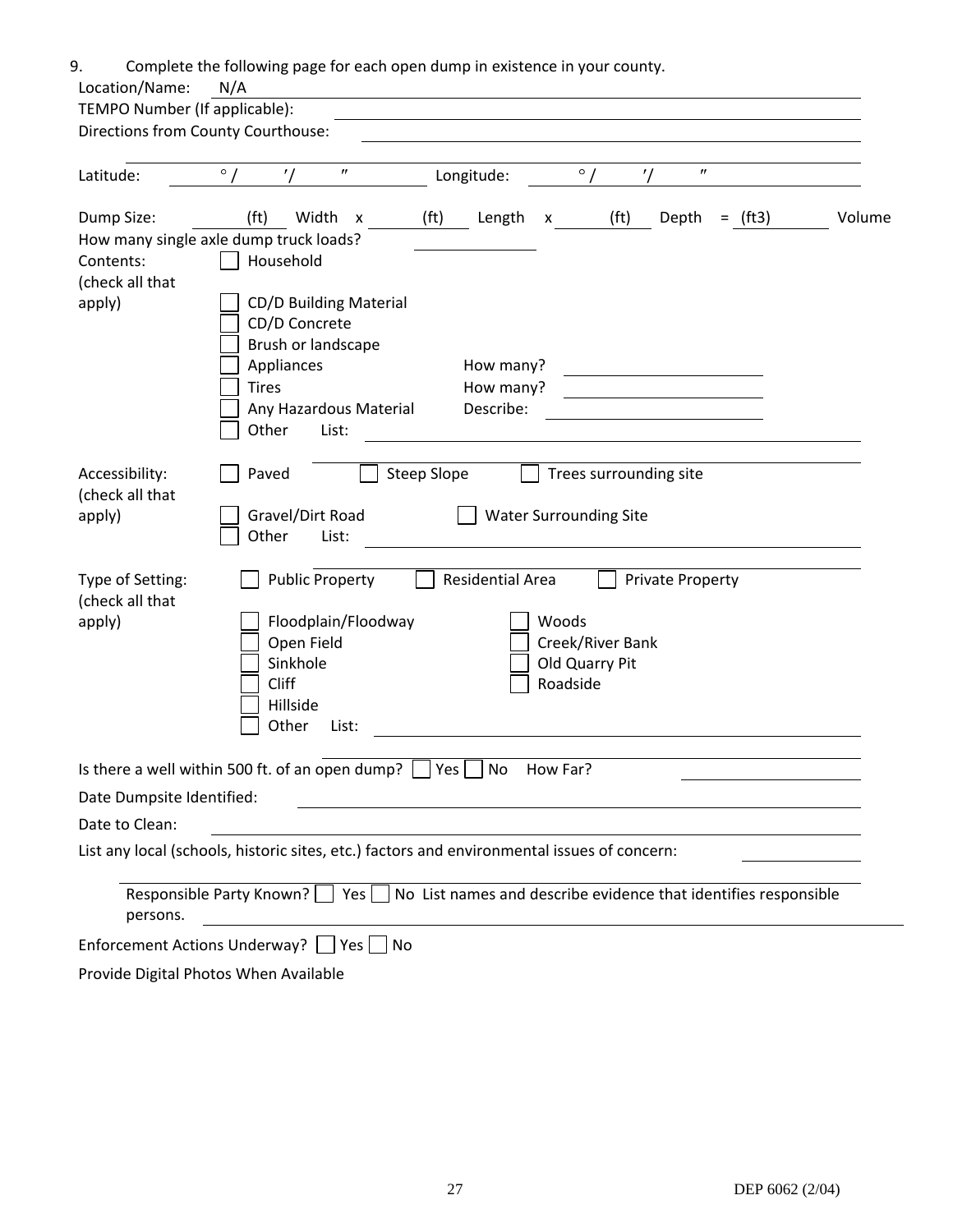10. Utilize the itemized guidelines listed below to formulate the total estimated cleanup cost for each open dump identified in the Area Solid Waste Management Plan 5-Year Update. Individual costs shall not exceed the listed rates.

Dump Cleanup Cost Estimate Worksheet

| County<br><u> 1980 - Andrea American American (</u> |                          | Date                     |                                                                                                                                                                                                                                     |                 |  |
|-----------------------------------------------------|--------------------------|--------------------------|-------------------------------------------------------------------------------------------------------------------------------------------------------------------------------------------------------------------------------------|-----------------|--|
| <b>TEMPO#</b>                                       |                          | Dump Name                |                                                                                                                                                                                                                                     |                 |  |
| <b>Equipment Costs</b>                              |                          |                          |                                                                                                                                                                                                                                     |                 |  |
| <b>Equipment Type</b><br><b>Hourly Rate</b>         | <b>Maximum Allowable</b> | Estimated<br>Hourly Rate | <b>Hours Used</b>                                                                                                                                                                                                                   | Total           |  |
| Bulldozer, 246-375 h.p.                             | \$124                    |                          |                                                                                                                                                                                                                                     |                 |  |
| Bulldozer, 161-245 h.p.                             | \$79                     |                          |                                                                                                                                                                                                                                     |                 |  |
| Bulldozer, 105-160 h.p.                             | \$55                     |                          |                                                                                                                                                                                                                                     |                 |  |
| Bulldozer, 50-105 h.p.                              | \$40                     |                          |                                                                                                                                                                                                                                     |                 |  |
| <b>Rubber Tired Backhoe</b>                         | \$50                     |                          |                                                                                                                                                                                                                                     |                 |  |
| <b>Crawler-Mounted Backhoe</b>                      | \$73                     |                          |                                                                                                                                                                                                                                     |                 |  |
| Excavator                                           | \$70                     |                          |                                                                                                                                                                                                                                     |                 |  |
| <b>Track Loader</b>                                 | \$64                     |                          |                                                                                                                                                                                                                                     |                 |  |
| Dumptruck, Single                                   | \$28                     |                          |                                                                                                                                                                                                                                     |                 |  |
| Dumptruck, Double Axle                              | \$47                     |                          |                                                                                                                                                                                                                                     |                 |  |
| Passenger Van                                       | \$9.75                   |                          |                                                                                                                                                                                                                                     |                 |  |
| Pickup, 2 Wheel Drive                               | \$9.75                   |                          |                                                                                                                                                                                                                                     |                 |  |
| Pickup, 4 Wheel Drive                               | \$13.35                  |                          |                                                                                                                                                                                                                                     |                 |  |
| Crewcab, 2 Wheel Drive                              | \$13.35                  |                          |                                                                                                                                                                                                                                     |                 |  |
| Crewcab, 4 Wheel Drive                              | \$16.50                  |                          |                                                                                                                                                                                                                                     |                 |  |
| <b>Pull Behind Flatbed Trailer</b>                  | \$2.00                   |                          |                                                                                                                                                                                                                                     |                 |  |
| <b>Roll Off Boxes</b>                               |                          |                          |                                                                                                                                                                                                                                     |                 |  |
| Other                                               |                          |                          |                                                                                                                                                                                                                                     |                 |  |
| <b>EQUIPMENT TOTAL:</b>                             |                          |                          |                                                                                                                                                                                                                                     |                 |  |
| <b>Disposal Fees</b>                                |                          |                          |                                                                                                                                                                                                                                     |                 |  |
| Facility Name & Location Tons Estimated             |                          | Per Ton Cost             |                                                                                                                                                                                                                                     | Total           |  |
|                                                     |                          |                          | <u>experience</u> and the control of the control of the control of the control of the control of the control of the control of the control of the control of the control of the control of the control of the control of the contro |                 |  |
| <b>DISPOSAL TOTAL:</b>                              |                          |                          |                                                                                                                                                                                                                                     |                 |  |
|                                                     |                          |                          |                                                                                                                                                                                                                                     |                 |  |
|                                                     |                          |                          | Dat                                                                                                                                                                                                                                 |                 |  |
|                                                     |                          | е                        |                                                                                                                                                                                                                                     |                 |  |
|                                                     |                          | 28                       |                                                                                                                                                                                                                                     | DEP 6062 (2/04) |  |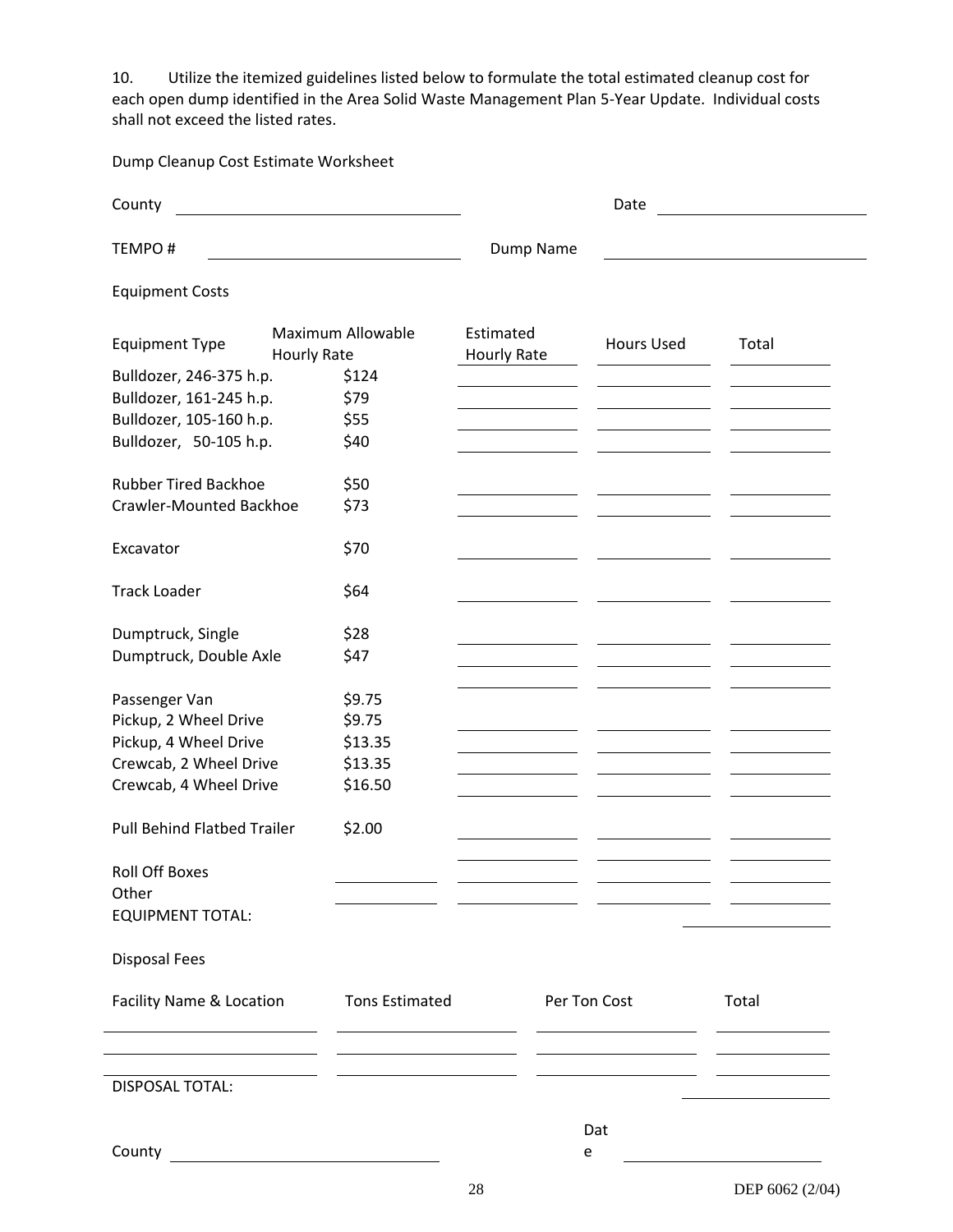| TEMPO#                 | Dump Name                   |                        |       |  |
|------------------------|-----------------------------|------------------------|-------|--|
| Labor Costs            |                             |                        |       |  |
| Employee Title         | <b>Estimated Work Hours</b> | Hourly Wage            | Total |  |
|                        |                             |                        |       |  |
|                        |                             |                        |       |  |
|                        |                             |                        |       |  |
|                        |                             |                        |       |  |
|                        |                             |                        |       |  |
| <b>LABOR TOTAL:</b>    |                             |                        |       |  |
| Miscellaneous Supplies |                             |                        |       |  |
| Specific Item          | Quantity                    | Per Unit Cost          | Total |  |
|                        |                             |                        |       |  |
|                        |                             |                        |       |  |
|                        |                             |                        |       |  |
|                        |                             |                        |       |  |
|                        |                             |                        |       |  |
|                        |                             | <b>SUPPLIES TOTAL:</b> |       |  |
|                        |                             |                        |       |  |

GRAND TOTAL COST ESTIMATE: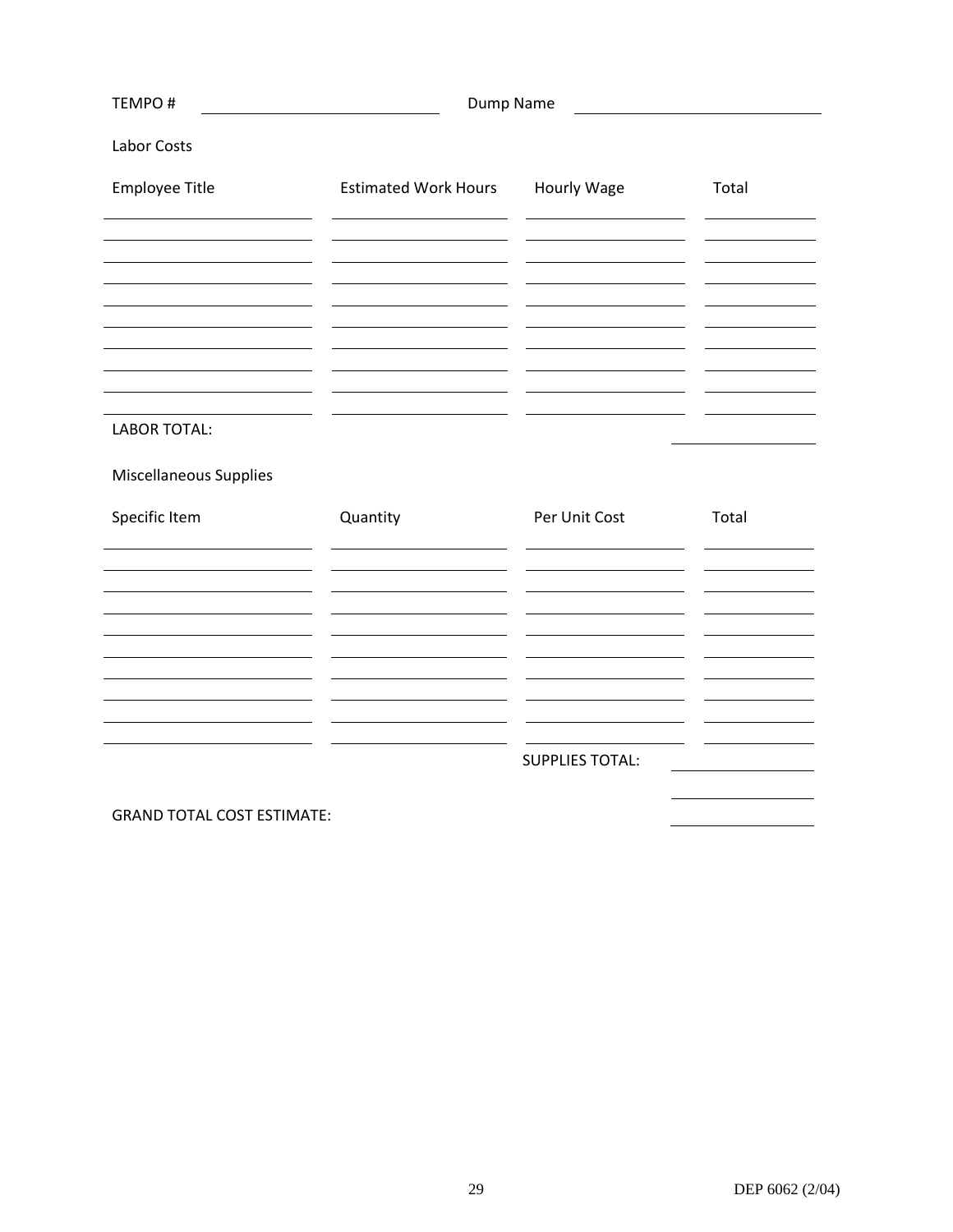#### **B. Open Dump Strengths**

Describe the strengths of your existing system to eliminate open dumping.

The number of personnel dedicated to inspecting and remediating dumping incidents ensures that dumping is cleaned up within a short time.

#### **C. Open Dump Weaknesses**

Describe the weaknesses of your existing system to eliminate open dumping.

The extensive number of road miles and the relatively high number of "isolated" locations for an urban county means that it is difficult to prevent dumping incidents.

Enforcement of illegal dumping ordinance is a low priority for the law enforcement and court system community

Time required for meeting the reporting and inspection requirements to state inspectors for recovery of illegal open dump grant funds is to long. In most cases of illegally dumped materials in residential area this would leave the materials in the community to long

#### **D. Open Dump Action Plan**

Detail specific actions or projects the county will complete during the 5-year update period to eliminate open dumping. List all identified open dumps with scheduled clean up dates. The action plan should reflect the county's efforts to improve the weaknesses and maintain or improve the strengths previously identified. The action plan should also incorporate responses to each numbered item in the chapter.

#### **Action Plan**

Metro Solid Waste Management Division will continue to employee three inspectors to inspect the illegal dumping incidents. 19 new surveillance cameras will be used by the officers in problem areas. Metro will continue to use MetroCall (311) to receive dumping reports and complaints.

The District will continue to operate annual junk drop-off and recycling day.

LMG will continue to provide twice a year junk pick-up in all neighborhoods within the urban service area. This collection of junk from residential properties is offered to citizens to prevent illegal dumping since it provides a convenient way to dispose of unwanted junk items. The Waste Reduction Center is open six days a week to take three large items free of charge from all Louisville and Jefferson County residents. In addition, household junk items, tree limbs and stumps up to 3 feet in diameter, tires, metal waste, household construction debris, furniture and appliances are accepted, and a fee is charged according to the size of the vehicle.

Also within the county, Metro Council Members will coordinate neighborhood clean-ups through Brightside and Solid Waste, to remove dumped material from alleys, vacant lots and roadsides.

Continue to educate citizens and law enforcement in the impacts of illegal dumping on the community as well as new ordinances allowing the impoundment of vehicles used for illegal dumping.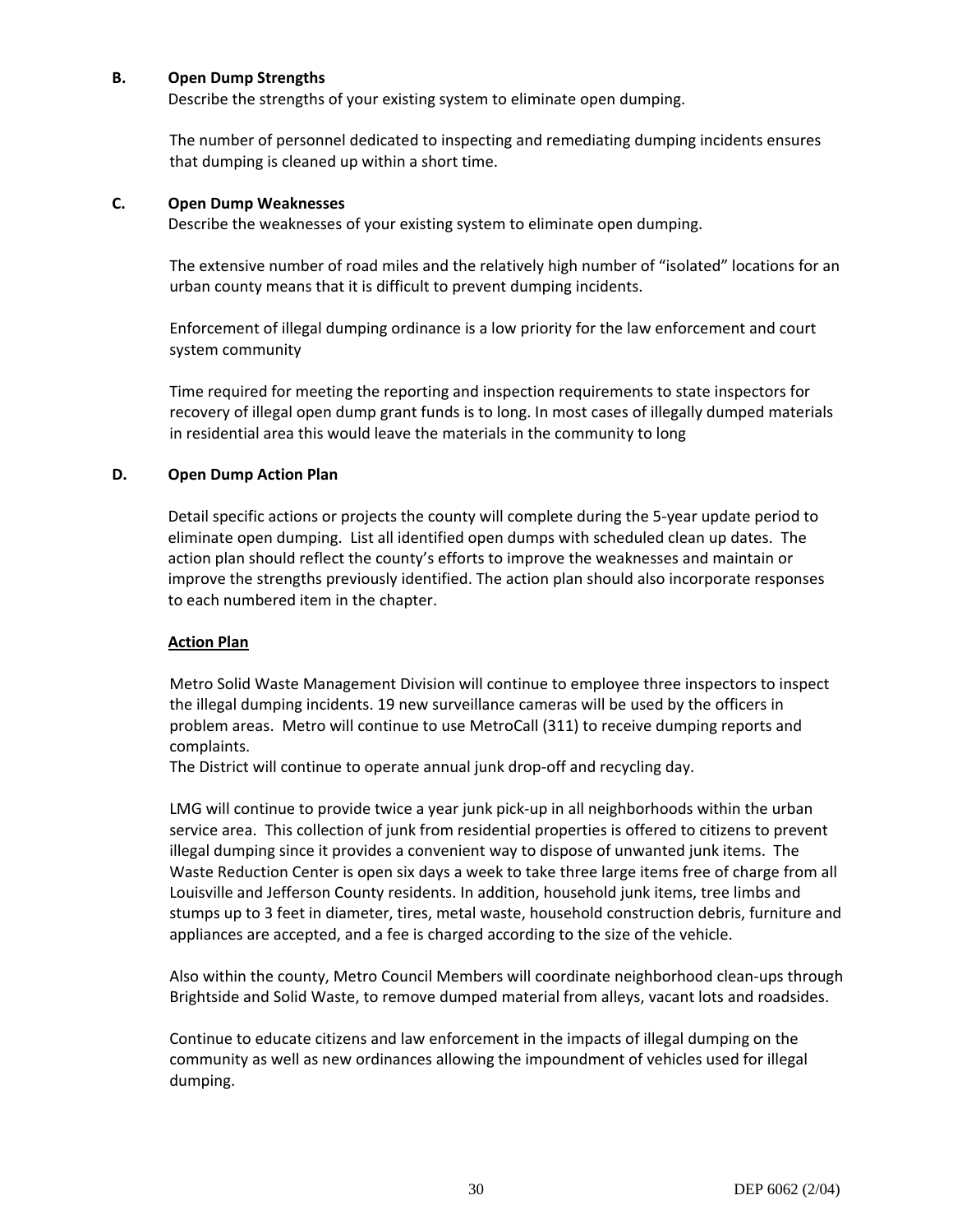#### **Open Dump Implementation Schedule**

*The implementation schedule should reflect an aggressive approach with all activities.*

| List specific actions detailed in the Action<br>Plan and the specific time frames for the<br>action.                                                | Frequency  | Month/Year<br>to Begin | Month/Year to Be<br>Accomplished |
|-----------------------------------------------------------------------------------------------------------------------------------------------------|------------|------------------------|----------------------------------|
| 1. Solid Waste Enforcement Officers will<br>continue to investigate reports of illegal<br>dumping                                                   | Continuous | 1/1/2013               | 12/31/2017                       |
| 2. Continue to educate citizens and law<br>enforcement in the impacts of illegal<br>dumping                                                         | Once       | 1/1/2013               | 12/31/2017                       |
| 3. Coordinate neighborhood clean-ups<br>through Brightside and Solid Waste, to<br>remove dumped material from alleys,<br>vacant lots and roadsides. | Once       | 1/1/2013               | 12/31/2017                       |
| 4. LMG will continue to provide twice a<br>year junk pick-up in all neighborhoods<br>within the urban service area                                  | Once       | 1/1/2013               | 12/31/2017                       |
| 5. The District will continue to operate<br>annual junk drop-off and recycling day                                                                  | Once       | 1/1/2013               | 12/31/2017                       |

Appendix 5.1: Portion of ordinance pertaining to open dumping.

#### **E. Litter Strengths**

Describe the strengths of your existing system to eliminate littering.

The number of personnel dedicated to inspecting and remediating litter incidents ensures that litter is cleaned up within a relatively short time.

#### **F. Litter Weaknesses**

Describe the weaknesses of your existing system to eliminate littering.

The extensive number of road miles, including the relatively high number of interstate highway miles, and a very large transient (non-resident) population mean that it is difficult to prevent littering incidents.

#### **G. Litter Action Plan**

Detail specific actions or projects the county will complete during the 5-year update period to eliminate littering. The action plan should reflect the county's efforts to improve the weaknesses and maintain or improve the strengths previously identified. The action plan should also incorporate responses to each numbered item in the chapter.

#### **Action Plan**

Brightside will continue to focus its litter awareness and reduction efforts by promoting the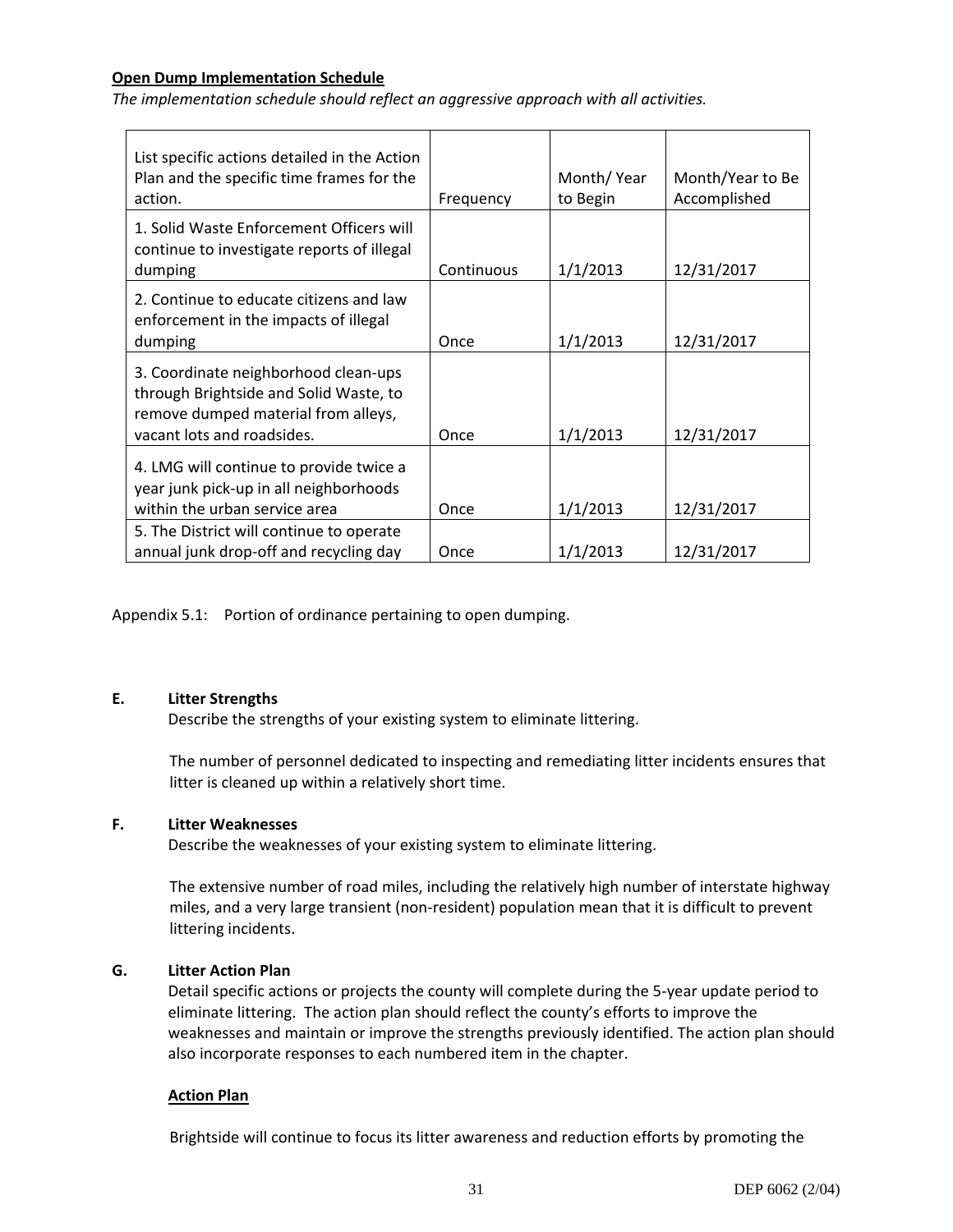Green Mile road adoption program to the community. The Green Mile program, modeled after the State's Adopt-A-Highway program, recruits businesses and organizations to adopt sections of County-maintained roadways that are a mile or longer, and to clean up those sections at least four times a year. Brightside posts signs identifying the adopting organization and also provides safety vests, gloves, bags and safety instructions. It also picks up all bags of litter that have been collected and any larger items that have been identified.

Brightside welcomes any opportunity to partner with an organization or agency to promote litter reduction, and will continue to provide support in the form of services or supplies to any organization which requests assistance for any type of clean-up activity.

Within the urban service district, MSWMD will street-sweeping/litter clean-up program, and the night sweeping program will continue to clean all main arterial roadways.

Also within the urban service district, solid waste will promote the use of roll-out cart containers for recycling collection. These carts with attached lids greatly reduce the litter on streets and in alleys.

Louisville Metro will continue to place litter baskets at bus stops and high traffic areas. The litter baskets are emptied during normal waste collection services

#### **Litter Implementation Schedule**

*The implementation schedule should reflect an aggressive approach with all activities.*

| List specific actions detailed in the Action<br>Plan and the specific time frames for the<br>action. | Frequency  | Month/Year<br>to Begin | Month/Year to Be<br>Accomplished |
|------------------------------------------------------------------------------------------------------|------------|------------------------|----------------------------------|
|                                                                                                      |            |                        |                                  |
| 1. Continue to promoting the Green Mile<br>road adoption program to the community                    | Continuous | 1/1/2013               | 12/31/2017                       |
|                                                                                                      |            |                        |                                  |
|                                                                                                      |            |                        |                                  |
| 2. Partner with organizations or<br>community groups to promote litter                               |            |                        |                                  |
| reduction, and will continue to provide                                                              |            |                        |                                  |
| support in the form of services or supplies<br>to any organization which requests                    |            |                        |                                  |
| assistance for any type of clean-up activity.                                                        | Continuous | 1/1/2013               | 12/31/2017                       |
| 3. Continue the street-sweeping/litter                                                               |            |                        |                                  |
| clean-up program                                                                                     | Continuous | 1/1/2013               | 12/31/2017                       |
| 4. Promote the use of roll-out cart                                                                  |            |                        |                                  |
| containers for recycling collection instead                                                          |            |                        |                                  |
| of small bins with not lid                                                                           | Continuous | 1/1/2013               | 12/31/2017                       |
|                                                                                                      |            |                        |                                  |
|                                                                                                      |            |                        |                                  |
| 5. Continue to place litter baskets at bus<br>stops and high traffic areas                           | Continuous | 1/1/2013               |                                  |
|                                                                                                      |            |                        | 12/31/2017                       |

Appendix 5.2: Litter ordinance or portion of ordinance pertaining to littering.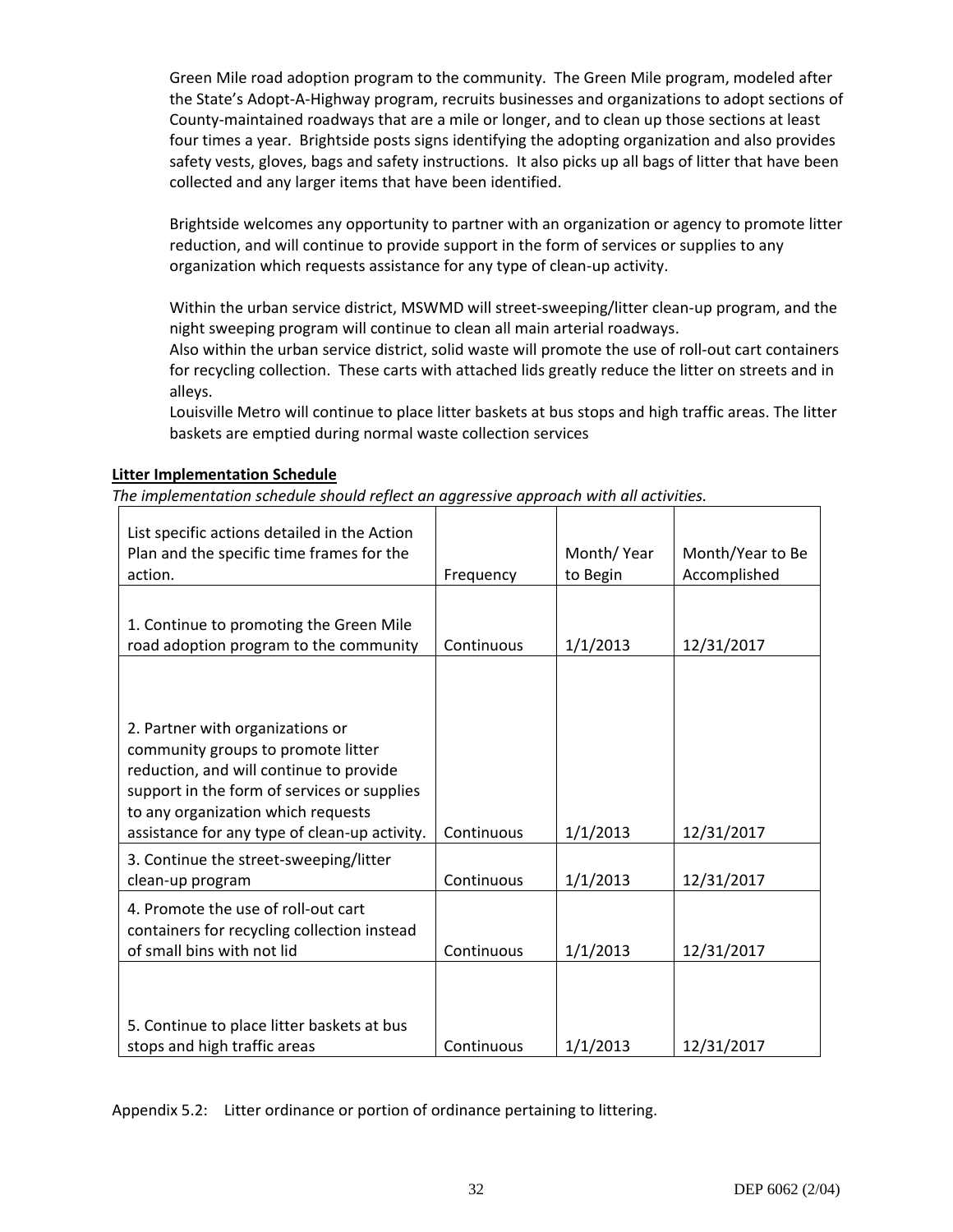## **CHAPTER 6 SITING**

#### **A. Siting**

1. Describe your county's current siting ordinance. Attach a signed and dated copy of the current siting ordinance as Appendix 6.1.

The siting of any new residential or commercial operation in Jefferson County, including businesses, facilities, entertainment or other activities, including all solid waste operations, is currently subject to extensive planning and zoning regulations, known as The Development Code for All of Jefferson County, Kentucky, including Zoning District Regulations and Metropolitan Subdivision Regulations.

3. Describe the siting procedures for your county. Attach a copy of the siting procedures in the solid waste management area plan as Appendix 6.2.

Siting of a solid waste facility in Jefferson County under Zoning District Ordinances requires obtaining a Conditional Use Permit for all sites in large lot residential or heavy industrial zoning districts. The Conditional Use Permit process requires additional review for neighborhood impact as well as public input opportunities.

4. List any planned modifications to local ordinances or procedures.

No modifications are anticipated.

#### **B. Siting Strengths**

Describe the strengths of your existing siting ordinance.

Siting activities in Jefferson County are subject to extensive planning and zoning ordinances. Conditional Use Permits for specific solid waste operations are extremely detailed.

#### **C. Siting Weaknesses**

Describe the weaknesses of your existing siting ordinance.

There are no apparent weaknesses.

#### **D. Siting Action Plan**

Detail specific actions or projects the county will complete to maintain or improve its siting procedures. The action plan should reflect the county's efforts to improve the weaknesses and maintain or improve the strengths previously identified. The action plan should also incorporate responses to each numbered item in the chapter.

#### **Action Plan**

Metro intends to continue siting procedures established in Cornerstone 2020 Comprehensive Plan.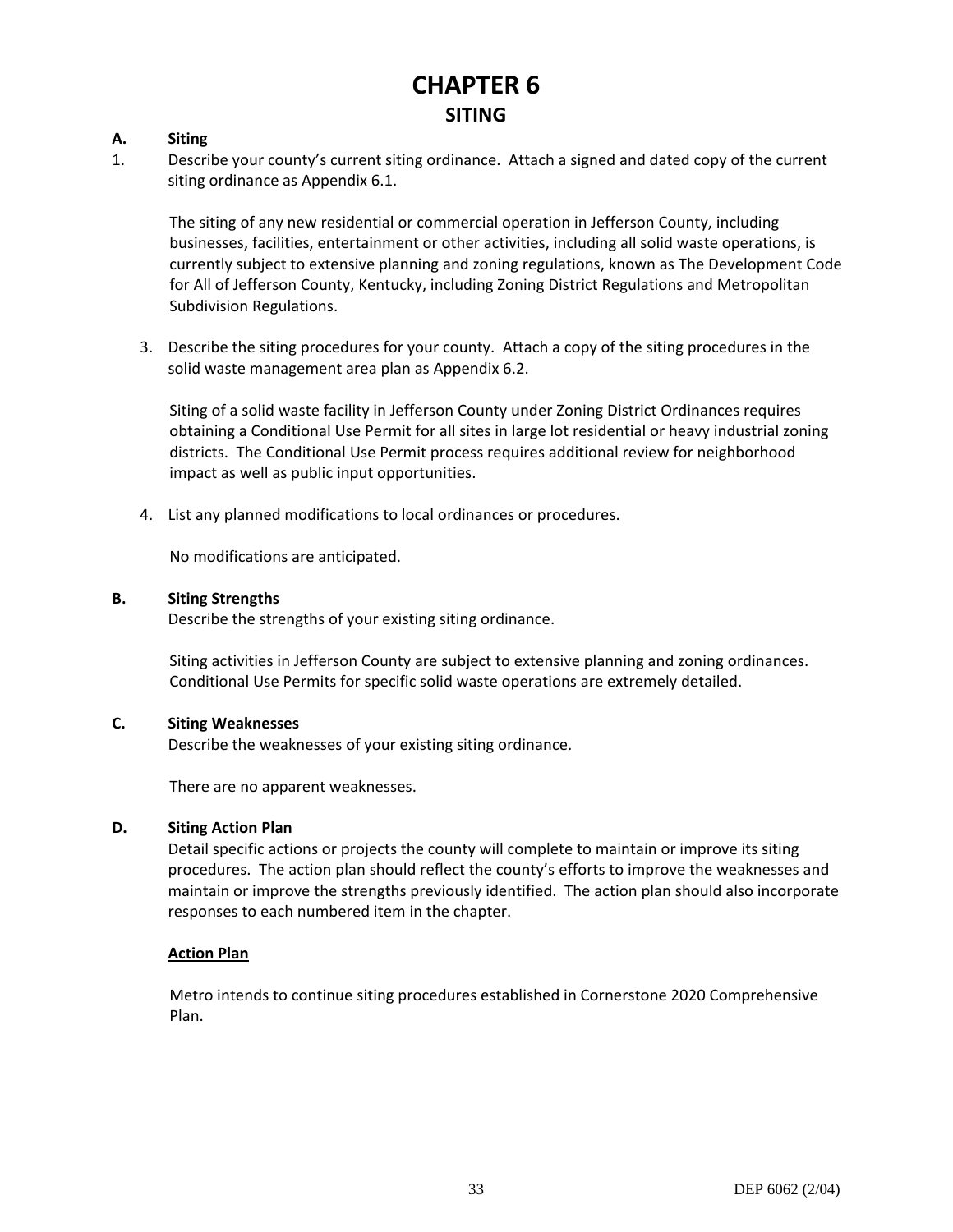### **Siting Implementation Schedule**

*The implementation schedule should reflect an aggressive approach with all activities.*

| List specific actions detailed in the<br><b>Action Plan and the specific time</b><br>frames for the action. | <b>Frequency</b> | Month/<br>Year to<br><b>Begin</b> | Month/Year<br>to Be<br>Accomplished |
|-------------------------------------------------------------------------------------------------------------|------------------|-----------------------------------|-------------------------------------|
| 1. Continue siting procedures and                                                                           |                  |                                   |                                     |
| zoning review process as established                                                                        |                  |                                   |                                     |
| in Cornerstone 2020 Comprehensive                                                                           |                  |                                   |                                     |
| Plan.                                                                                                       | Continuous       | 1/1/2013                          | 12/31/2017                          |

Appendix 6.1: Attach a signed and dated copy of the current siting ordinance.

Appendix 6.2: Attach a copy of the siting procedures from the county solid waste management plan.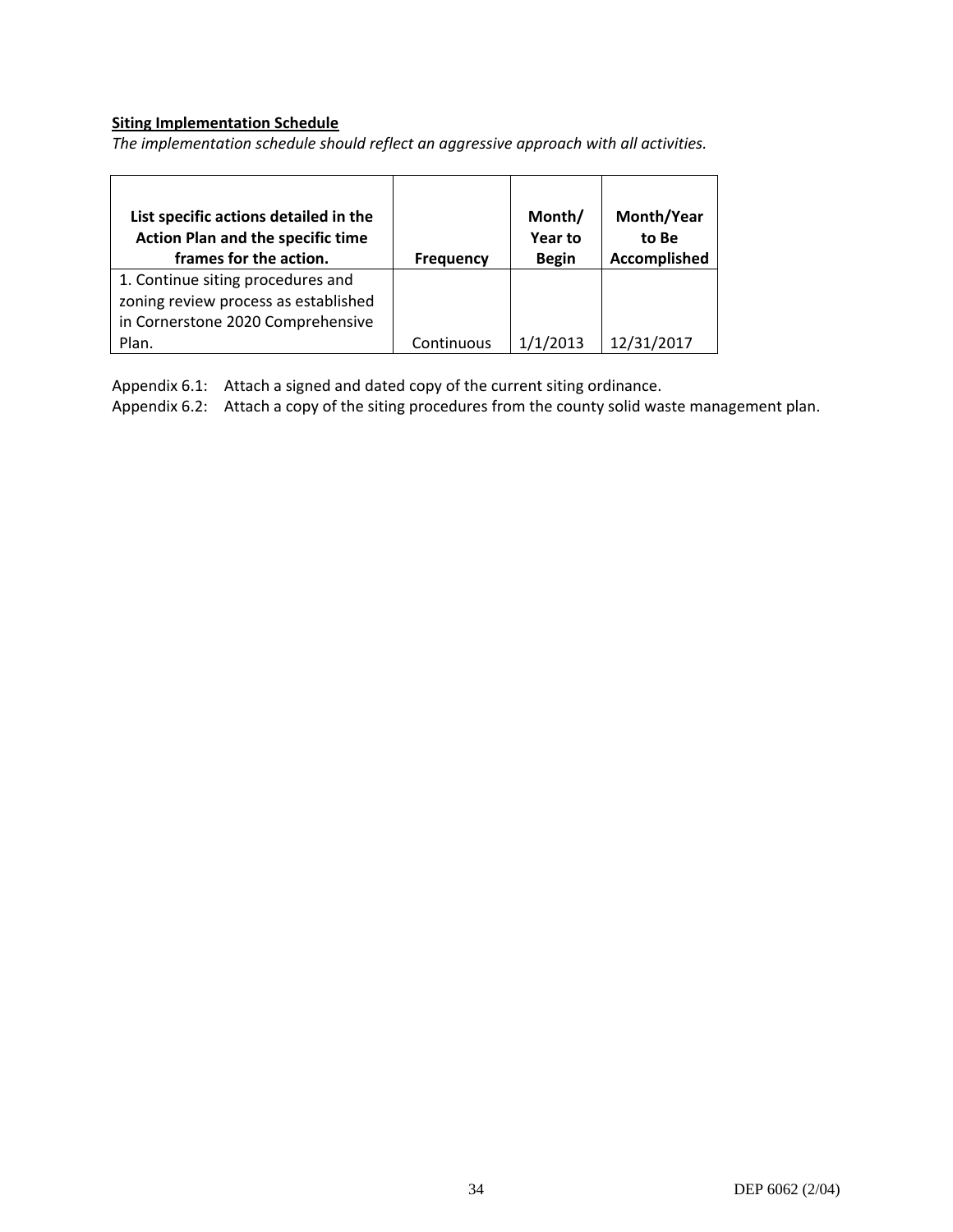## **CHAPTER 7**

### **ENFORCEMENT**

#### **A. Enforcement Program**

1. Describe your enforcement procedures and penalties to assure solid waste is properly managed and disposed for each of the following:

Attach a copy of the section of the ordinance or procedures pertaining to solid waste enforcement as Appendix 7.1.

a) Non-participation in mandatory collection systems.

Handled in the same manner as in the other complaints.

- b) Open Dumping. Attach a copy of citation forms and/or form letters to violators as Appendix 7.2 See copies attached.
- c) Prevention and control of litter. Handled in the same manner as other complaints. Litter prevention measures are addressed in chapter 5.
- 2. Describe any surveillance/enforcement activities used by your county; i.e., neighborhood watches, hidden cameras, etc.

20 digital surveillance cameras have been ordered to replace older models which are placed in areas that have a high rate of improper disposal (illegal dumping). Illegal dumpers are identified through photographs, and their license plate is given to the Department of Motor Vehicles. After the information is received on the owner of the vehicle the District starts the Administrative Court process.

Illegal dumping citizen reporting procedures have been put into place to ensure investigation of dumping by code enforcement officers. Investigations resulting in identification of responsible parties are prosecuted in Administrative Court. Dumping incidents where responsibility cannot be determined are sent to Bulk Waste Night Service Crew for cleanup.

Notice of failure-to-comply language has been added to the notice of violations, resulting in a much higher compliance rate.

- 3. Do you use an Administrative Court for Solid Waste Issues? Yes  $\boxtimes$  No  $\Box$ Provide the date the court went into effect. April 20, 2007.
- 4. Describe the operating procedures of the Administrative Court for Solid Waste Issues. Attach a copy of the relevant documents or codes that relate to the Administrative Court as Appendix 7.3.

Administrative Court proceedings shall be initiated by the issuance of a citation by a code enforcement officer. The person to whom the citation is issued shall respond within 10 days of the date of issuance, by either paying the civil fine or requesting in writing a hearing before the code enforcement board to contest the citation. If the person fails to respond to the citation within 10 days, the person shall be deemed to have waived the right to a hearing.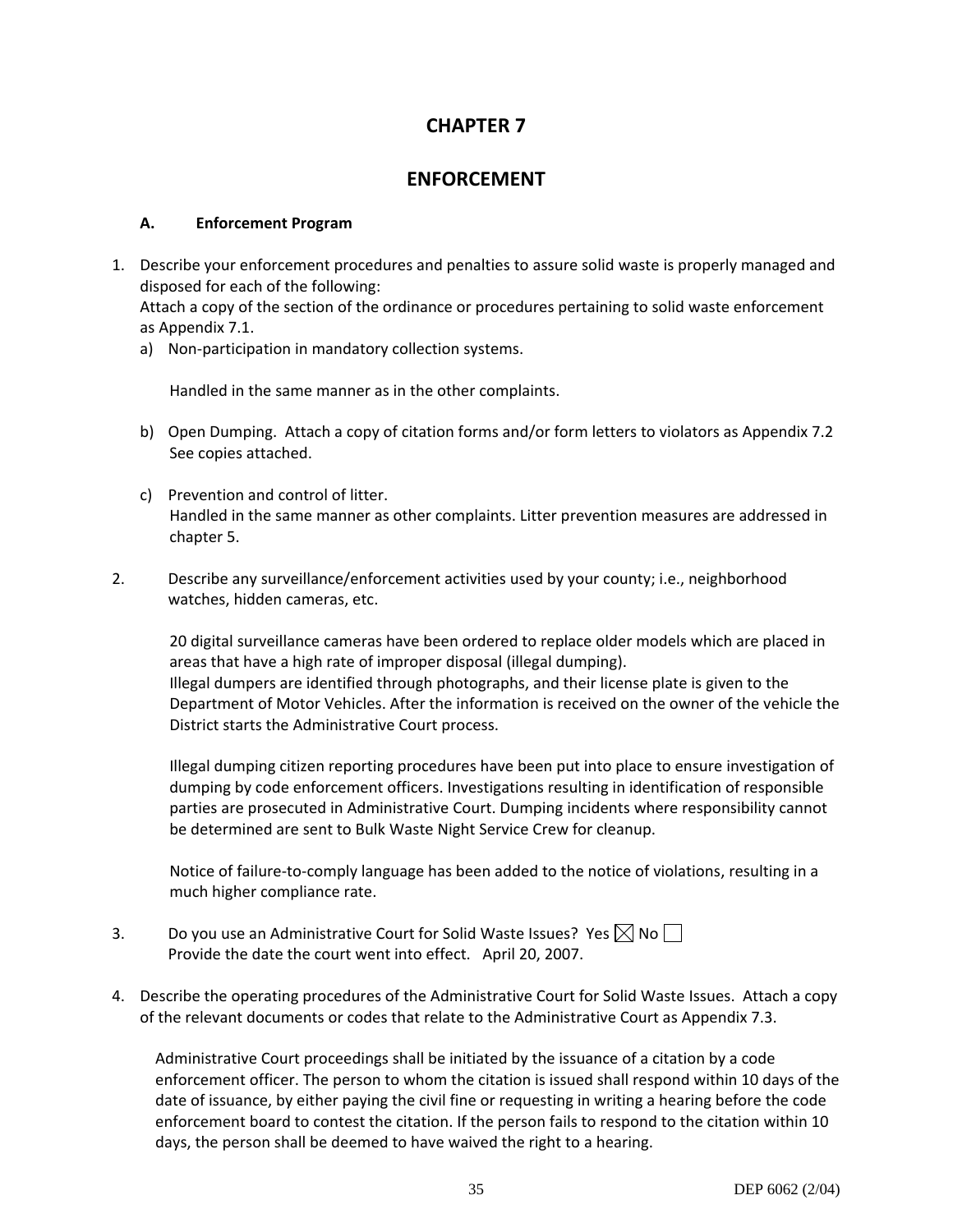Upon appeal of a citation by an alleged violator, the code enforcement officer shall notify the code enforcement board by delivering the citation to the designated official of the code enforcement board. When a hearing has been requested, the code enforcement board shall schedule a hearing that shall be conducted within 30 days of the request.

All testimony is taken under oath and recorded. Formal rules of evidence shall not apply, but fundamental due process shall be observed and shall govern the proceedings. The code enforcement board shall, based on the evidence, determine whether a violation was committed.

A final order of the code enforcement board shall be reduced to writing, which shall include the date the order was issued. The appeal of any final order may be made through a Jefferson County District Court, within 30 days of the date the order is issued. The appeal shall be initiated in the same manner as any civil action under Kentucky rules of civil procedure.

A lien will be placed on property for all fines and fees not paid according to a final judgment of the Code Enforcement Board.

- 5. If your county does not have an Administrative Court for Solid Waste Issues, do you plan to initiate an Administrative Court during this plan period? Yes  $\vert \vert$  No $\vert \vert$
- 6. Describe any proposed modifications to your Open Dumping and Littering procedures/ordinances.

None

7. Describe enforcement actions or procedures taken by the county if an item is found in an illegal dump with a name on it.

An investigation is conducted by enforcement officers to determine who is responsible for the dumping. Most times Louisville Metro will find the address listed on the item to be more important than the name. If enough evidence is found a citation is sent to the person and a Louisville Metro crew is dispatched to remove the dumped material. The cost of the clean-up will be added to the citation.

#### **B. Enforcement Procedures Strengths**

Describe the strengths of your existing enforcement procedures regarding open dumping, prevention and control of litter and non-participation in a mandatory collection system (if applicable).

There currently is an active Code Enforcement Board in place and an aggressive enforcement unit. The three Solid Waste Officers have a good relationship with the Code Enforcement office.

#### **C. Enforcement Procedures Weaknesses**

Describe the weaknesses of your existing enforcement procedures regarding open dumping, prevention and control of litter and non-participation in a mandatory collection system (if applicable).

The amount of roadway for each officer to cover is very large.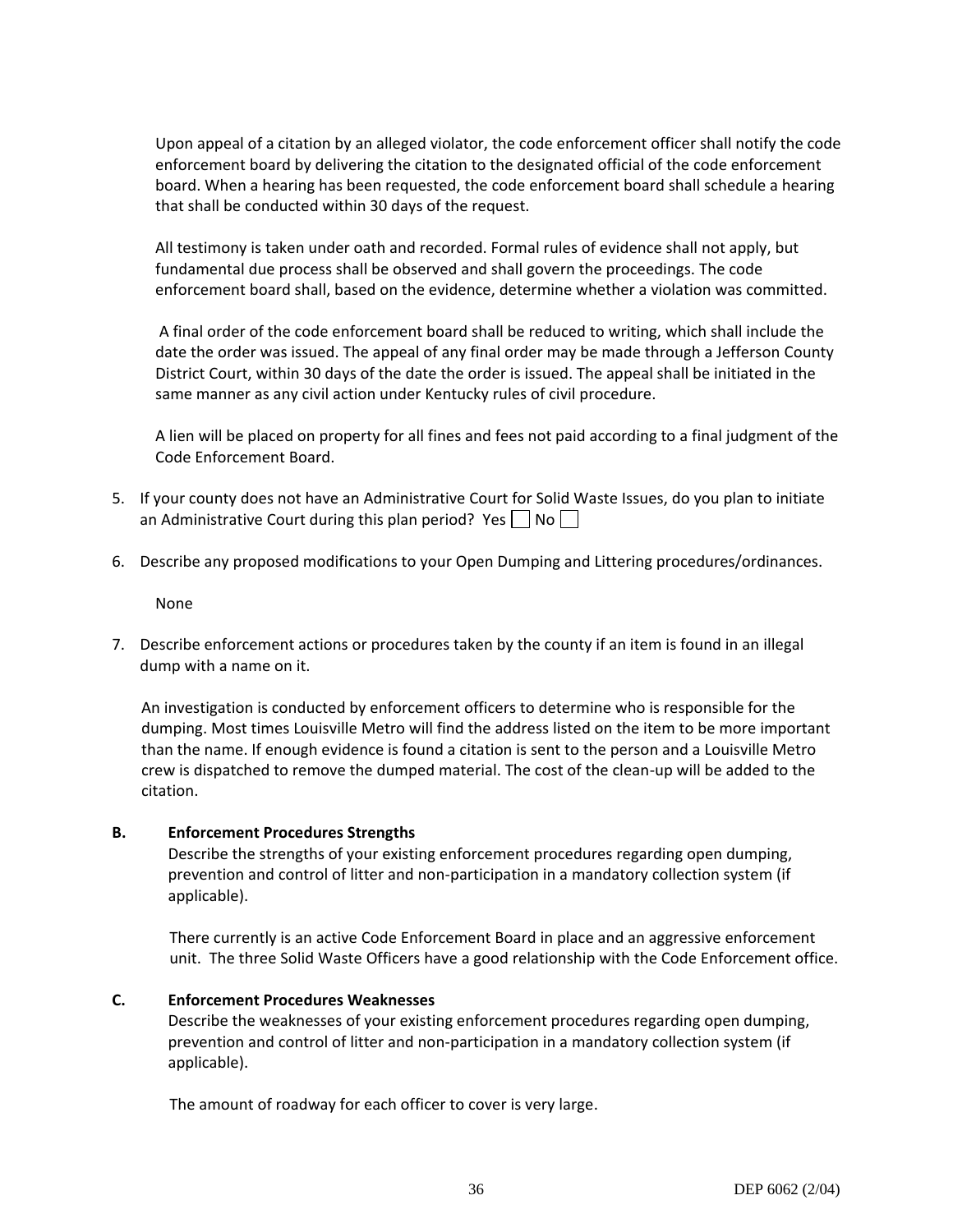#### **D. Enforcement Action Plan**

Detail specific actions or projects the county will complete to maintain or improve its Enforcement procedures. The action plan should reflect the county's efforts to improve the weaknesses and maintain or improve the strengths previously identified. The action plan should also incorporate responses to each numbered item in the chapter.

#### **Action Plan**

Upgrade and expand the number of surveillance cameras in operation by solid waste enforcement officers.

Publish a new section of the Louisville Metro Solid Waste Management website to educate citizens on how to prevent illegal dumping and littering on their property.

Publish a new section of Louisville Metro Solid Waste Management where pictures from the surveillance camera program can be viewed by the public to identify persons caught in the act of illegal dumping. The site will allow citizens to report illegal dumpers anonymously as well as upload their own pictures or videos to our enforcement units for potential prosecution. Continue to publicize a newly adopted section of Chapter 51 related to the impoundment of vehicles used for illegal dumping for up to 12 months

#### **Enforcement Implementation Schedule**

*The implementation schedule should reflect an aggressive approach with all activities.*

| List specific actions detailed in the Action<br>Plan and the specific time frames for the<br>action.                                                                         | Frequency  | Month/Year<br>to Begin | Month/Year to Be<br>Accomplished |
|------------------------------------------------------------------------------------------------------------------------------------------------------------------------------|------------|------------------------|----------------------------------|
| 1. Upgrade and expand the number of<br>surveillance cameras in operation by solid<br>waste enforcement officers                                                              | Continuous | 1/1/2013               | 12/31/2017                       |
| 2. Educate citizens on how to prevent<br>illegal dumping and littering on their<br>property                                                                                  | Continuous | 1/1/2013               | 12/31/2017                       |
| 3. Place pictures from the surveillance<br>camera program where they can be<br>viewed by the public to identify persons<br>caught on camera in the act of illegal<br>dumping | Continuous | 1/1/2013               | 12/31/2017                       |
| 4. Allow citizens to report illegal dumpers<br>anonymously as well as upload their own<br>pictures or videos to our enforcement<br>units                                     | Continuous | 1/1/2013               | 12/31/2017                       |
| 5. Publicize a newly adopted section of<br>Chapter 51 related to the impoundment<br>of vehicles used for illegal dumping                                                     | Continuous | 1/1/2013               | 12/31/2017                       |

Appendix 7.1: Attach a copy of the section of the ordinance pertaining to enforcement.

Appendix 7.2: Attach a copy of citation forms and/or form letters to violators.

Appendix 7.3: Attach a copy of the relevant documents or codes that relate to the Administrative Court.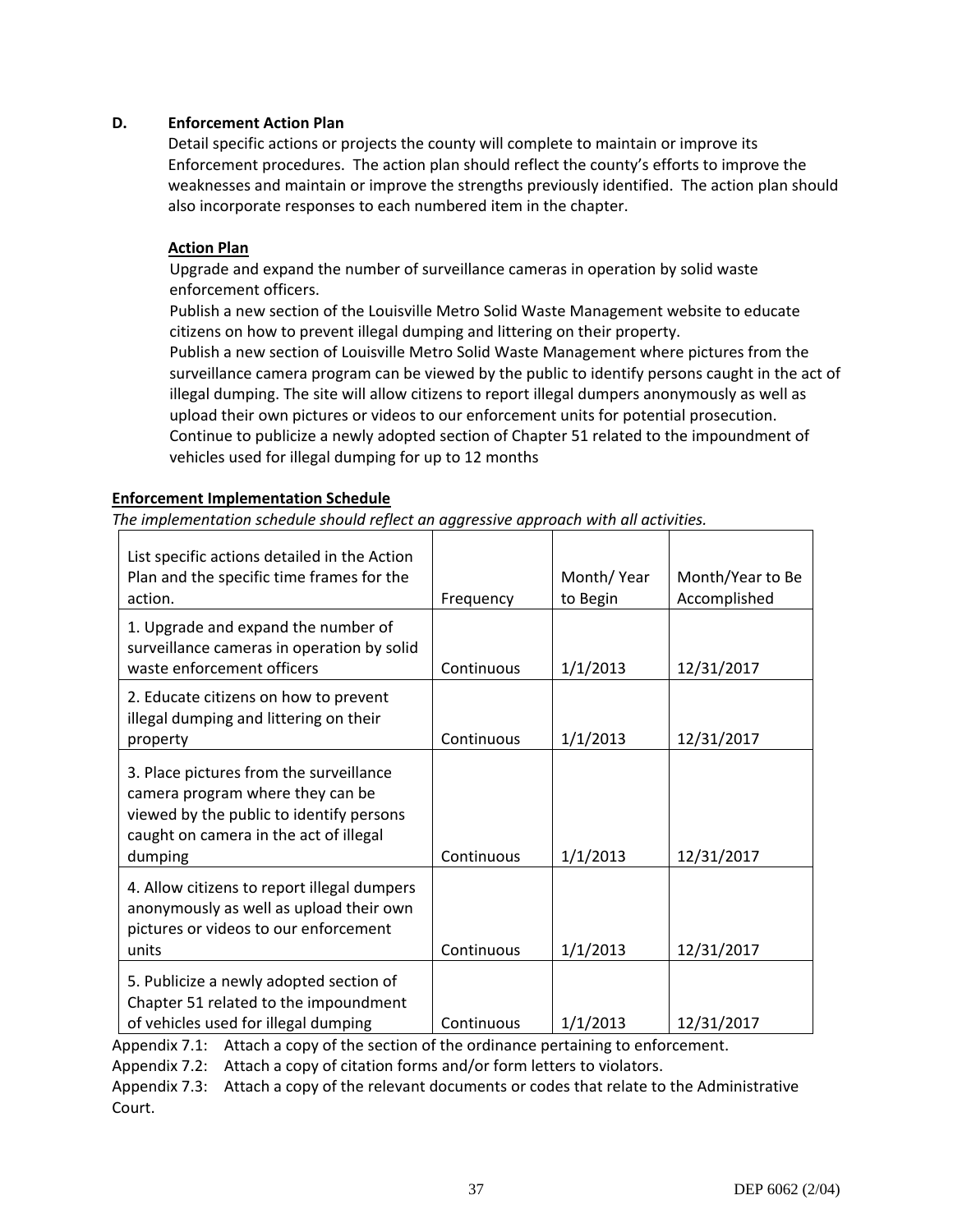## **CHAPTER 8**

## **PUBLIC PARTICIPATION/EDUCATION**

Describe the public participation/education activities the county will complete to maintain or improve its Area Solid Waste Management Plan 5-year Update. Provide specific dates for the completion of the projects.

#### **A. Collection Public Participation/Education Action Plan**

Due to the urban nature of and the extensive services provided in Louisville/Jefferson County Metro, residents are automatically aware of and expect waste collection services. Generally new residents ask their neighbors who collects their garbage and contact that waste hauler or city accordingly. Residents may also learn whom they should or may call, depending on their address, by contacting Metro Call at 311. New residents receive this telephone number as well as information on garbage collection, recycling, Haz Bin, etc., through the Board of Realtors. In addition, an overview of solid waste-related services is currently featured on the Metro Solid Waste Management Division's website [\(www.louisvilleky.gov/solidwaste\)](http://www.louisvilleky.gov/solidwaste).

#### **Collection Public Participation/Education Implementation Schedule**

| List specific actions detailed in the<br>Action Plan and the specific time<br>frames for the action.                                   | Frequency  | Month/Year to<br><b>Begin</b> | Month/Year to Be<br>Accomplished |
|----------------------------------------------------------------------------------------------------------------------------------------|------------|-------------------------------|----------------------------------|
| 1. Maintain web-site listing licensed<br>collectors                                                                                    | Continuous | 1/1/2013                      | 12/31/2017                       |
| 2. Release to the press through the<br>Mayor's office info for any event for<br>collection of solid waste recycling,<br>and yard waste | Continuous | 1/1/2013                      | 12/31/2017                       |
| 3. Continue to educate citizens<br>regarding collection options with<br>educational letters during<br>enforcement inspection           | Continuous | 1/1/2013                      | 12/31/2017                       |
| 4. Better publicize meeting of the<br>Waste Management District Board                                                                  | Continuous | 1/1/2013                      | 12/31/2017                       |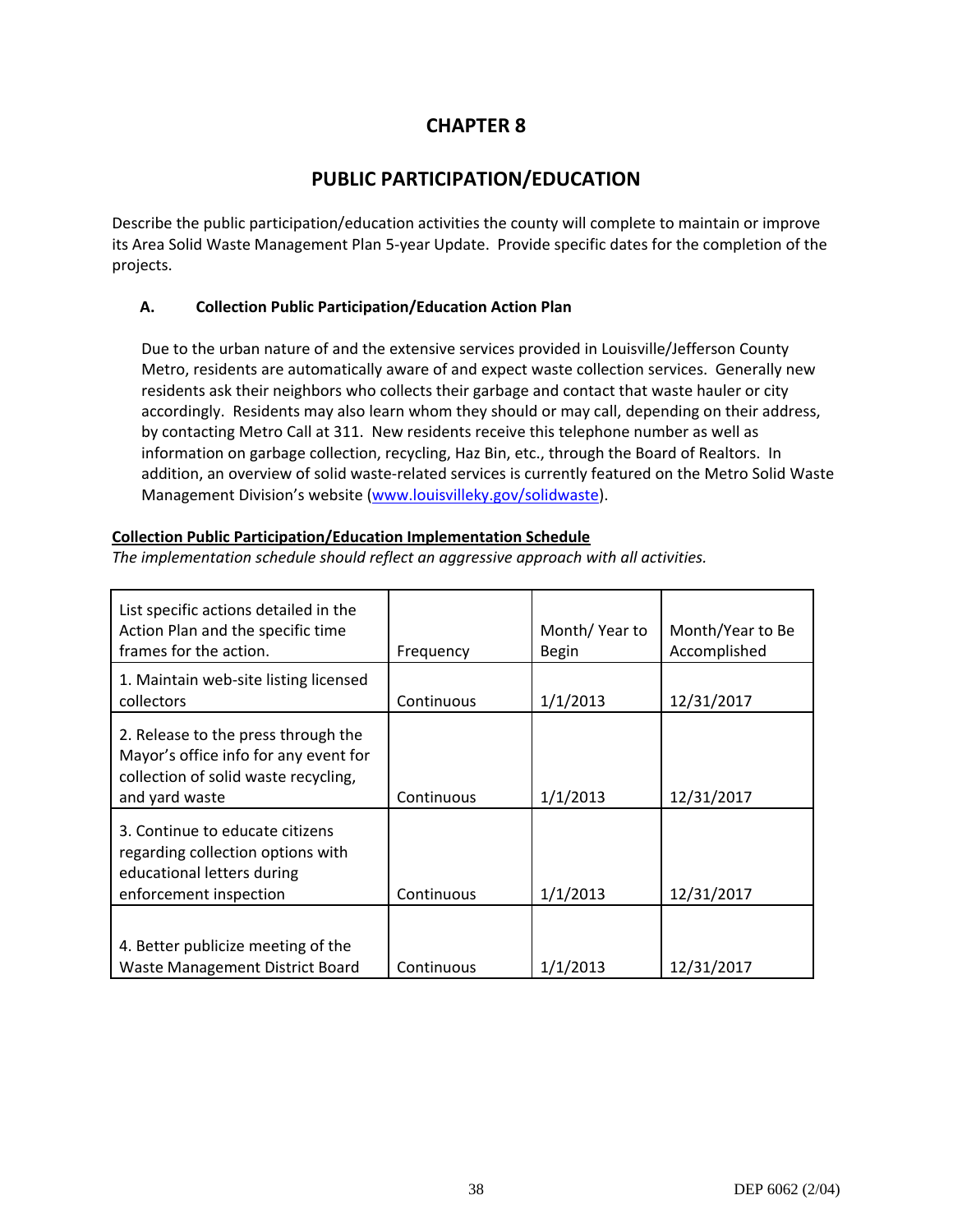| 5. Begin education programs to       |            |          |            |
|--------------------------------------|------------|----------|------------|
| reduce contamination levels of       |            |          |            |
| within various collection streams.   |            |          |            |
| Specifically plastics in yard waste, |            |          |            |
| non-recyclable items in recycling    |            |          |            |
| collection, and reduction of         |            |          |            |
| recyclable and compostable           |            |          |            |
| materials in the waste stream.       | Continuous | 1/1/2013 | 12/31/2017 |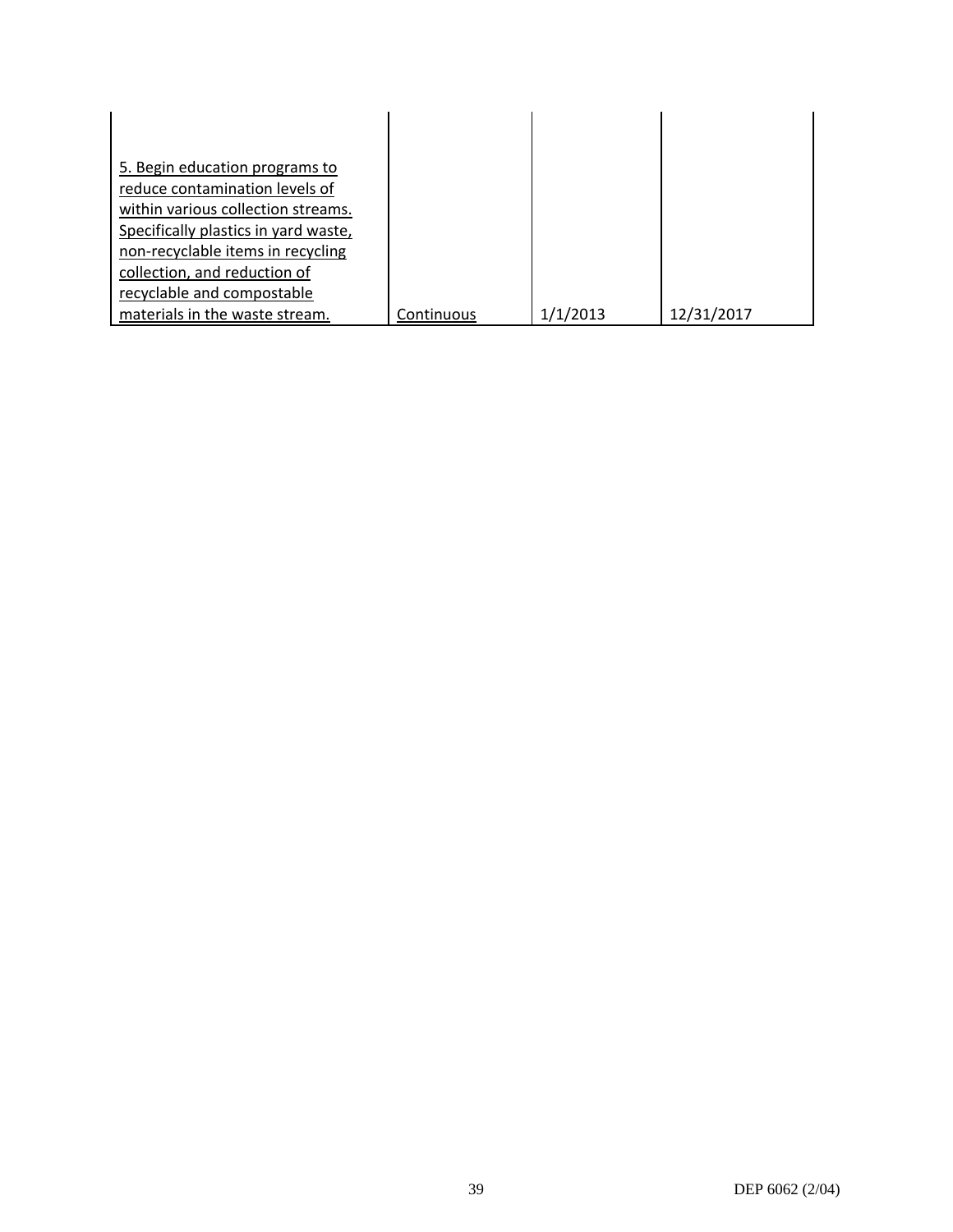#### **B. Disposal Public Participation/Education Action Plan**

Because the utilization of waste collection services by residents and businesses in the county is so high, the District chooses to utilize education moneys to promote waste reduction and recycling, including alternatives to landfill disposal.

#### **Disposal Public Participation/Education Implementation Schedule**

*The implementation schedule should reflect an aggressive approach with all activities.*

| List specific actions detailed in the Action |           |            |                 |
|----------------------------------------------|-----------|------------|-----------------|
| Plan and the specific time frames for the    |           | Month/Year | Month/Year to   |
| action.                                      | Frequency | to Begin   | Be Accomplished |
| 1. None                                      |           | 1/1/2013   | 12/31/2017      |

#### **C. Recycling/Reduction Public Participation/Education Action Plan**

The District shall help Louisville Metro Government to implement its "Recycling Charter". A major part of the charter is education and public outreach. It is the intent to attain the services of a public relations company to develop an education, marketing, and awareness campaign for all of the new initiatives.

Louisville Metro has also hired the services of a "Sustainability Director". This director will work in many areas of sustainability including waste management. This section of Metro Government will develop and maintain an educational section on the Louisville Metro website promoting "zero-waste" and its benefits to the community. This website and the Solid Waste Management site will link and complement each other with educational materials.

Also part of the charter Louisville Metro will develop industry specific packets that will give "best management practices" for recycling and waste reduction. These packets will be available on our website and be used by "specialist" that will conduct door to door campaigns to increase recycling and solid waste diversion.

Finally, a branding and award program will be developed to reinforce good recycling programs that show increases in recycling.

#### **Recycling/Reduction Public Participation/Education Implementation Schedule**

| List specific actions detailed in the Action<br>Plan and the specific time frames for the<br>action. | Frequency | Month/Year<br>to Begin | Month/Year to Be<br>Accomplished |
|------------------------------------------------------------------------------------------------------|-----------|------------------------|----------------------------------|
| 1. Develop recycling campaign                                                                        | Once      | 1/1/2013               | 12/31/2017                       |
| 2. Develop "Best Management Practices"<br>that are industry specific                                 | Once      | 1/1/2013               | 12/31/2017                       |
| 3. Create a "zero-waste" website                                                                     | Once      | 1/1/2013               | 12/31/2017                       |
| 4. "Brand" the program and give awards                                                               | Once      | 1/1/2013               | 12/31/2017                       |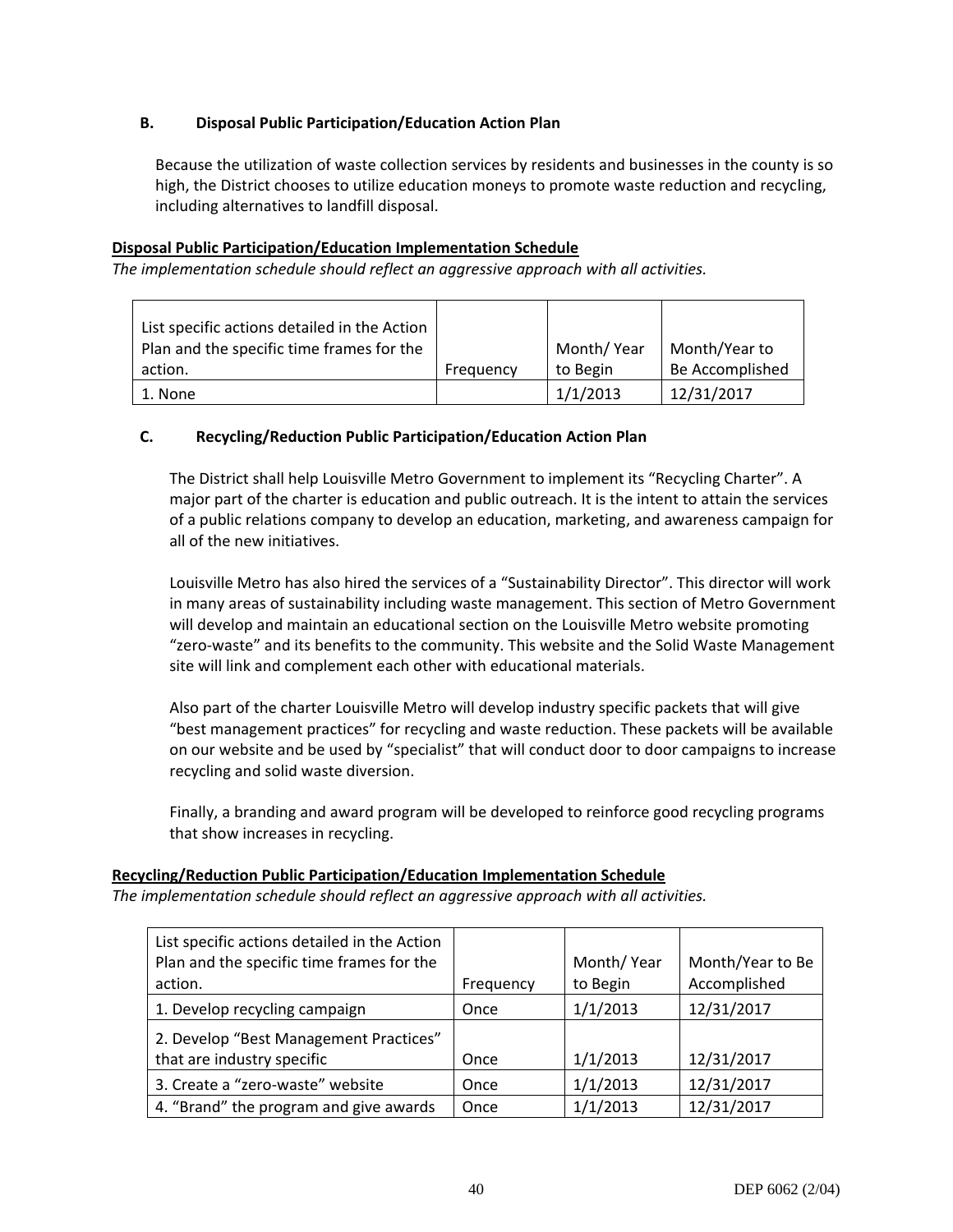#### **D. Open Dump/Litter Public Participation/Education Action Plan**

Both the Metro Solid Waste Management Division and Brightside will continue to present a wide variety of programs on litter, dumping and clean-up to civic, business, community, school and church organizations. Brightside will continue to promote Green Mile at such presentations and will seek other opportunities to recruit sponsors for the road adoption program. The District will continue to provide support in the form of services or supplies to any organization which requests assistance for any type of clean-up activity, and welcomes any opportunity to partner with an organization or agency to promote litter reduction. In addition, Brightside intends to continue its Neighborhood Blitz clean-up programs, as well as other beautification programs such as community gardens.

#### **Open Dump/Litter Public Participation/Education Implementation Schedule**

*The implementation schedule should reflect an aggressive approach with all activities.*

| List specific actions detailed in the    |            |            |                  |
|------------------------------------------|------------|------------|------------------|
| Action Plan and the specific time frames |            | Month/Year | Month/Year to Be |
| for the action.                          | Frequency  | to Begin   | Accomplished     |
| 1. Continue current initiatives          | Continuous | 1/1/2013   | 12/31/2017       |

#### **E. Enforcement Public Participation/Education Action Plan**

Public information mechanisms will be developed to educate the public with respect to enforcement of littering and dumping compliance with District ordinance, etc.

#### **Enforcement Public Participation/Education Implementation Schedule**

| List specific actions detailed in the<br>Action Plan and the specific time<br>frames for the action.                                                             | Frequency  | Month/Year<br>to Begin | Month/Year to Be<br>Accomplished |
|------------------------------------------------------------------------------------------------------------------------------------------------------------------|------------|------------------------|----------------------------------|
| 1. Promote awareness of changes in<br>enforcement and enforcement<br>activities (surveillance camera, etc.)<br>through information dissemination<br>and website. | Continuous | 1/1/2013               | 12/31/2017                       |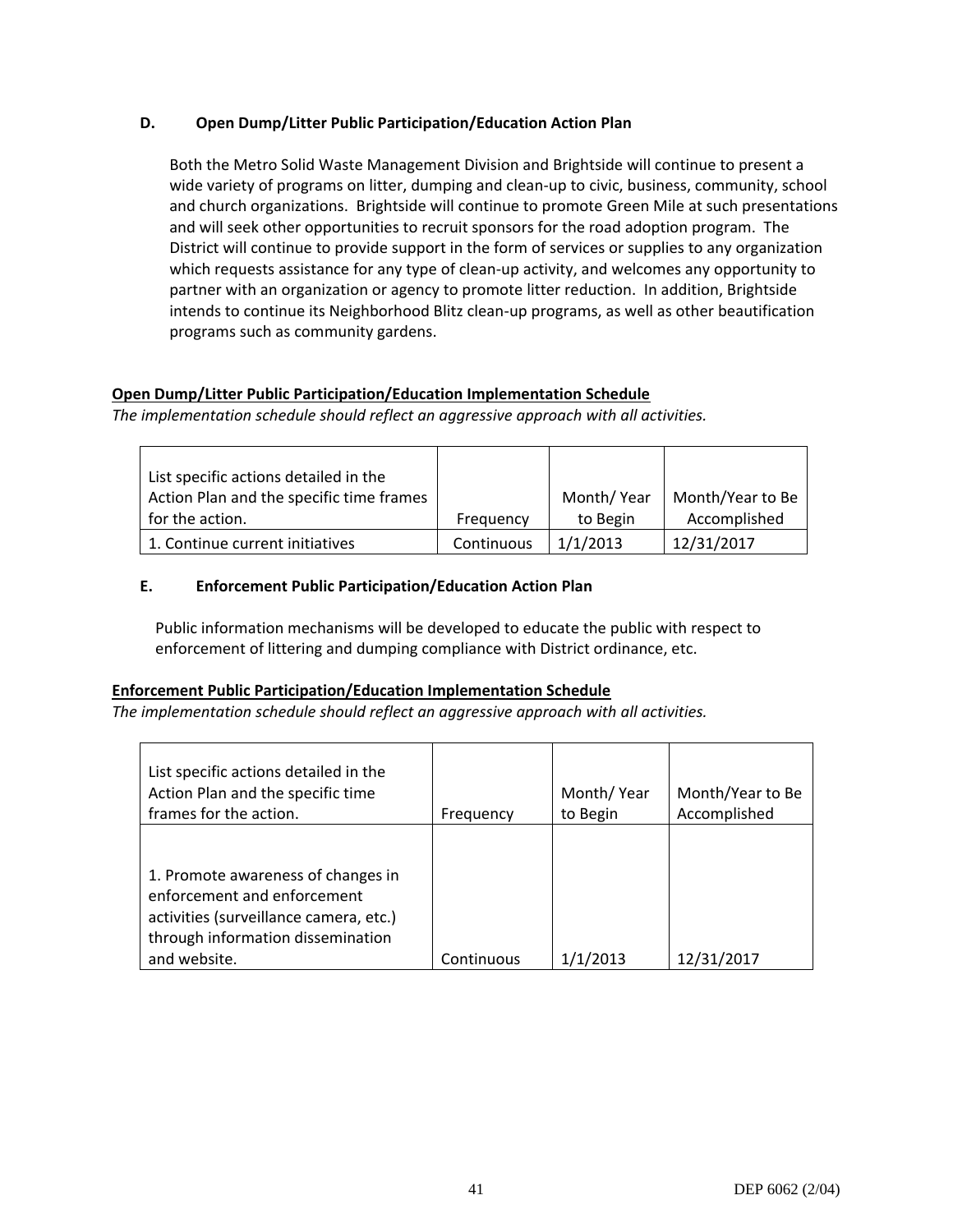#### **F. Siting Public Participation/Education Action Plan**

Any efforts to site solid waste facilities will be subject to public participation requirements contained in The Development Code For All of Jefferson County, Kentucky, Including Zoning District Regulations and Metropolitan Subdivision Regulations. These requirements include the posting of informational posters to notify the general public; letters mailed to adjacent property owners; and at least one public hearing during the process.

#### **Siting Public Participation/Education Implementation Schedule**

| List specific actions detailed in the Action |            |            |                  |
|----------------------------------------------|------------|------------|------------------|
| Plan and the specific time frames for the    |            | Month/Year | Month/Year to Be |
| action.                                      | Frequency  | to Begin   | Accomplished     |
| 1. Continue existing public information      |            |            |                  |
| mechanisms.                                  | Continuous | 1/1/2013   | 12/31/2017       |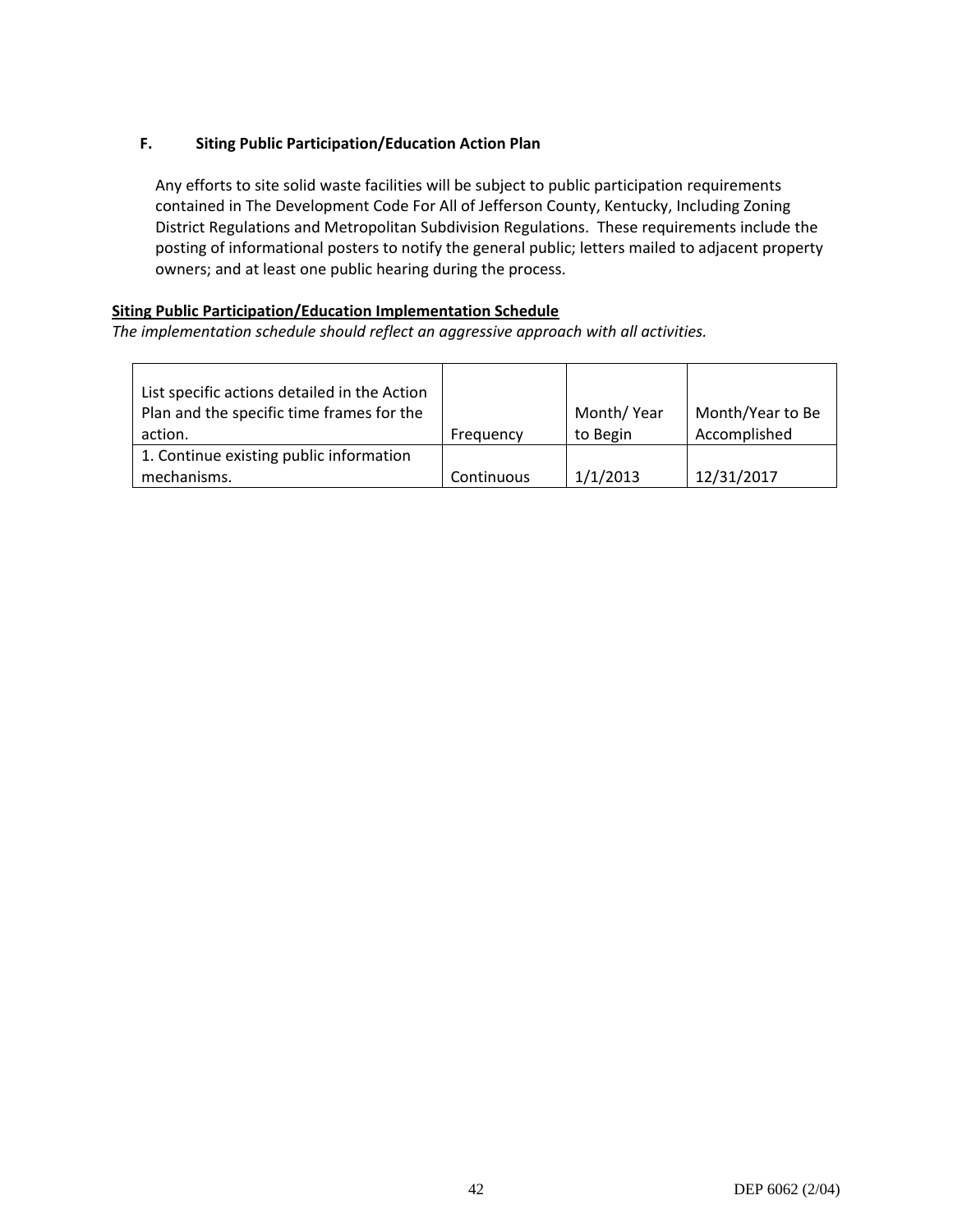### **CHAPTER 9**

### **FINANCIAL MECHANISMS**

#### **A. Financial Mechanisms**

1. Check all items that apply for the funding of your Solid Waste Program.

| Line Item in County Budget $\Box$ Collection franchise fees $\Box$ |                                 | 109 Taxing Board $\Box$ |
|--------------------------------------------------------------------|---------------------------------|-------------------------|
| General Fund Host agreement fees $\boxtimes$                       | Other: $\boxtimes$ (List below) |                         |
|                                                                    | KRS 68.178 License Fee          |                         |

#### 2. The Solid Waste Coordinator's position is funded by what source?

Line Item in County Budget  $\Box$  Collection franchise fees  $\Box$  109 Taxing Board  $\Box$ General Fund  $\boxtimes$  Host agreement fees  $\Box$  Other:  $\Box$  (List below)

3. List all fees/revenues collected by local government for solid waste management. Examples of fees/revenue are: fees charged for disposal facilities under KRS 68.178; fees charged by local government for garbage collection; 109 taxes, franchise and/or permit fees charged by local government; fees charged at transfer stations or convenience centers if owned by local government; and revenue received from the sale of recyclables.

|                                     | , ,,,,,,,,,,,,<br> |           |           |           |           |  |
|-------------------------------------|--------------------|-----------|-----------|-----------|-----------|--|
| <b>Type of Fees/Revenue:</b>        | 1st Year           | 2nd Year  | 3rd Year  | 4th Year  | 5th Year  |  |
| Waste Mgmt. Facilities              |                    |           |           |           |           |  |
| KRS 68.178 (license fee)            | 850,000            | 850,000   | 850,000   | 825,000   | 800,000   |  |
| <b>Municipal Garbage Collection</b> |                    |           |           |           |           |  |
| (city and/or county)                |                    |           |           |           |           |  |
| Franchise fee                       |                    |           |           |           |           |  |
| Permit fee                          | 20,000             | 20,000    | 20,000    | 20,000    | 20,000    |  |
| <b>Transfer station</b>             |                    |           |           |           |           |  |
| Convenience center                  |                    |           |           |           |           |  |
| 109 or other tax                    |                    |           |           |           |           |  |
| Proceeds from sale of               |                    |           |           |           |           |  |
| recyclables                         | 50,000             | 50,000    | 50,000    | 50,000    | 50,000    |  |
| Landfill user fees                  |                    |           |           |           |           |  |
| Host Agreement                      |                    |           |           |           |           |  |
| <b>General Revenue</b>              |                    |           |           |           |           |  |
| Eastern Kentucky PRIDE              |                    |           |           |           |           |  |
| <b>Bluegrass PRIDE</b>              |                    |           |           |           |           |  |
| State illegal dump grants           |                    |           |           |           |           |  |
| State litter abatement grants       | 375,000            | 375,000   | 375,000   | 375,000   | 375,000   |  |
| Other:                              |                    |           |           |           |           |  |
| <b>Total Amount Anticipated</b>     | 1,295,000          | 1,295,000 | 1,295,000 | 1,270,000 | 1,245,000 |  |

#### **Anticipated Amounts Collected**